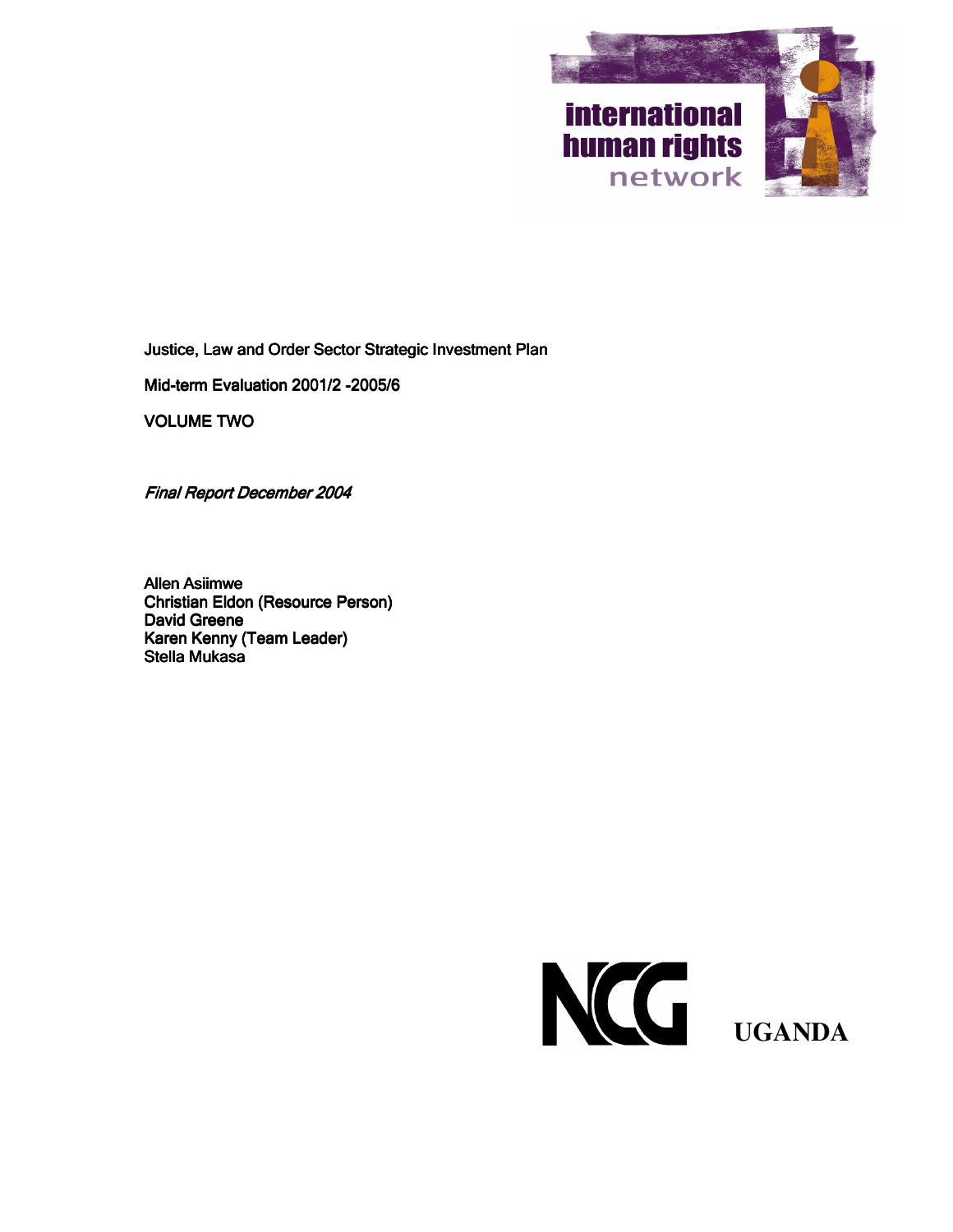# **VOLUME TWO**

### **UGANDA'S LEGAL OBLIGATIONS:** A CHECKLIST FOR J/LOS PLANNING AND EVALUATION<sup>1</sup>

### The objectives of the JLOS Strategic Investment Plan: Reform through a sector-wide approach

"The success of the Justice and/ Law and Order Sector reform Programme depends on the full support and participation of stakeholders. This means that all of us need to commit ourselves to being change agents in the manner in which JLOS services are delivered by:

- Fostering a Human Rights culture across JLOS institutions
- Promoting Rule of Law and Due Process
- Securing access to justice for all people
- Ensuring a significant reduction in the Incidence of crime
- Promoting principles of Crime Prevention, as well as Enforcement of Contracts
- Encouraging Grass Root Voices and community development $^{2}$

#### International minimum standards for justice, law and order sector

Naturally, the SIP policy objectives are specifically drawn from the checklist of Uganda's international legal commitments. The eight objectives use short-hand to refer to wellestablished legal concepts which are the internationally recognised minimum standards for a justice, law and order system. That legal framework provides highly developed guidance to all states engaged in J/LOS reform, and for Uganda in particular based on its specific treaty obligations.

These minimum standards cover all aspects of an effective, efficient, accessible, independent, fair, and corruption-free system of justice for both criminal and civil matters. Compliance means not only that the Constitution, national laws, budgets, programmes, policies and practices are not only consistent with these standards on paper - but also that systems are in place to ensure these standards are effectively enjoyed in practice.

To give effect to the SIP policy objectives, there is a need to ensure real familiarity of all J/LOS actors and stakeholders with the content of these minimum standards for the justice, law and order sector (institutions, Ministries, donors, NGOs, technical advisors etc).

Therefore, as part of the on-going learning process of which this MTE is intended to form a part. Volume Two elaborates on some of the content of these standards as an aid to future discussion.

It sets out the constituent elements of the Justice system to which Uganda is committed, in the form of a checklist for J/LOS to examine whether national implementing law, procedures, practices, programmes, budgets and systems achieve these standards in practice. The checklist:

 $1$  This Map of Uganda's Minimum Standards is adapted from International Human Rights Network Justice Sector Checklist of Standards, 2003, http://www.ihrnetwork.org

 $2^{2}$  J/LOS Brochure designed to explain its role to the public.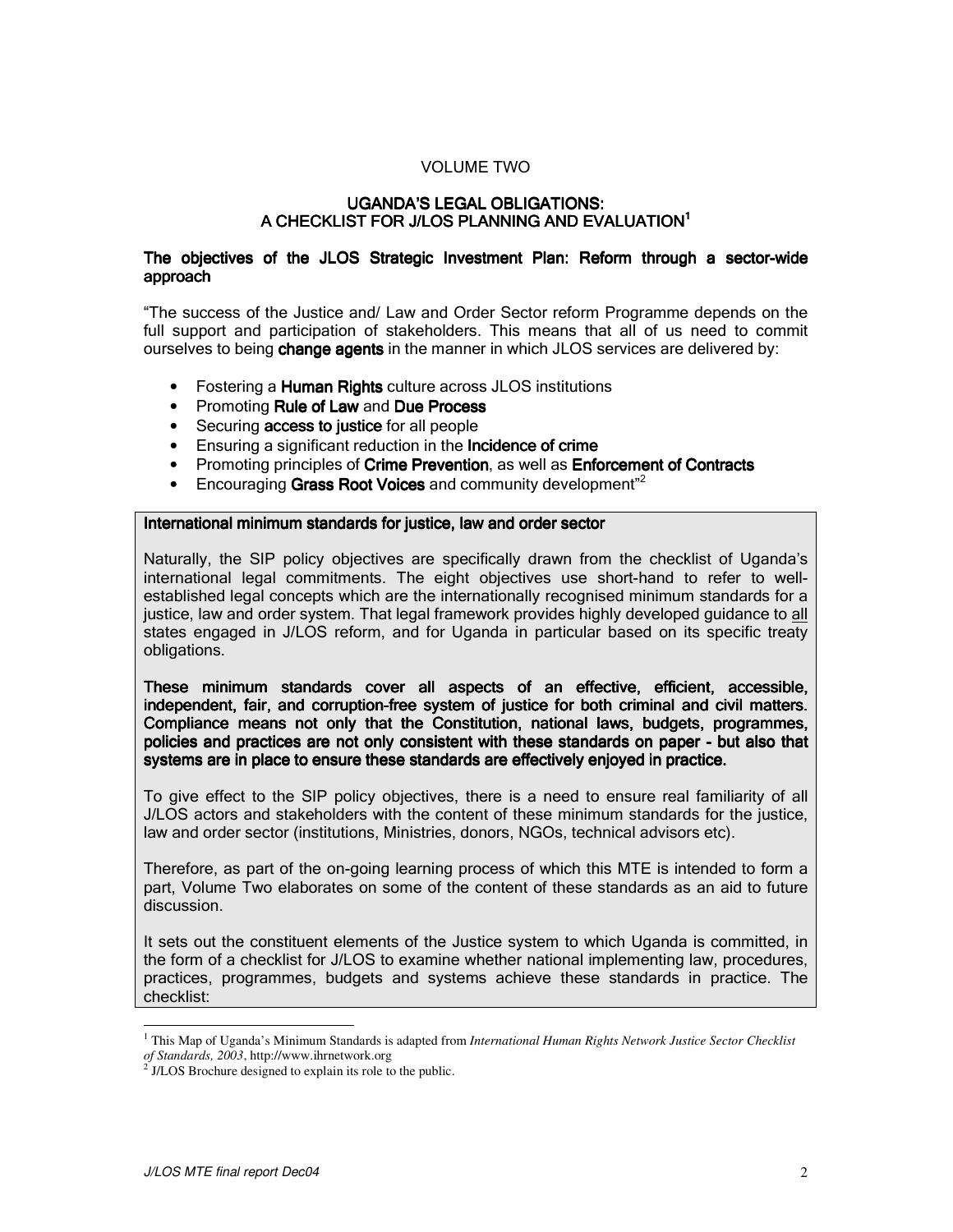Provides standards of assessment that have legitimacy that is both deep and wide: they are owned by GoU as it adopted these legal obligations as standards for its people by becoming party to the main human rights treaties; and these are the same treaty standards that development partners have ratified;

Clarifies that human rights standards underpin all of J/LOS activity - from combating corruption to rehabilitating offenders and demonstrates how integrated they are. It thus unites in their natural framework the various standards to be achieved by both criminal and civil justice (including commercial matters); as well as the standards for both 'Law and Order' and 'Justice':

Emphasises cost-free solutions to human rights problems by drawing attention to items which simply require GoU decision (e.g. the treaty obligation to immediately release of those who have served unreasonable periods on remand);

Places in context the initial choices made by J/LOS and helps identify missing areas as well as checking whether sectoral monitoring and evaluation (M&E) is asking the pertinent questions; and

Indicates how inter-dependent these standards are and thus the need for a holistic, rather than fragmented, approach to J/LOS.

To help provide clarity as to the content of the SIP objectives, the checklist sets out the standards relating to the justice, law and order is provided under these broad headings:

- Public awareness of human rights relating to the sector (the 'demand' side)
- The right of the public to participate in the process of identifying needs, priorities etc
- Prevention of torture as well as all forms of inhuman or degrading treatment or punishment
- Prevention of crime
- Administration of Justice (both civil and criminal)
	- a) Pre-trial
	- b) During trial
	- c) After-trial
- Specific standards in the context of death penalty

How can the checklist be used in practice? It is intended to support and stimulate discussion as part of the SIP II planning process during 2005 among, and within, the J/LOS institutions with their external stakeholders. In addition, the tool should support programming at stages such as the following.

- Needs assessment: Which elements are required for an effective justice system and  $\bullet$ therefore which elements need to be assessed in planning SIP II (e.g. to establish a holistic baseline)
- Design: Exclude the elements known to function well, which can be confirmed as areas where future support is not needed. Among the elements which remain challenges after the completion of SIP (I), prioritise low-cost steps. Examples include the international legal obligation to release those who have been detained pending trial beyond a 'reasonable' time. These are policy decisions which can be prioritised,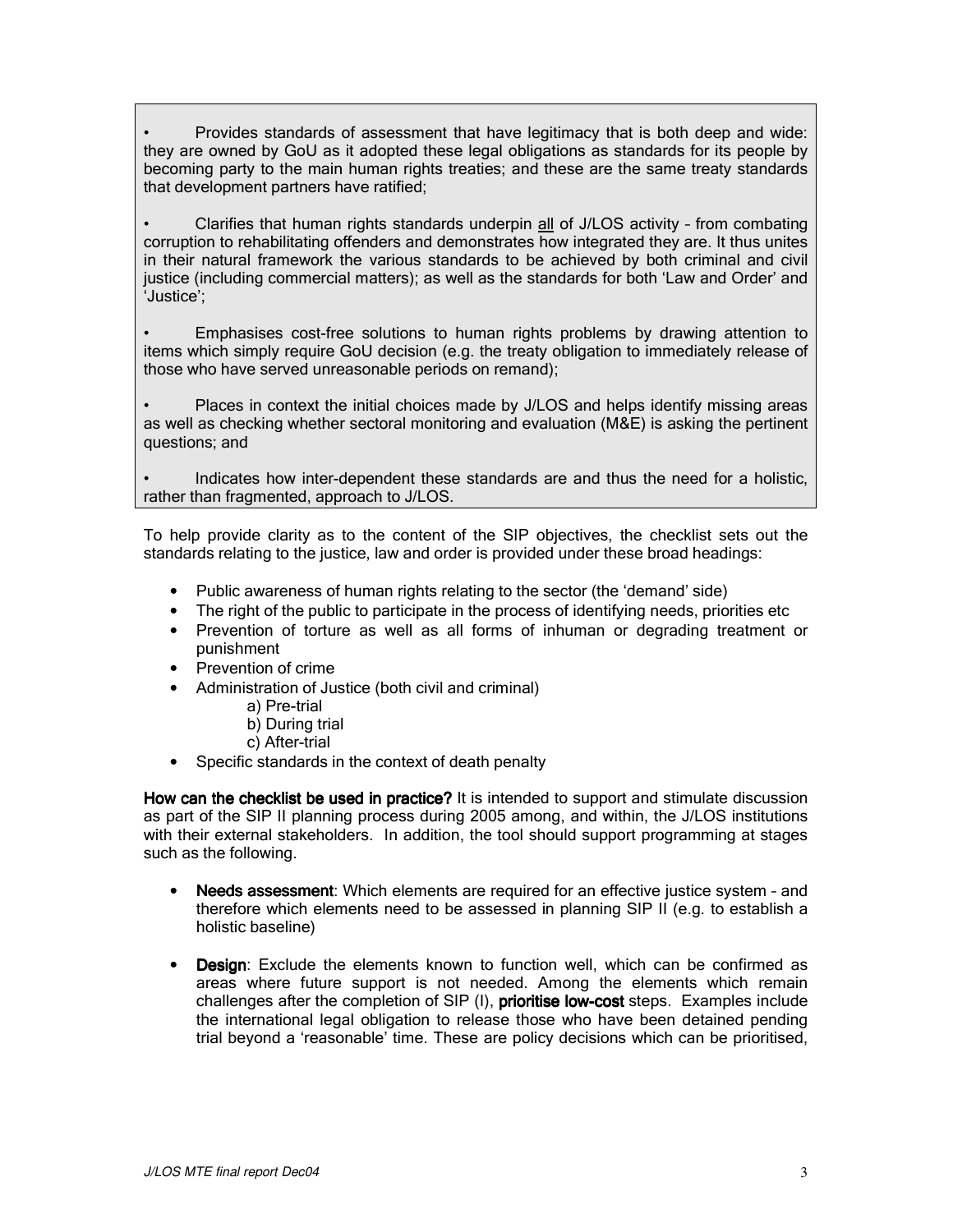without significant financial implications. Use the Map to focus J/LOS support to actors and interventions which are central to achieving the SIP policy objectives.

• M&E: Identify which constituent elements of an effective justice system are currently being monitored by JLOS with existing sectoral indicators - and which are not. Plan holistic monitoring to provide evidence to demonstrate impact to GoU, institutions and other stakeholders.

Use of the checklist is necessary to strengthen the focus on **impact in day to day J/LOS** activities such as:

- Baselines, indicators and targets (i.e. to ensure that indicators used actually indicate whether the desired change is occurring)
- The planned synchronized JLOS Management Information System (i.e. to ensure that key questions will be answered by designing it with the Map in hand)
- User surveys (to ensure questions are framed appropriately; and that key people are being addressed such as victims of crime, accused on remand, convicted prisoners, prison/police/judicial staff, juveniles in the justice system; women in the justice system; defence/prosecution lawyers, community representatives, etc)
- Terms of Reference for studies, reviews, impact assessments etc.

It is also noted that the checklist should assist J/LOS in strengthening its inter-sectoral relationships as discussed in Chapter 4 of Volume One, and areas such as the following as the report outlines in Chapter 4:

- 1. Institutional scope: Security Sector reform and legal accountability
- 2. Geographical scope: Conflict affected areas: Peace efforts
- 3. The right to Education (prevention of crime, rehabilitation of offenders...)
- 4. The right to Health (conditions of detention food, water, sanitation, medical care, prevention of AIDs etc)
- 5. Freedom of Expression, Association and Assembly (as input to JLOS planning, monitoring etc. trades unions representation of staff of J/LOS institutions, professional associations of staff and public officials in the JLOS sector: access to information for NGOs, victims groups etc.)

 $+ + +$ 

Note: Technical Sources of law used are listed at the end of the checklist below.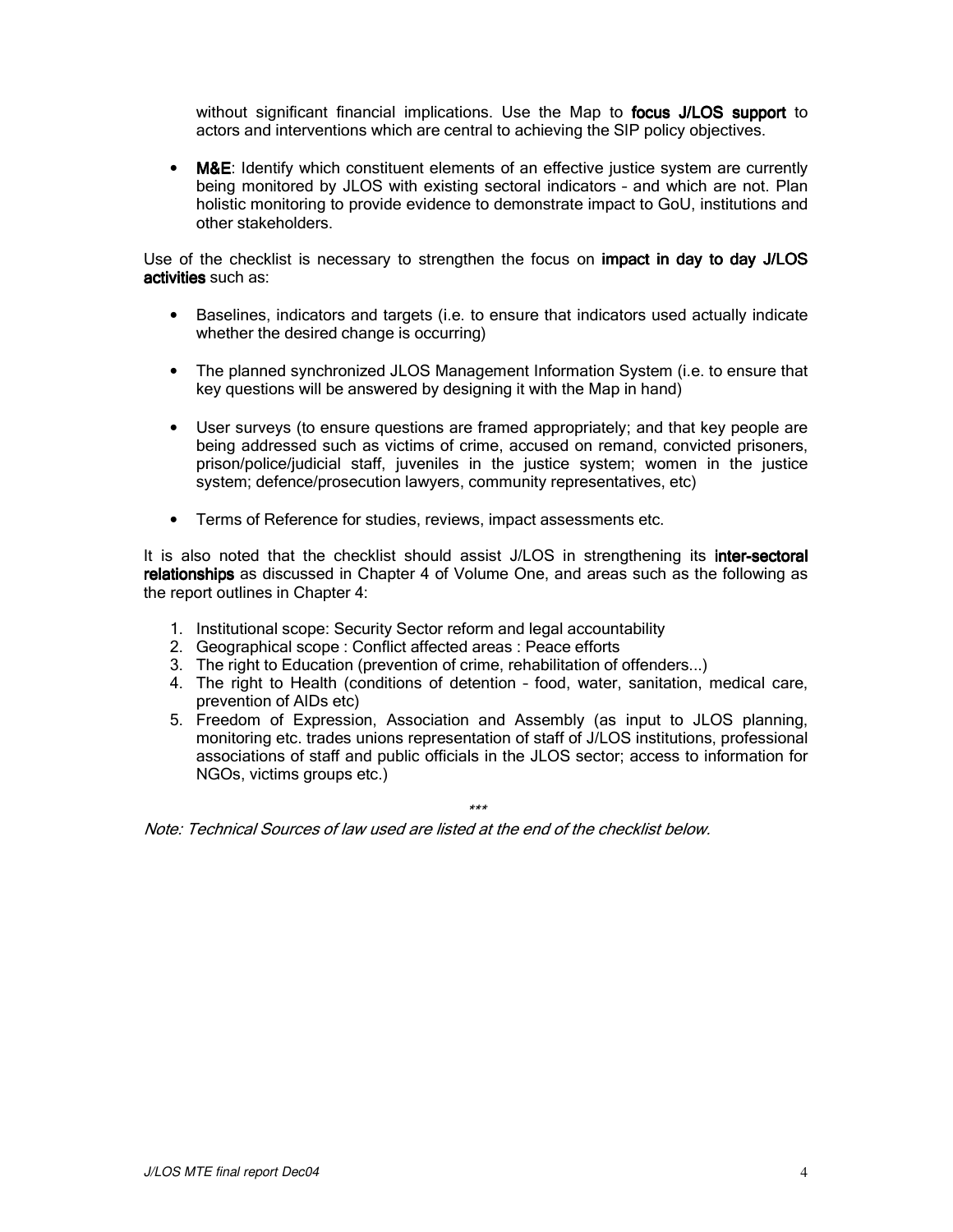| J/LOS CHECKLIST: FOR PLANNING AND EVALUATION                                                                                                                             |                                                           |                       |                         |                                              |  |  |
|--------------------------------------------------------------------------------------------------------------------------------------------------------------------------|-----------------------------------------------------------|-----------------------|-------------------------|----------------------------------------------|--|--|
| Constituent elements of sector                                                                                                                                           | In SIP                                                    | <b>J/LOS Baseline</b> | <b>J/LOS Indicators</b> | Planning for SIP II and<br>strengthening M&E |  |  |
|                                                                                                                                                                          | 1. INFORMED DEMAND FOR HUMAN RIGHTS IN THE JUSTICE SECTOR |                       |                         |                                              |  |  |
| Increased % of people with<br>awareness of what their human<br>rights are meant to be in specific<br>contexts (e.g. on being detained<br>by police)                      |                                                           |                       |                         |                                              |  |  |
| Increased % of people with<br>knowledge of the Constitution<br>its<br>strengths<br>and<br>and<br>weaknesses in protecting their<br>human rights                          |                                                           |                       |                         |                                              |  |  |
| Increased % aware of functions<br>of specific political institutions<br>and aware of the strength and<br>weakness of each in protecting<br>human rights                  |                                                           |                       |                         |                                              |  |  |
| Confidence: Increased % people<br>confidence<br>expressing<br>that<br>organs of the state respect<br>human rights<br>police,<br>(e.g.<br>magistrates, local authorities) |                                                           |                       |                         |                                              |  |  |
| <u> 2. PROCESS: EFFECTIVE PARTICIPATION IN J/LOS</u>                                                                                                                     |                                                           |                       |                         |                                              |  |  |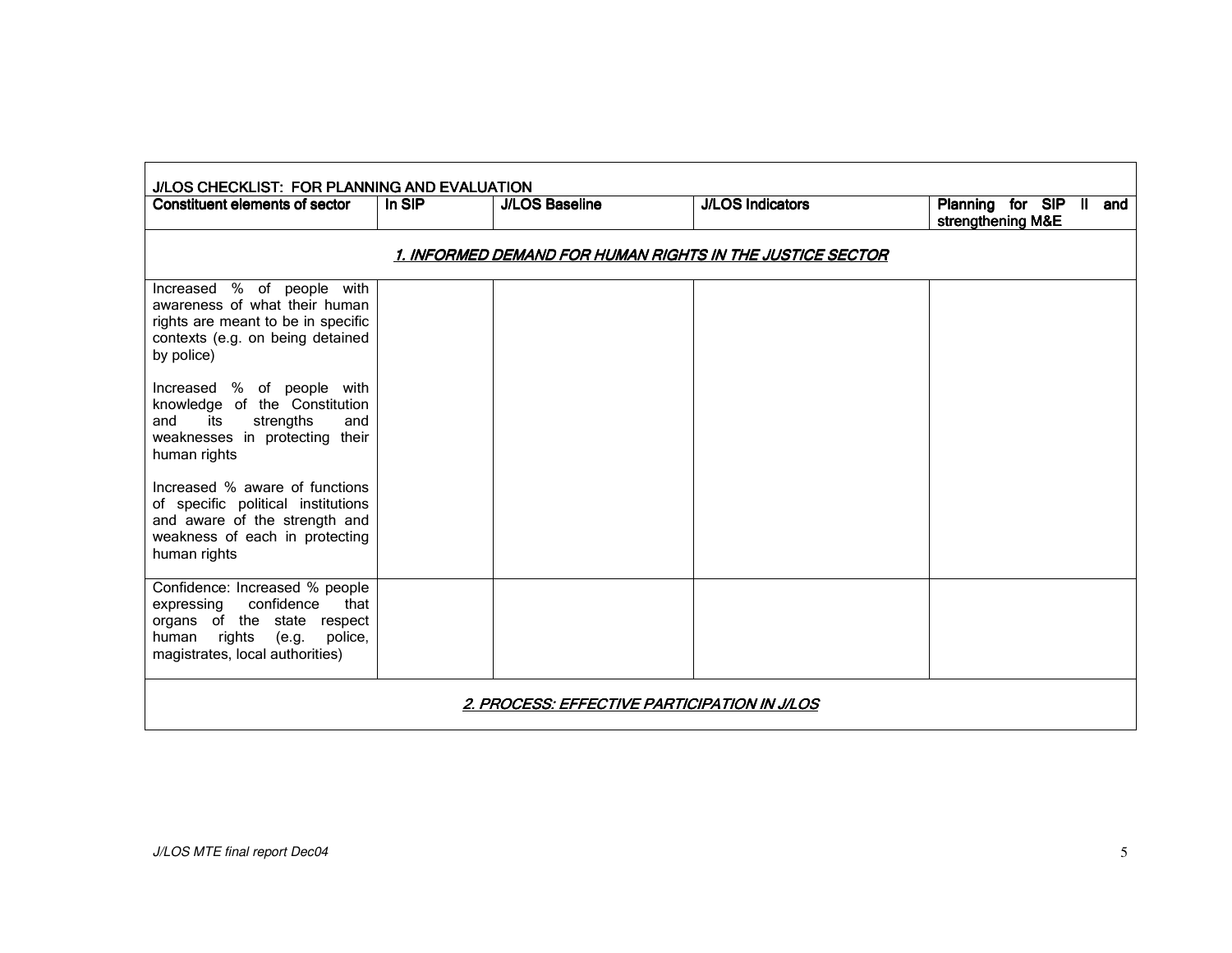| J/LOS CHECKLIST: FOR PLANNING AND EVALUATION                                                                                                                                                                                                                                                                                                                              |        |                       |                         |                                                      |  |
|---------------------------------------------------------------------------------------------------------------------------------------------------------------------------------------------------------------------------------------------------------------------------------------------------------------------------------------------------------------------------|--------|-----------------------|-------------------------|------------------------------------------------------|--|
| Constituent elements of sector                                                                                                                                                                                                                                                                                                                                            | In SIP | <b>J/LOS Baseline</b> | <b>J/LOS Indicators</b> | Planning for SIP<br>- 11<br>and<br>strengthening M&E |  |
| Increase in $#$ of formal and<br>informal JLOS consultation<br>processes/fora for human rights<br>based CSOs to input into policy<br>formation processes (by issue;<br>by relevant public institution; by<br>local, regional, national level, by<br>stage of decision-making<br>process and, most importantly,<br>by formal recognition of decision-<br>making influence) |        |                       |                         |                                                      |  |
|                                                                                                                                                                                                                                                                                                                                                                           |        |                       |                         |                                                      |  |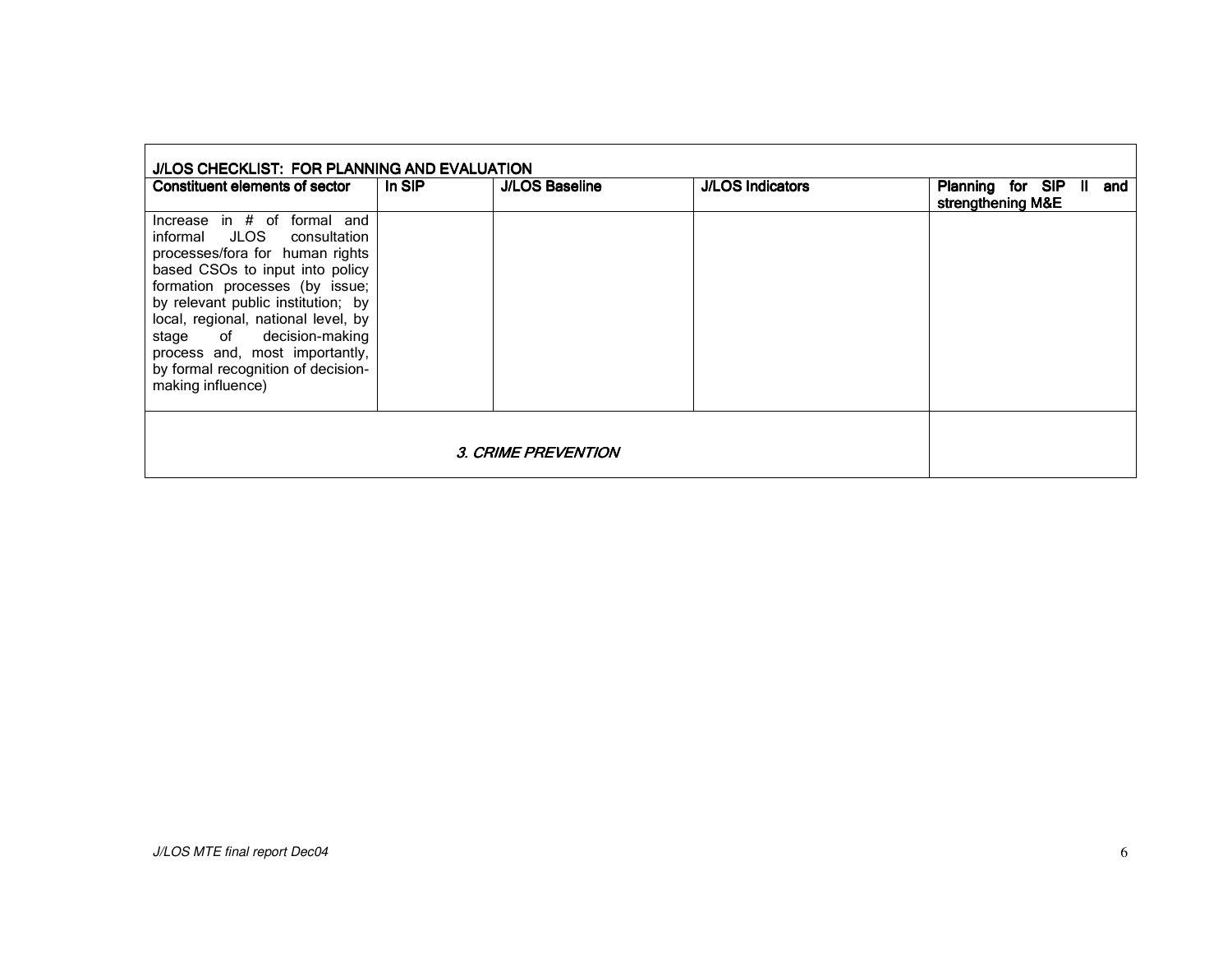| J/LOS CHECKLIST: FOR PLANNING AND EVALUATION                                                                                                                                                                                                                                                                                                                                                                              |        |                       |                         |                                              |
|---------------------------------------------------------------------------------------------------------------------------------------------------------------------------------------------------------------------------------------------------------------------------------------------------------------------------------------------------------------------------------------------------------------------------|--------|-----------------------|-------------------------|----------------------------------------------|
| <b>Constituent elements of sector</b>                                                                                                                                                                                                                                                                                                                                                                                     | In SIP | <b>J/LOS Baseline</b> | <b>J/LOS Indicators</b> | Planning for SIP II and<br>strengthening M&E |
| Overall principles: The well-<br>being of young persons from<br>their early childhood should be<br>the focus of any crime prevention<br>programme                                                                                                                                                                                                                                                                         |        |                       |                         |                                              |
| criminalizing<br>avoid<br>and<br>penalizing a child for behaviour<br>that does not cause serious<br>damage to the development of<br>the child or harm to others (can<br>cause self-fulfilling pattern)                                                                                                                                                                                                                    |        |                       |                         |                                              |
| - provide especially educational<br>opportunities to meet varying<br>needs<br>of<br>persons,<br>young<br>those who are<br>particularly<br>demonstrably endangered or at<br>social risk and are in need of<br>special care and protection<br>- focus on community-based<br>and<br>use<br>formal<br>services<br>agencies of social control as last<br>resort                                                                |        |                       |                         |                                              |
| General prevention: Specialized<br>philosophy and approach for<br>juvenile delinquency prevention<br>(on the basis of laws, processes,<br>institutions. facilities and a<br>service delivery network aimed at<br>reducing the motivation, need<br>and opportunity for, or conditions<br>giving rise to, the commission of<br>infractions) and plan at all levels<br>of GoU Guidance for plan follows<br>(a) to(i) below : |        |                       |                         |                                              |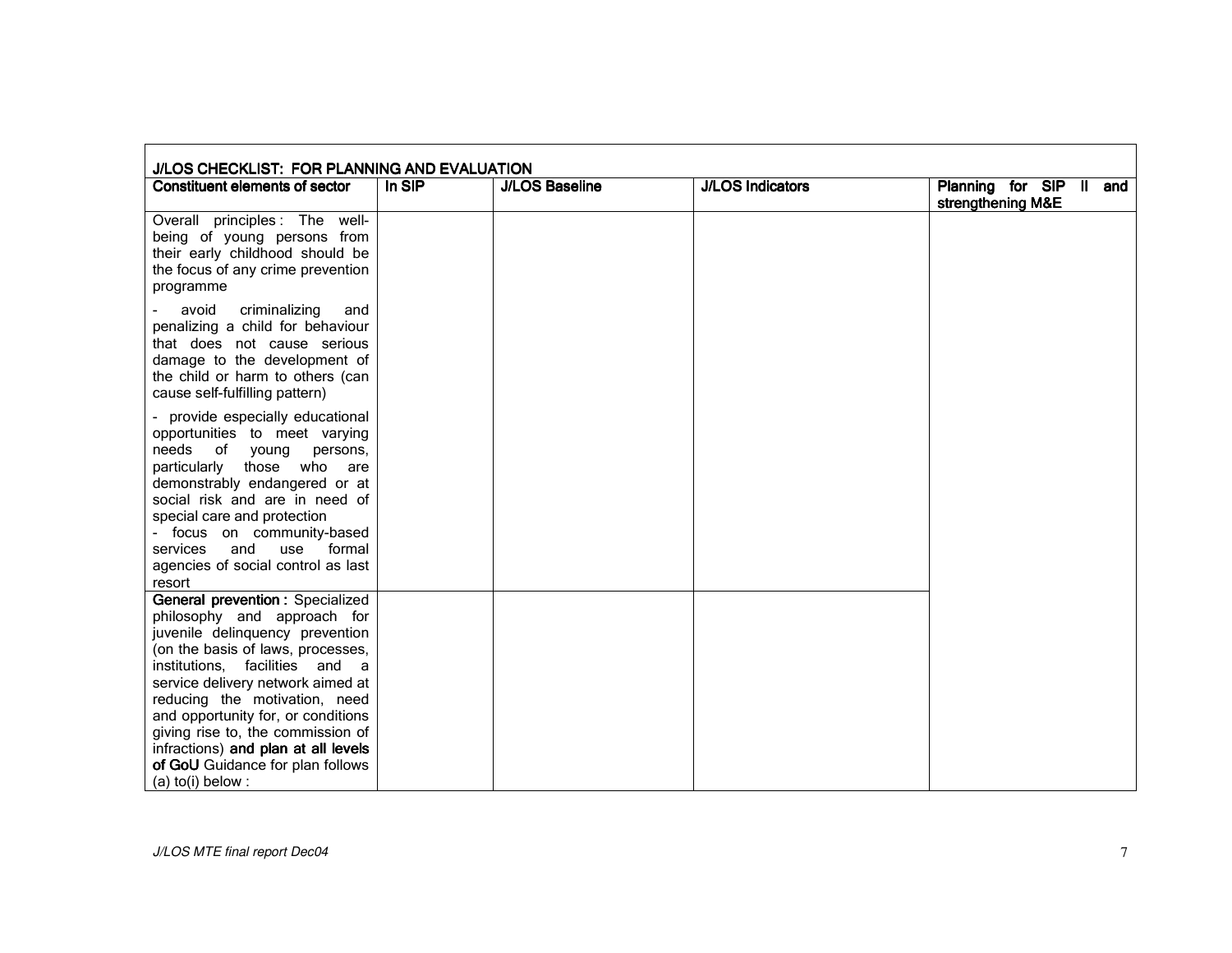| J/LOS CHECKLIST: FOR PLANNING AND EVALUATION                                                                                                                                                                                     |                     |                       |                         |                                              |
|----------------------------------------------------------------------------------------------------------------------------------------------------------------------------------------------------------------------------------|---------------------|-----------------------|-------------------------|----------------------------------------------|
| <b>Constituent elements of sector</b>                                                                                                                                                                                            | In $SI\overline{P}$ | <b>J/LOS Baseline</b> | <b>J/LOS Indicators</b> | Planning for SIP II and<br>strengthening M&E |
| (a) In-depth analyses of the<br>problem and inventories of<br>programmes, services, facilities<br>available.<br>and<br>resources<br>including opportunities to support<br>family, schools and communities<br>in crime prevention |                     |                       |                         |                                              |
| (b) Well-defined responsibilities<br>for the qualified<br>agencies,<br>institutions<br>personnel<br>and<br>involved in preventive efforts                                                                                        |                     |                       |                         |                                              |
| the<br><b>Mechanisms</b><br>for<br>(c)<br>appropriate co-ordination<br>0f<br>prevention<br>efforts<br>between<br>qovernmental<br>and<br>non-<br>governmental agencies                                                            |                     |                       |                         |                                              |
| (d) Policies, programmes and<br>strategies based on prognostic<br>studies continuously monitored &<br>evaluated in the course of<br>implementation                                                                               |                     |                       |                         |                                              |
| (e) Methods for effectively<br>reducing the opportunity to<br>commit delinquent acts                                                                                                                                             |                     |                       |                         |                                              |
| involvement<br>(f) Community<br>through a wide range of services<br>and programmes e.g supporting<br>family, schools, community                                                                                                  |                     |                       |                         |                                              |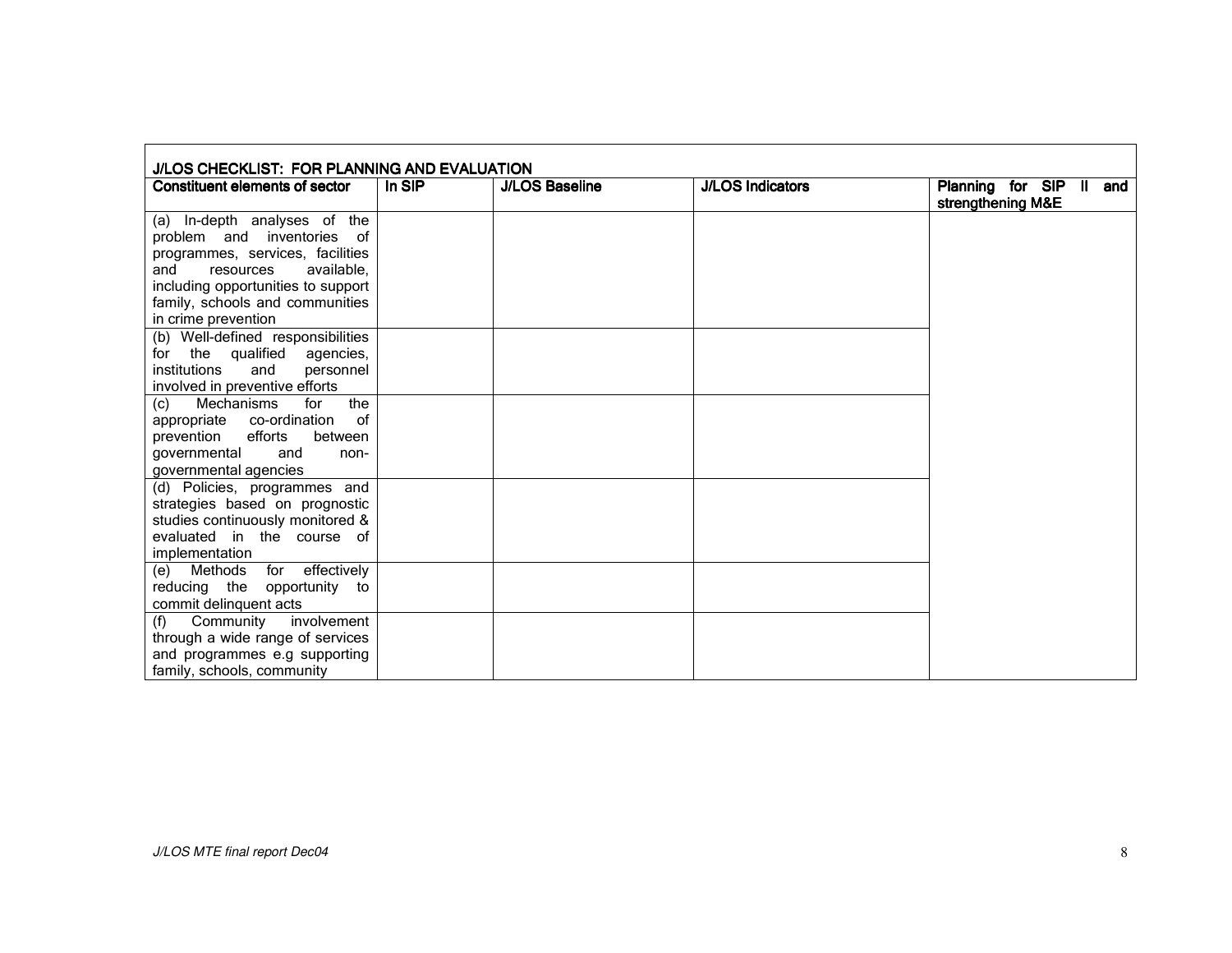| J/LOS CHECKLIST: FOR PLANNING AND EVALUATION                                                                                                                                                                                                                                                                                                                     |        |                       |                         |                                              |
|------------------------------------------------------------------------------------------------------------------------------------------------------------------------------------------------------------------------------------------------------------------------------------------------------------------------------------------------------------------|--------|-----------------------|-------------------------|----------------------------------------------|
| <b>Constituent elements of sector</b>                                                                                                                                                                                                                                                                                                                            | In SIP | <b>J/LOS Baseline</b> | <b>J/LOS Indicators</b> | Planning for SIP II and<br>strengthening M&E |
| (g) Close interdisciplinary co-<br>operation<br>between<br>national,<br>District and local governments,<br>with the involvement of the<br>private sector, representatives of<br>the community to be served, and<br>labour, health education, social,<br>J/LOS<br>agencies<br>in taking<br>concerted action to prevent<br>juvenile delinquency and youth<br>crime |        |                       |                         |                                              |
| Youth<br>participation<br>(h)<br>in.<br>delinquency prevention policies<br>and processes (e.g community<br>resources, youth self-help, and<br>compensation<br>victim<br>and<br>assistance programmes)<br>(i) Specialized personnel at all                                                                                                                        |        |                       |                         |                                              |
| levels.                                                                                                                                                                                                                                                                                                                                                          |        |                       |                         |                                              |
| Research: Base programmes to<br>crime on reliable,<br>prevent<br>scientific research findings, and<br>periodically monitor, evaluate<br>and adjust accordingly.                                                                                                                                                                                                  |        |                       |                         |                                              |
| Generally, participation in plans<br>and programmes should be<br>Young<br>voluntary.<br>persons<br>themselves should be involved in<br>their formulation, development<br>and implementation.                                                                                                                                                                     |        |                       |                         |                                              |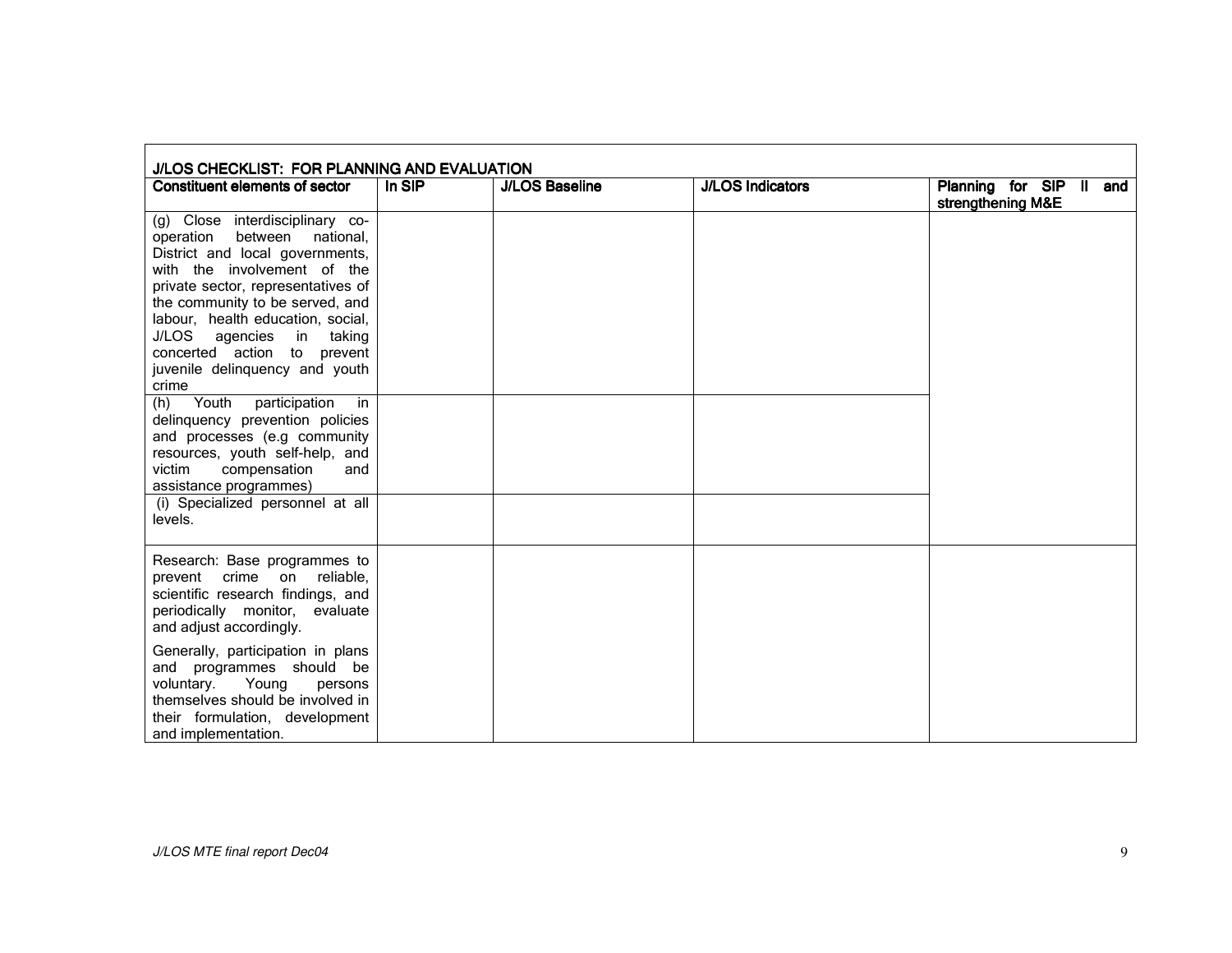| Constituent elements of sector     | In SIP | <b>J/LOS Baseline</b>                   | <b>J/LOS Indicators</b>                                                | Planning for SIP II and<br>strengthening M&E |
|------------------------------------|--------|-----------------------------------------|------------------------------------------------------------------------|----------------------------------------------|
|                                    |        |                                         | 4. PREVENTION OF TORTURE, INHUMAN OR DEGRADING TREATMENT OR PUNISHMENT |                                              |
| Overall:                           |        | No. There is no data in the I           | This does not depend entirely on                                       |                                              |
| Every person deprived of their     |        | Criminal baseline survey                | resources. This is illustrated by                                      |                                              |
| liberty is treated with humanity   |        | regarding torture, conditions           | the finding by UHRC that worst                                         |                                              |
| and with respect for the inherent  |        | of detention or treatment.              | conditions/treatment existed in                                        |                                              |
| dignity of the human person        |        | This is a matter of serious<br>concern. | the newly refurbished Masaka<br>prison.                                |                                              |
|                                    |        | Direct surveys of prison                | Conditions of detention must not                                       |                                              |
|                                    |        | should<br>population<br>be              | be discriminatory e.g gender,                                          |                                              |
|                                    |        | with<br>introduced<br>careful           | orientation,<br>political<br>sexual                                    |                                              |
|                                    |        | design to minimize risk of              | opinion,<br>economic<br>status.                                        |                                              |
|                                    |        | reprisals. Former detainees             | Members of vulnerable tribal,                                          |                                              |
|                                    |        | should also be a target                 | political or other groups may be                                       |                                              |
|                                    |        | group for this reason. Data             | disproportionately subjected to                                        |                                              |
|                                    |        | to be disaggregated by all              | torture and other<br>forms of                                          |                                              |
|                                    |        | vulnerable groups.                      | ill-treatment. Such<br>difference                                      |                                              |
|                                    |        |                                         | may contribute to the process of<br>the dehumanization of the victim   |                                              |
|                                    |        |                                         | (often a necessary condition for                                       |                                              |
|                                    |        |                                         | torture and ill-treatment to take                                      |                                              |
|                                    |        |                                         | place).                                                                |                                              |
| PROHIBITION OF TORTURE             |        |                                         |                                                                        |                                              |
| The crime of torture is accurately |        |                                         |                                                                        |                                              |
| Ugandan<br>defined<br>in<br>law,   |        |                                         |                                                                        |                                              |
| providing appropriate penalties    |        |                                         |                                                                        |                                              |
| (e.g mental as well as physical    |        |                                         |                                                                        |                                              |
| torture $)^3$                      |        |                                         |                                                                        |                                              |

<sup>&</sup>lt;sup>3</sup> No law enforcement official may inflict, instigate or tolerate any act of torture or other cruel, inhuman or degrading treatment or punishment, nor may any law enforcement official invoke superior orders or exceptional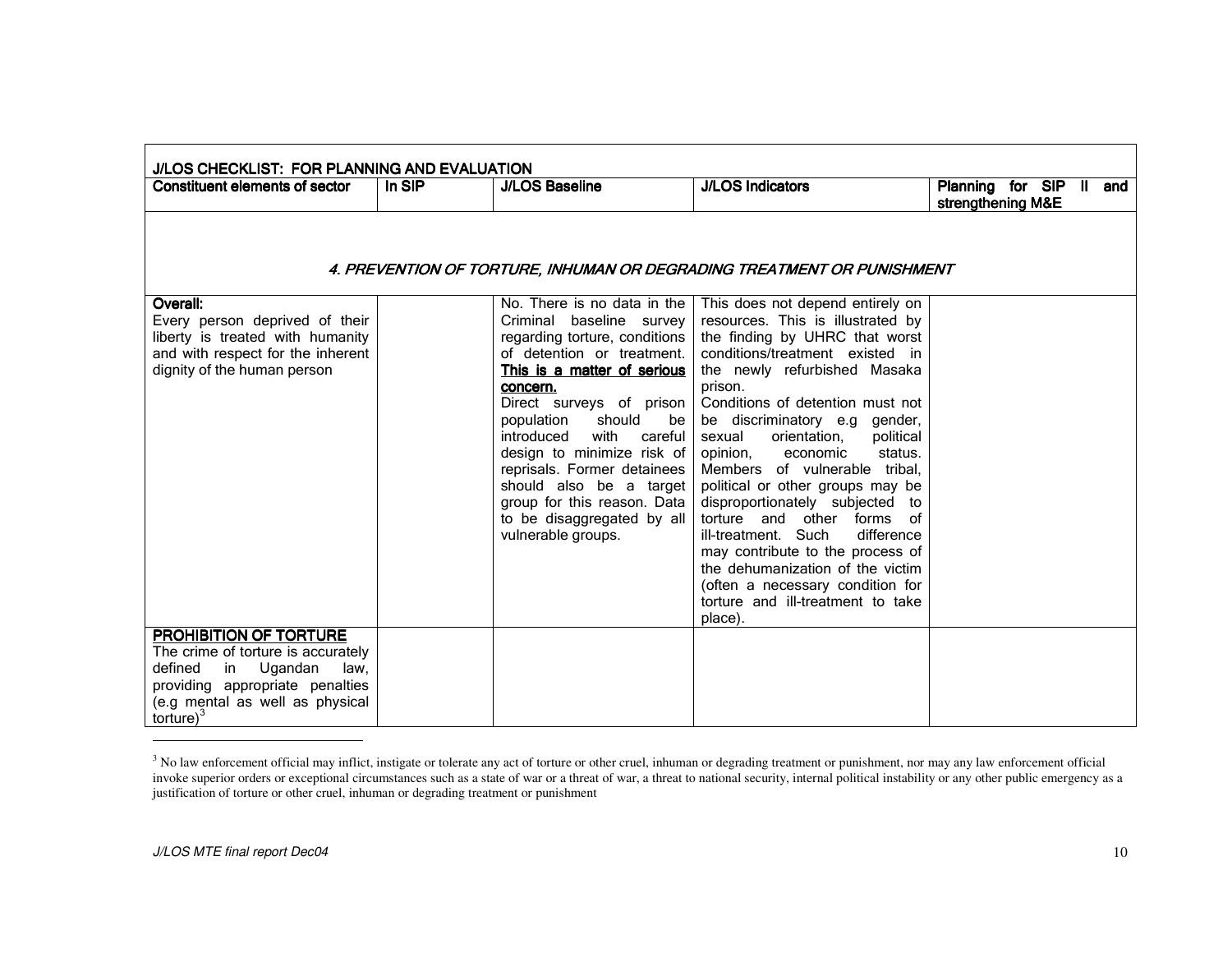| J/LOS CHECKLIST: FOR PLANNING AND EVALUATION                                                                                                                                                                                                                                                                                                                                                                                                                                                                             |        |                                                                                                                                                                                               |                                                                                                                            |                                              |
|--------------------------------------------------------------------------------------------------------------------------------------------------------------------------------------------------------------------------------------------------------------------------------------------------------------------------------------------------------------------------------------------------------------------------------------------------------------------------------------------------------------------------|--------|-----------------------------------------------------------------------------------------------------------------------------------------------------------------------------------------------|----------------------------------------------------------------------------------------------------------------------------|----------------------------------------------|
| <b>Constituent elements of sector</b>                                                                                                                                                                                                                                                                                                                                                                                                                                                                                    | In SIP | <b>J/LOS Baseline</b>                                                                                                                                                                         | <b>J/LOS Indicators</b>                                                                                                    | Planning for SIP II and<br>strengthening M&E |
| The legal system effectively<br>immediate<br>the<br>quarantees<br>termination of all acts of torture<br>inhuman<br>degrading<br>or<br>or<br>treatment or punishment                                                                                                                                                                                                                                                                                                                                                      |        | No baseline established for<br>the prosecution of such<br>crimes by general courts (of<br>Judicature) or the system of<br>Military justice. This is a n<br>example of a matter of<br>concern. |                                                                                                                            |                                              |
| $c$ riminalises<br>Ugandan<br>law<br>detention incommunicado, with<br>appropriate penalties for those<br>who commit, or are complicit in it.                                                                                                                                                                                                                                                                                                                                                                             |        |                                                                                                                                                                                               | Any indicator of this needs to be<br>combined with<br>indicators<br>of<br>effectiveness of this prohibition in<br>practice |                                              |
| information<br>Education<br>and<br>the prohibition of<br>regarding<br>fully intrgrated in the<br>torture<br>of law enforcement<br>training<br>civil<br>military,<br>personnel,<br>or<br>medical<br>personnel.<br>public<br>officials and other persons who<br>may be involved in the custody,<br>interrogation or treatment of any<br>individual subjected to any form<br>of<br>detention<br>arrest.<br><sub>or</sub><br>imprisonment (including pupils<br>and patients in educational and<br>medical institutions etc). |        |                                                                                                                                                                                               |                                                                                                                            |                                              |
| Prompt and regular access is<br>given to doctors and lawyers and<br>(under appropriate supervision<br>investigation<br>the<br>when<br><b>SO</b><br>requires) to family<br>members.                                                                                                                                                                                                                                                                                                                                       |        |                                                                                                                                                                                               |                                                                                                                            |                                              |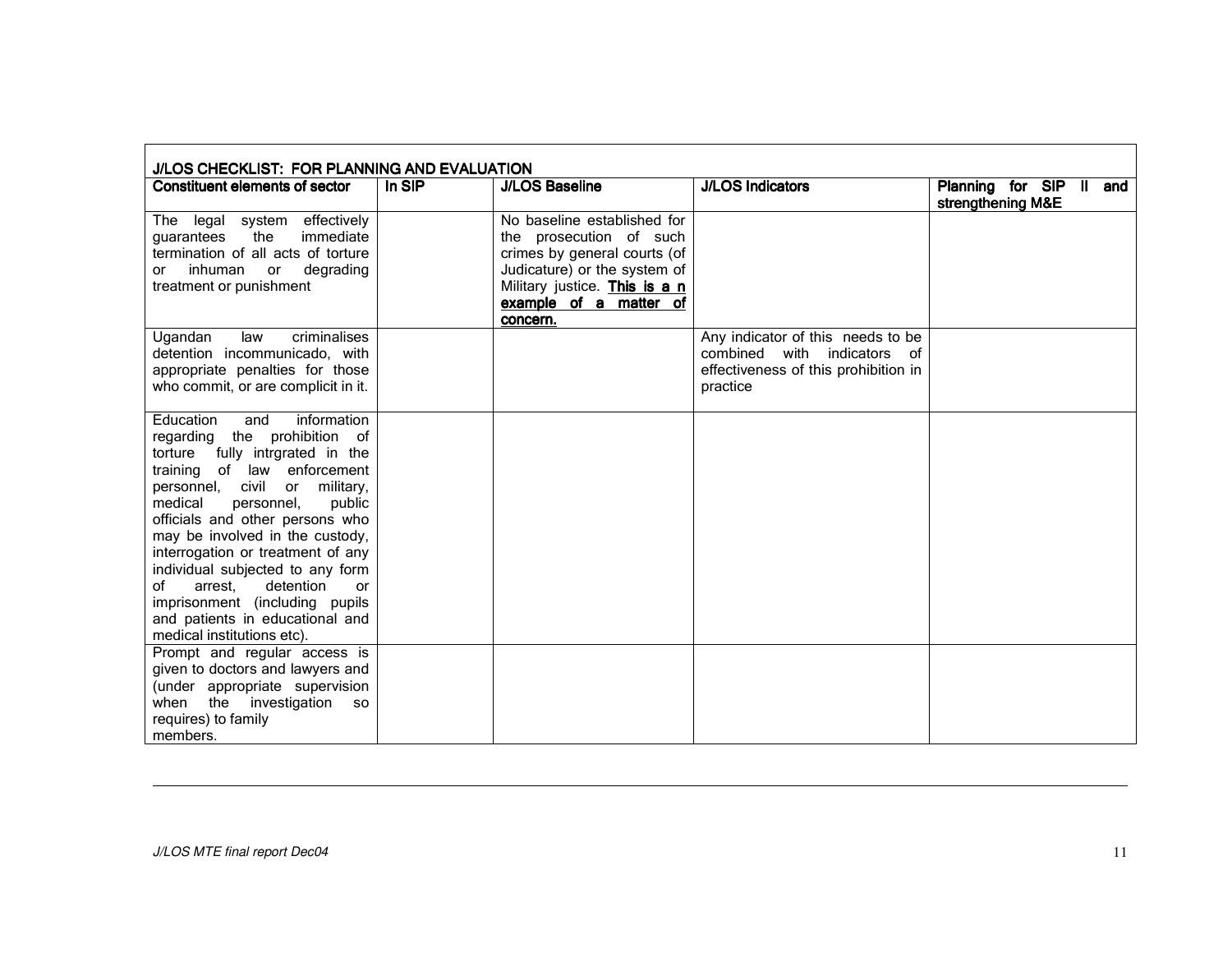| J/LOS CHECKLIST: FOR PLANNING AND EVALUATION                              |        |                       |                         |                                              |
|---------------------------------------------------------------------------|--------|-----------------------|-------------------------|----------------------------------------------|
| Constituent elements of sector                                            | In SIP | <b>J/LOS Baseline</b> | <b>J/LOS Indicators</b> | Planning for SIP II and<br>strengthening M&E |
| All detainees held in places that                                         |        |                       |                         |                                              |
| are publicly recognized                                                   |        |                       |                         |                                              |
| A central register is available to                                        |        |                       |                         |                                              |
| persons concerned, such as                                                |        |                       |                         |                                              |
| relatives (containing names and                                           |        |                       |                         |                                              |
| places of detention; names of                                             |        |                       |                         |                                              |
| persons responsible for their                                             |        |                       |                         |                                              |
| detention)                                                                |        |                       |                         |                                              |
| Confessions or other evidence                                             |        |                       |                         |                                              |
| obtained through torture or other                                         |        |                       |                         |                                              |
| prohibited<br>treatment<br>are                                            |        |                       |                         |                                              |
| inadmissible in court.                                                    |        |                       |                         |                                              |
| all<br>Time and place of                                                  |        |                       |                         |                                              |
| interrogations is recorded, with                                          |        |                       |                         |                                              |
| names of those present (and info                                          |        |                       |                         |                                              |
| made available for judicial or                                            |        |                       |                         |                                              |
| administrative proceedings)                                               |        |                       |                         |                                              |
| All places of detention are free                                          |        |                       |                         |                                              |
| from any equipment liable to be                                           |        |                       |                         |                                              |
| used for inflicting torture or ill-                                       |        |                       |                         |                                              |
| treatment                                                                 |        |                       |                         |                                              |
| <b>Investigation &amp; remedy</b><br>There is an effective legal right to |        |                       |                         |                                              |
| complain alleging torture or other                                        |        |                       |                         |                                              |
| ill-treatment. Complaints<br>are                                          |        |                       |                         |                                              |
| and<br>investigated<br>promptly                                           |        |                       |                         |                                              |
| impartially<br>by<br>competent                                            |        |                       |                         |                                              |
| authorities so as to make the                                             |        |                       |                         |                                              |
| remedy effective.                                                         |        |                       |                         |                                              |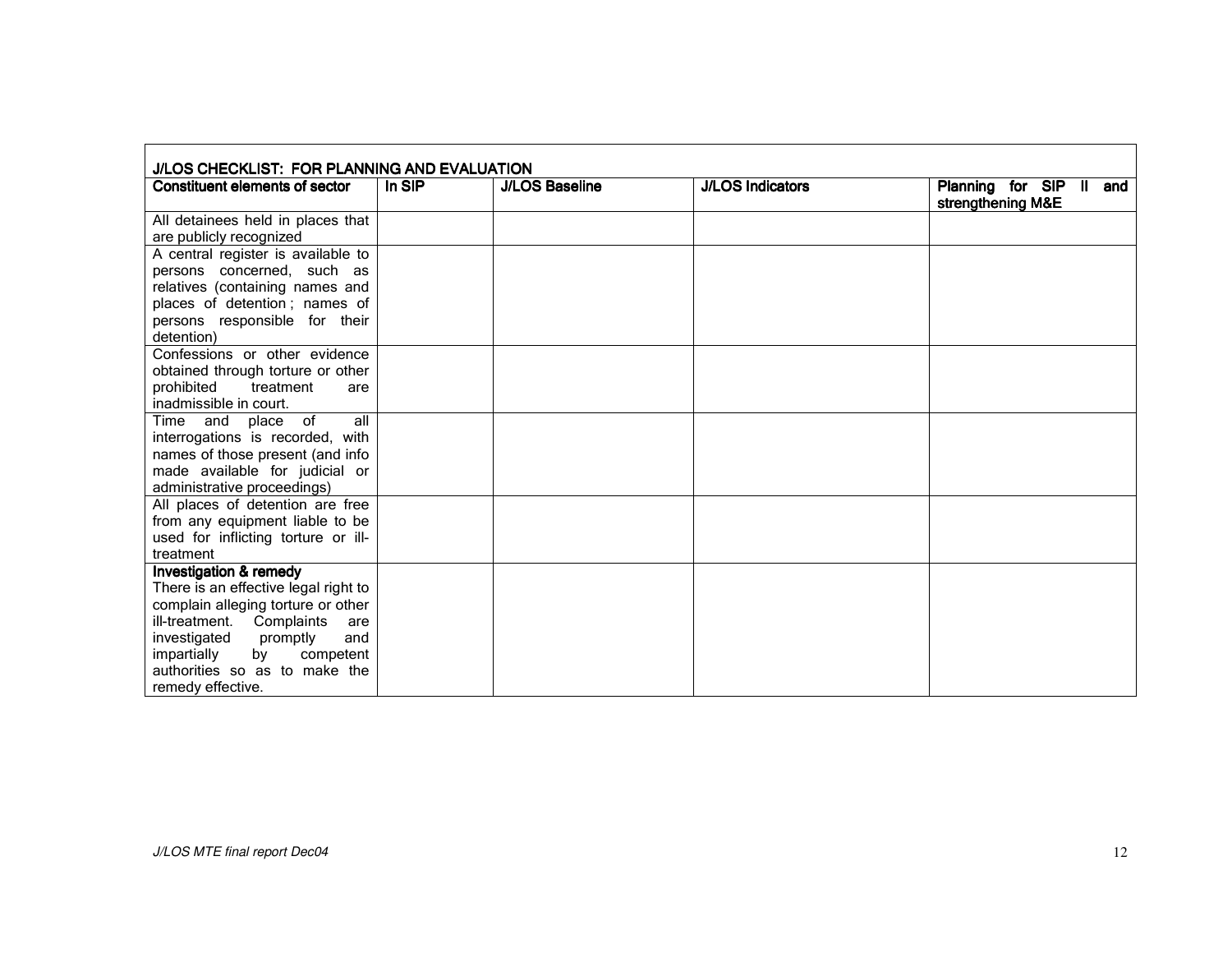| J/LOS CHECKLIST: FOR PLANNING AND EVALUATION                                                                                                                                                                                                                                                                                              |        |                       |                         |                                              |
|-------------------------------------------------------------------------------------------------------------------------------------------------------------------------------------------------------------------------------------------------------------------------------------------------------------------------------------------|--------|-----------------------|-------------------------|----------------------------------------------|
| Constituent elements of sector                                                                                                                                                                                                                                                                                                            | In SIP | <b>J/LOS Baseline</b> | <b>J/LOS Indicators</b> | Planning for SIP II and<br>strengthening M&E |
| Steps are taken to ensure that<br>the complainant and witnesses<br>are protected against all ill-<br>treatment or intimidation as a<br>consequence of his complaint or<br>any evidence given.                                                                                                                                             |        |                       |                         |                                              |
| Uganda ensures that every victim<br>of torture obtains redress and<br>has an enforceable right to fair<br>and adequate compensation,<br>including the means for as full<br>rehabilitation as possible. In the<br>event of the death of the victim<br>as a result of an act of torture,<br>are his dependants entitled to<br>compensation. |        |                       |                         |                                              |
| Gender<br>Gender-based<br>violence<br>is<br>prohibited (directed against a<br>person because of their gender<br>or that affects people of their<br>gender disproportionately) <sup>4</sup>                                                                                                                                                |        |                       |                         |                                              |
| Racism<br>Racist propaganda is prohibited,<br>as well as all organizations<br>based on 'superiority' of one<br>race or group of persons of one<br>colour or ethnic origin                                                                                                                                                                 |        |                       |                         |                                              |

<sup>&</sup>lt;sup>4</sup> It includes acts that inflict physical, mental or sexual harm or suffering, threats of such acts, coercion and other deprivations of liberty.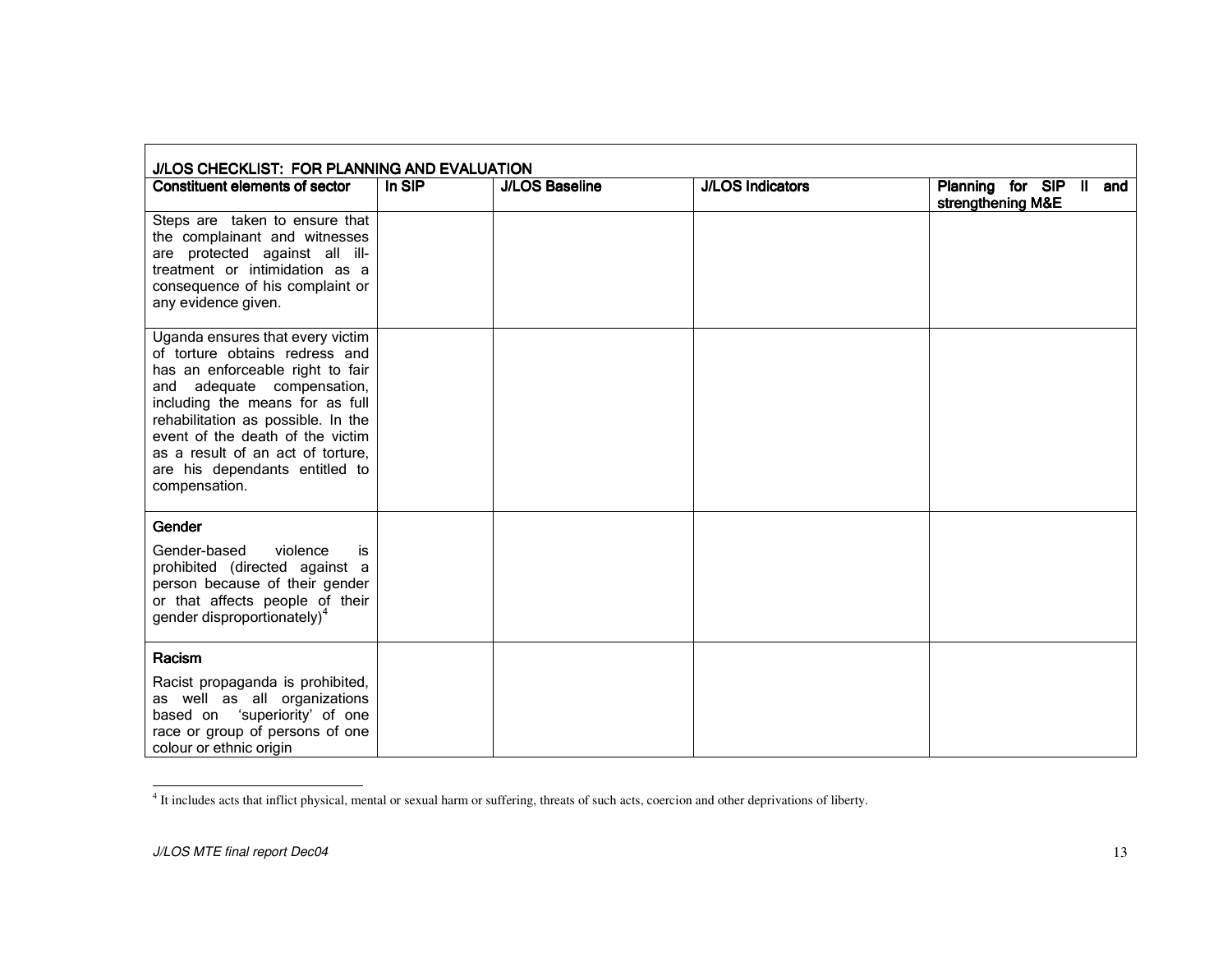| J/LOS CHECKLIST: FOR PLANNING AND EVALUATION                                                                                                                                                                                                                                                                                                                                                                |        |                       |                         |                                              |  |
|-------------------------------------------------------------------------------------------------------------------------------------------------------------------------------------------------------------------------------------------------------------------------------------------------------------------------------------------------------------------------------------------------------------|--------|-----------------------|-------------------------|----------------------------------------------|--|
| Constituent elements of sector                                                                                                                                                                                                                                                                                                                                                                              | In SIP | <b>J/LOS Baseline</b> | <b>J/LOS Indicators</b> | Planning for SIP II and<br>strengthening M&E |  |
| It is an offence punishable by law<br>to disseminate ideas based on<br>racial superiority<br>or hatred,<br>incitement<br>to<br>racial<br>discrimination, as well as all acts<br>of violence or incitement to such<br>acts against any race or group of<br>persons of another colour or<br>ethnic origin, and also the<br>provision of any assistance to<br>activities.<br>racist<br>including<br>financing. |        |                       |                         |                                              |  |
| Positive<br>measures taken to<br>eradicate all incitement to, or<br>acts of, such discrimination                                                                                                                                                                                                                                                                                                            |        |                       |                         |                                              |  |
| This prohibition of torture or other<br>ill-treatment is incorporated in the<br>instructions/duties issued to any<br>such person (above).                                                                                                                                                                                                                                                                   |        |                       |                         |                                              |  |
| Corporal punishment, or being<br>placed in a dark cell, and other<br>cruel, inhuman or degrading<br>punishments are completely<br>prohibited as punishments for<br>disciplinary offences.                                                                                                                                                                                                                   |        |                       |                         |                                              |  |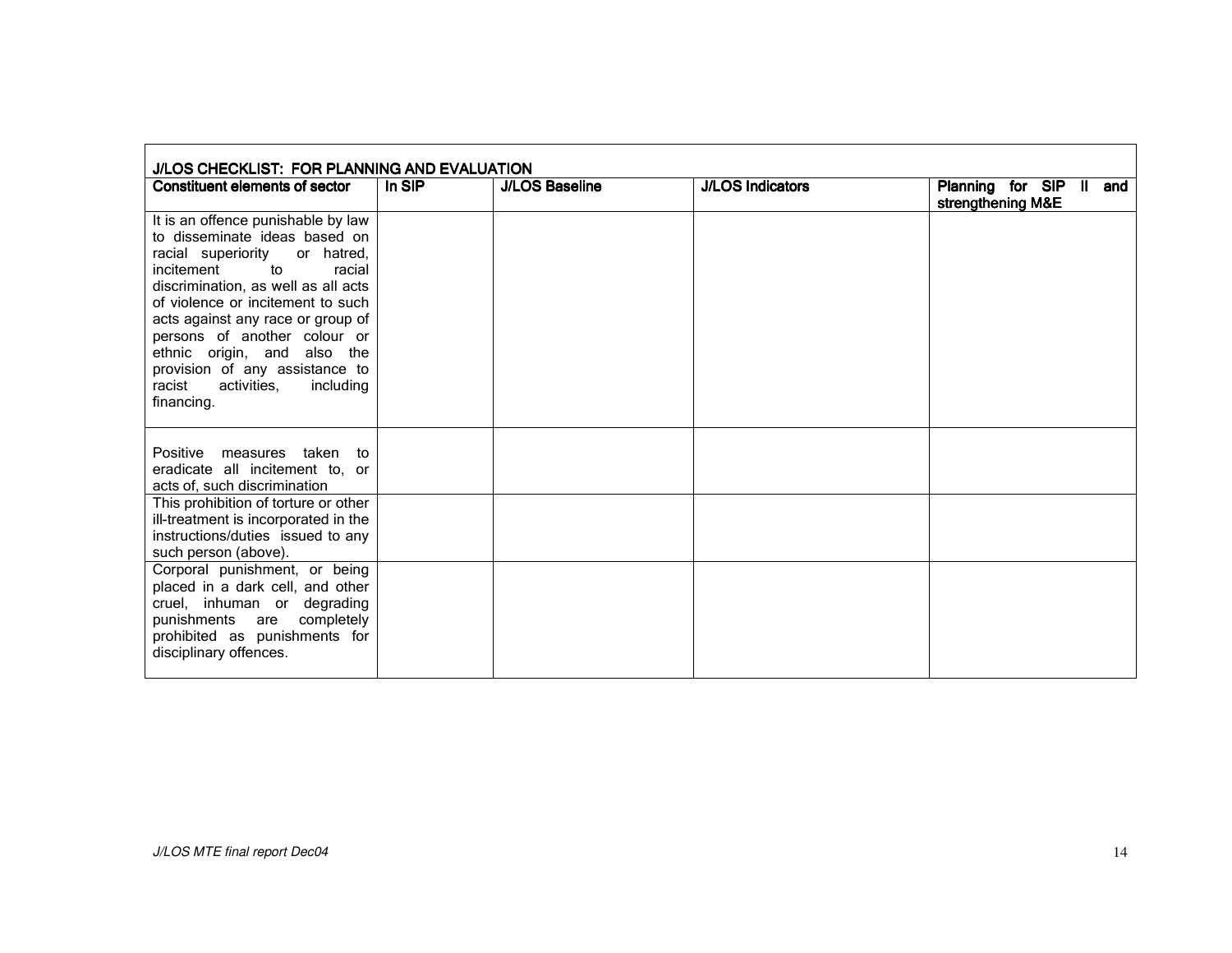| J/LOS CHECKLIST: FOR PLANNING AND EVALUATION                                                                                                                                                                                                                                                |        |                       |                         |                                              |  |
|---------------------------------------------------------------------------------------------------------------------------------------------------------------------------------------------------------------------------------------------------------------------------------------------|--------|-----------------------|-------------------------|----------------------------------------------|--|
| Constituent elements of sector                                                                                                                                                                                                                                                              | In SIP | <b>J/LOS Baseline</b> | <b>J/LOS Indicators</b> | Planning for SIP II and<br>strengthening M&E |  |
| The following are kept under<br>systematic review in order to<br>prevent torture: interrogation<br>rules, instructions, methods and<br>practices as well<br>as<br>arrangements for the custody<br>and treatment of persons<br>subjected to any form of arrest,<br>detention or imprisonment |        |                       |                         |                                              |  |
| The aim of imprisonment after<br>sentence is to establish the will to<br>lead law-abiding and self-<br>supporting lives after release and<br>to prepare the convicted to do so<br>(so far as the length of the<br>sentence permits). <sup>5</sup>                                           |        |                       |                         |                                              |  |
| Uganda ensures that it does not<br>return a person ('refouler') to a<br>state where there are substantial<br>grounds for believing they might<br>be subjected to torture                                                                                                                    |        |                       |                         |                                              |  |

<sup>&</sup>lt;sup>5</sup> Examples: religious care in the countries where this is possible, education, vocational guidance and training, social casework, employment counselling, physical development and strengthening of moral character, in acco aptitudes, his personal temperament, the length of his sentence and his prospects after release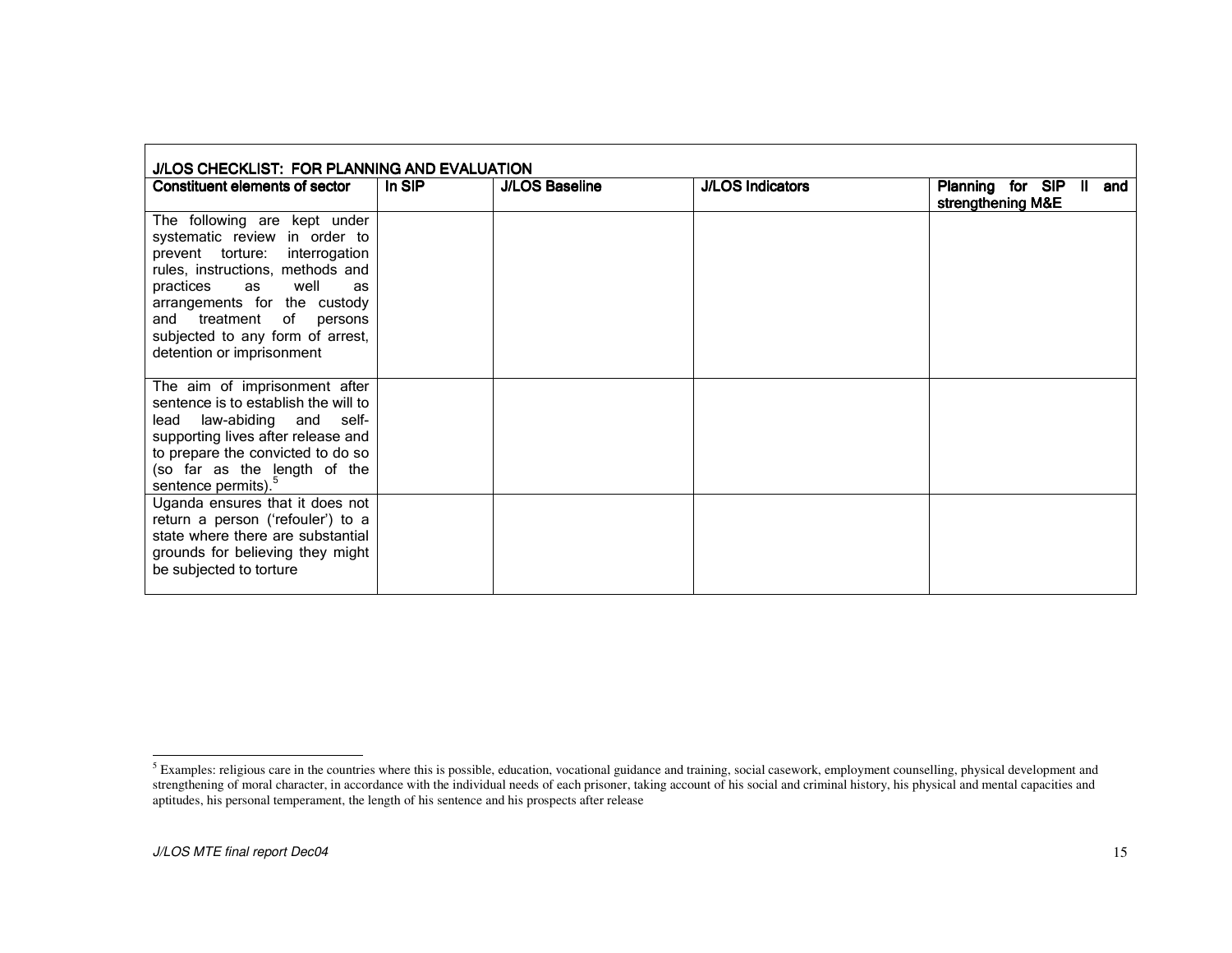| J/LOS CHECKLIST: FOR PLANNING AND EVALUATION                                                                                                                                                                                                                                                                                              |        |                       |                         |                                              |
|-------------------------------------------------------------------------------------------------------------------------------------------------------------------------------------------------------------------------------------------------------------------------------------------------------------------------------------------|--------|-----------------------|-------------------------|----------------------------------------------|
| Constituent elements of sector                                                                                                                                                                                                                                                                                                            | In SIP | <b>J/LOS Baseline</b> | <b>J/LOS Indicators</b> | Planning for SIP II and<br>strengthening M&E |
| <b>Juveniles</b><br>Every child deprived of liberty is<br>treated in a manner which takes<br>into account the needs of<br>persons of his or her age e.g<br>separated from adults (unless it<br>is considered in the child's best<br>interest not to do so) and<br>maintaining contact with family<br>through correspondence and<br>visits |        |                       |                         |                                              |
| receive<br>Juveniles<br>care.<br>protection and assistance-social,<br>educational,<br>vocational,<br>psychological, medical<br>and<br>physical support-that they may<br>require in view of their age, sex<br>and personality.                                                                                                             |        |                       |                         |                                              |
| The carrying or use of firearms is<br>prohibited in any facility where<br>detained<br>juveniles<br>are<br><b>or</b><br>educated                                                                                                                                                                                                           |        |                       |                         |                                              |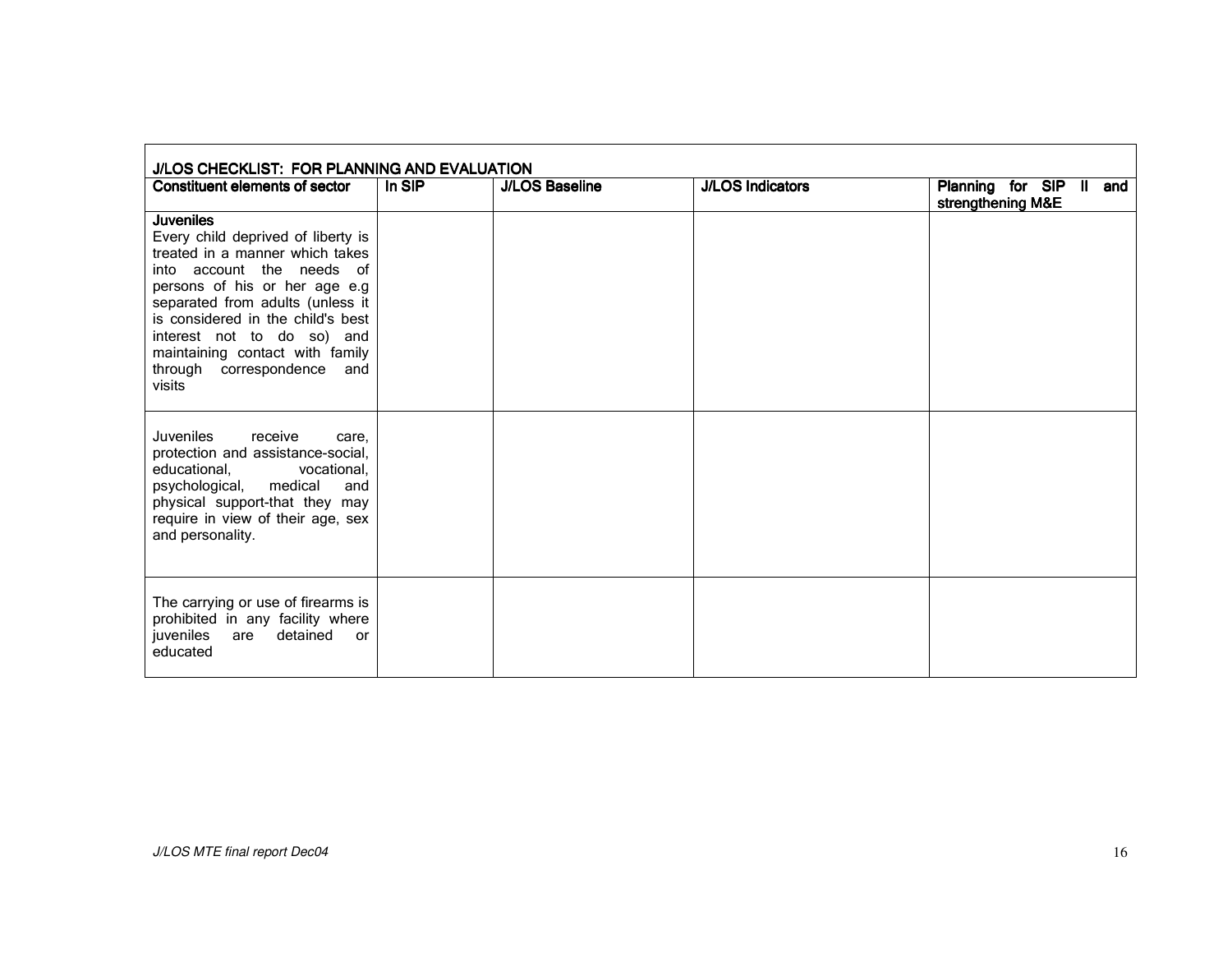| J/LOS CHECKLIST: FOR PLANNING AND EVALUATION                    |        |                       |                         |                                              |
|-----------------------------------------------------------------|--------|-----------------------|-------------------------|----------------------------------------------|
| Constituent elements of sector                                  | In SIP | <b>J/LOS Baseline</b> | <b>J/LOS Indicators</b> | Planning for SIP II and<br>strengthening M&E |
| Instruments of restraint and force                              |        |                       |                         |                                              |
| are only be used in exceptional                                 |        |                       |                         |                                              |
| cases, where all other control                                  |        |                       |                         |                                              |
| methods have been exhausted                                     |        |                       |                         |                                              |
| and failed, and only as explicitly                              |        |                       |                         |                                              |
|                                                                 |        |                       |                         |                                              |
| authorized and specified by law<br>and regulation. <sup>6</sup> |        |                       |                         |                                              |
| All<br>legislative,<br>appropriate                              |        |                       |                         |                                              |
| administrative,<br>social<br>and                                |        |                       |                         |                                              |
| educational measures are taken                                  |        |                       |                         |                                              |
| to protect the child from all forms                             |        |                       |                         |                                              |
| of physical or mental violence,                                 |        |                       |                         |                                              |
| injury or abuse, neglect or                                     |        |                       |                         |                                              |
| negligent<br>treatment.                                         |        |                       |                         |                                              |
| maltreatment or exploitation,                                   |        |                       |                         |                                              |
| including sexual abuse, while in                                |        |                       |                         |                                              |
| the care of parent(s), legal                                    |        |                       |                         |                                              |
| guardian(s) or any other person                                 |        |                       |                         |                                              |
| who has the care of the child.                                  |        |                       |                         |                                              |
| All apropriate measures<br>to                                   |        |                       |                         |                                              |
| promote<br>physical<br>and                                      |        |                       |                         |                                              |
| psychological recovery<br>and                                   |        |                       |                         |                                              |
| social reintegration of a child                                 |        |                       |                         |                                              |
| victim are taken (of: any form of                               |        |                       |                         |                                              |
| neglect, exploitation, or abuse;                                |        |                       |                         |                                              |
| torture or any other form of cruel,                             |        |                       |                         |                                              |
| inhuman or degrading treatment                                  |        |                       |                         |                                              |
| punishment; or<br>armed<br>or                                   |        |                       |                         |                                              |
| conflicts).<br>Recovery<br>and                                  |        |                       |                         |                                              |
| reintegration is in an environment                              |        |                       |                         |                                              |
| which fosters the health, self-                                 |        |                       |                         |                                              |
| respect and dignity of the child                                |        |                       |                         |                                              |

 $<sup>6</sup>$  Is it ensured that they do not cause humiliation or degradation, that they are used restrictively and only for the shortest possible period of time. By order of the director of the</sup> administration, such instruments might be resorted to in order to preven<sup>t</sup> <sup>a</sup> juvenile from inflicting self-injury, injuries to others or serious destruction of property. In such instances, the director should at once consult medical and other relevant personnel and repor<sup>t</sup> to the higher administrative authority.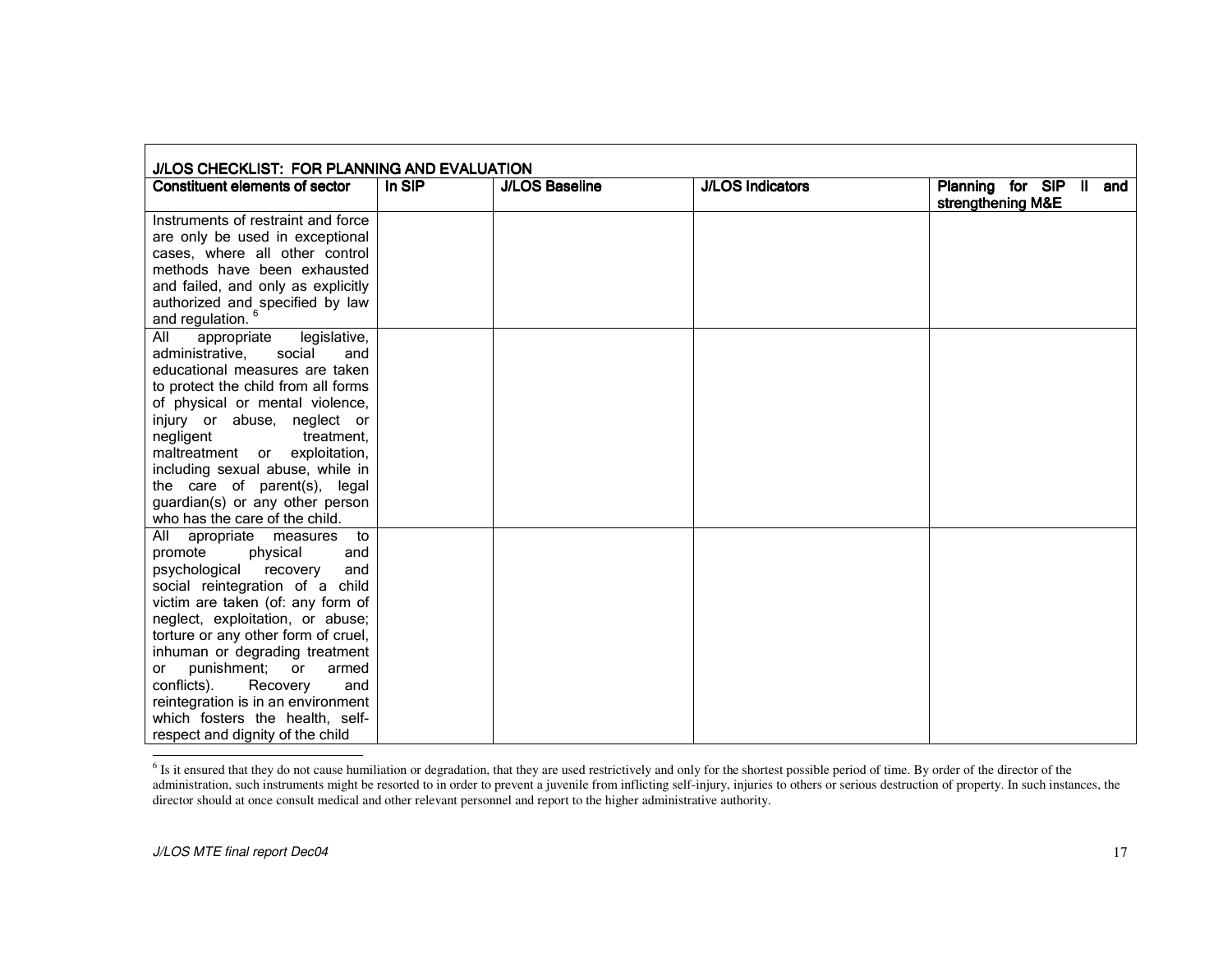| J/LOS CHECKLIST: FOR PLANNING AND EVALUATION |                       |                         |                                                          |  |
|----------------------------------------------|-----------------------|-------------------------|----------------------------------------------------------|--|
| In SIP                                       | <b>J/LOS Baseline</b> | <b>J/LOS Indicators</b> | Planning for SIP II and<br>strengthening M&E             |  |
|                                              |                       |                         | Inter-sectoral issue regarding<br>the Right to Education |  |
|                                              |                       |                         |                                                          |  |
|                                              |                       |                         |                                                          |  |
|                                              |                       |                         |                                                          |  |
|                                              |                       |                         | 5. ADMINISTRATION OF JUSTICE (CIVIL& CRIMINAL)           |  |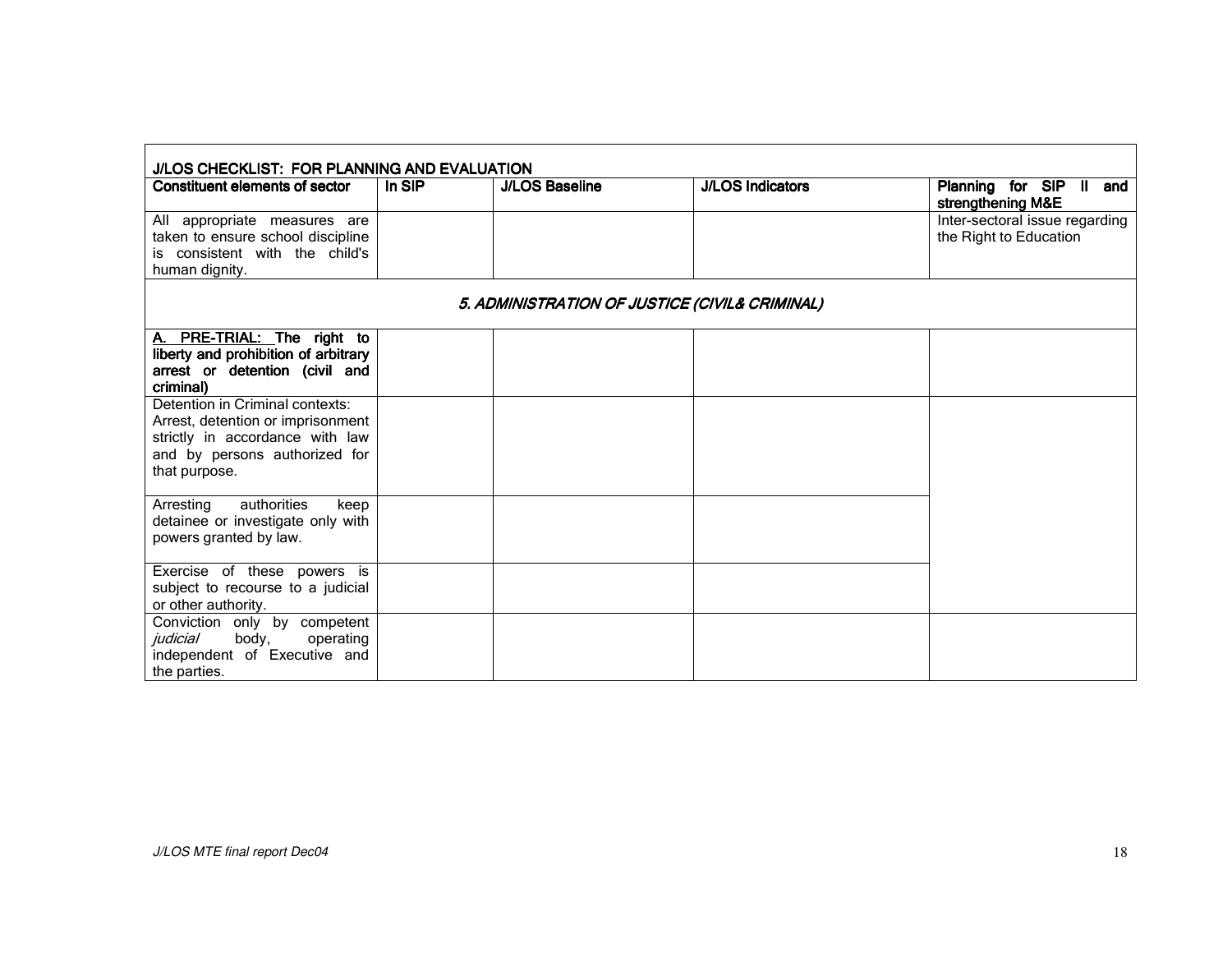| J/LOS CHECKLIST: FOR PLANNING AND EVALUATION                                                                                                                                                                                                                                                                                                                                                                         |        |                       |                         |                                                                                                |
|----------------------------------------------------------------------------------------------------------------------------------------------------------------------------------------------------------------------------------------------------------------------------------------------------------------------------------------------------------------------------------------------------------------------|--------|-----------------------|-------------------------|------------------------------------------------------------------------------------------------|
| Constituent elements of sector                                                                                                                                                                                                                                                                                                                                                                                       | In SIP | <b>J/LOS Baseline</b> | <b>J/LOS Indicators</b> | Planning for SIP II and<br>strengthening M&E                                                   |
| No detention without being<br>brought before a court or without<br>intention of bringing them to trial.                                                                                                                                                                                                                                                                                                              |        |                       |                         |                                                                                                |
| non-criminal<br>Detention<br>in<br>contexts:<br>There is effective control by a<br>court of the legality of the<br>detention, for all<br>persons<br>educational<br>detained<br>(e.g.<br>purposes,<br>mental<br>vagrancy,<br>illness, immigration control) $7$<br>No                                                                                                                                                  |        |                       |                         | Detention in non-criminal<br>context not examined.<br>Military Justice system not<br>examined. |
| 'Preventive detention' <sup>8</sup><br>for reasons of public security is<br>not arbitrary, but based on<br>and<br>procedures<br>grounds<br>established by law. Reasons are<br>given with court control of the<br>detention and compensation in<br>case of a breach. If, in addition,<br>criminal charges are brought,<br>there is full protection of right to<br>pre-trial review/release, as well<br>as fair trial. |        |                       |                         |                                                                                                |
| Segregation of accused from<br>convicted persons                                                                                                                                                                                                                                                                                                                                                                     |        |                       |                         |                                                                                                |

 $\frac{7}{8}$  Confined patients also have rights in terms of participating in the decision to confine them, being told of the grounds on which they are confined etc.<br><sup>8</sup> Uganda may detain for the purpose of bringing someone b necessary to prevent his committing an offence, or to prevent their flight. The term 'reasonable' gives flexibility in determining the standard.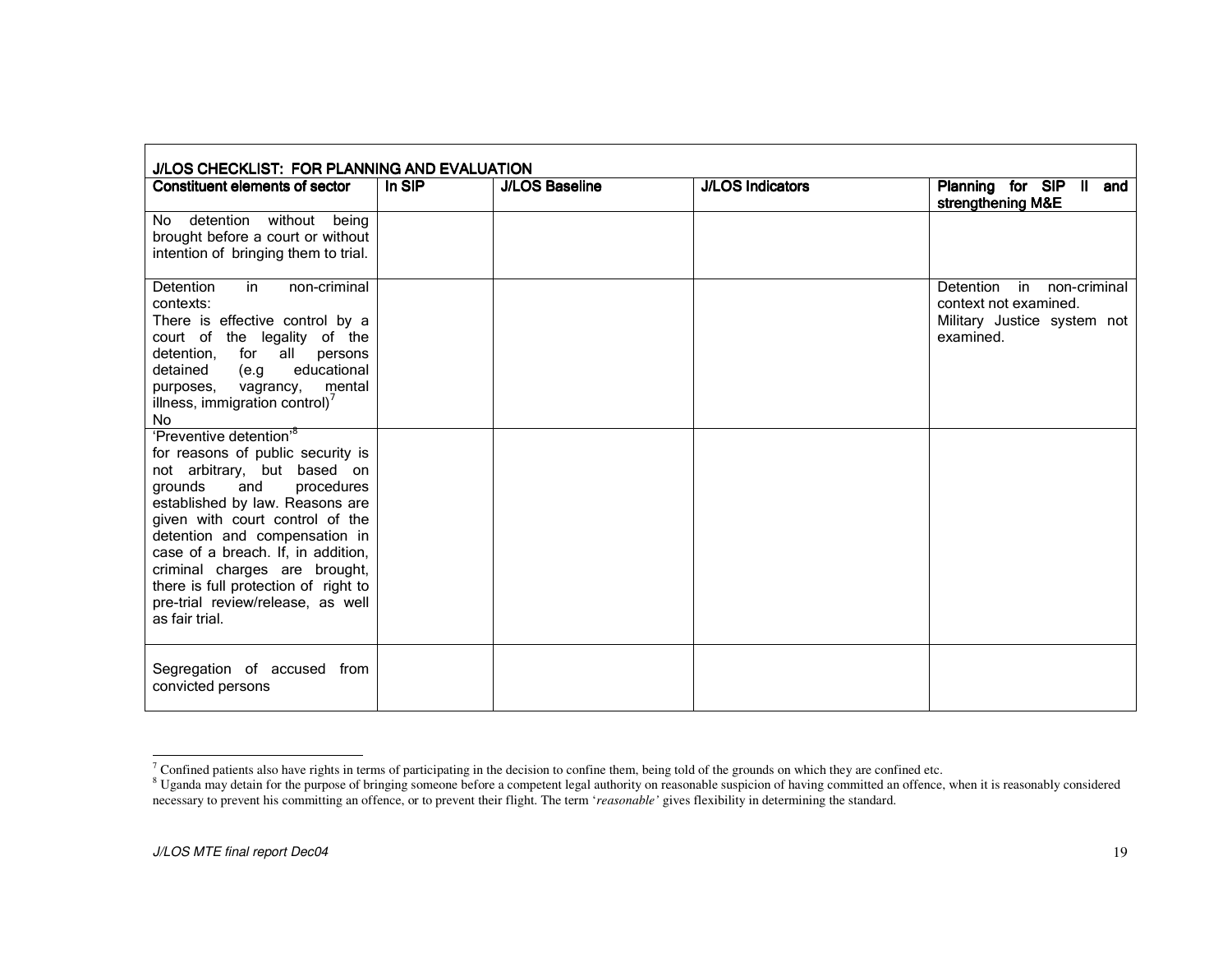| J/LOS CHECKLIST: FOR PLANNING AND EVALUATION                                                                                                                                                                                                                              |        |                       |                         |                                              |
|---------------------------------------------------------------------------------------------------------------------------------------------------------------------------------------------------------------------------------------------------------------------------|--------|-----------------------|-------------------------|----------------------------------------------|
| Constituent elements of sector                                                                                                                                                                                                                                            | In SIP | <b>J/LOS Baseline</b> | <b>J/LOS Indicators</b> | Planning for SIP II and<br>strengthening M&E |
| Effective remedy for claims of<br>arbitrary arrest/deprivation of<br>liberty in violation of human<br>rights<br>No                                                                                                                                                        |        |                       |                         |                                              |
| The right to know the reasons for<br>arrest (both civil and criminal)<br>Individuals<br>informed<br>are<br>promptly, in a language he<br>understands, of the reasons for<br>arrest and any charges against<br>him (whether detention<br>in<br>criminal or civil context). |        |                       |                         |                                              |
| <b>The</b><br>right to a<br>prompt<br>appearance before a judge to<br>challenge the lawfulness of<br>arrest and Detention (civil and<br>criminal)                                                                                                                         |        |                       |                         |                                              |
| Criminal : all persons arrested or<br>detained are brought "promptly"<br>before a judge or other officer<br>authorised by law to exercise<br>judicial power - within 48 hours in<br>Uganda                                                                                |        |                       |                         |                                              |
| Individual deprived of liberty<br>through arrest or detention has<br>effective right to challenge in<br>court the lawfulness<br>and<br>necessity of such deprivation.                                                                                                     |        |                       |                         |                                              |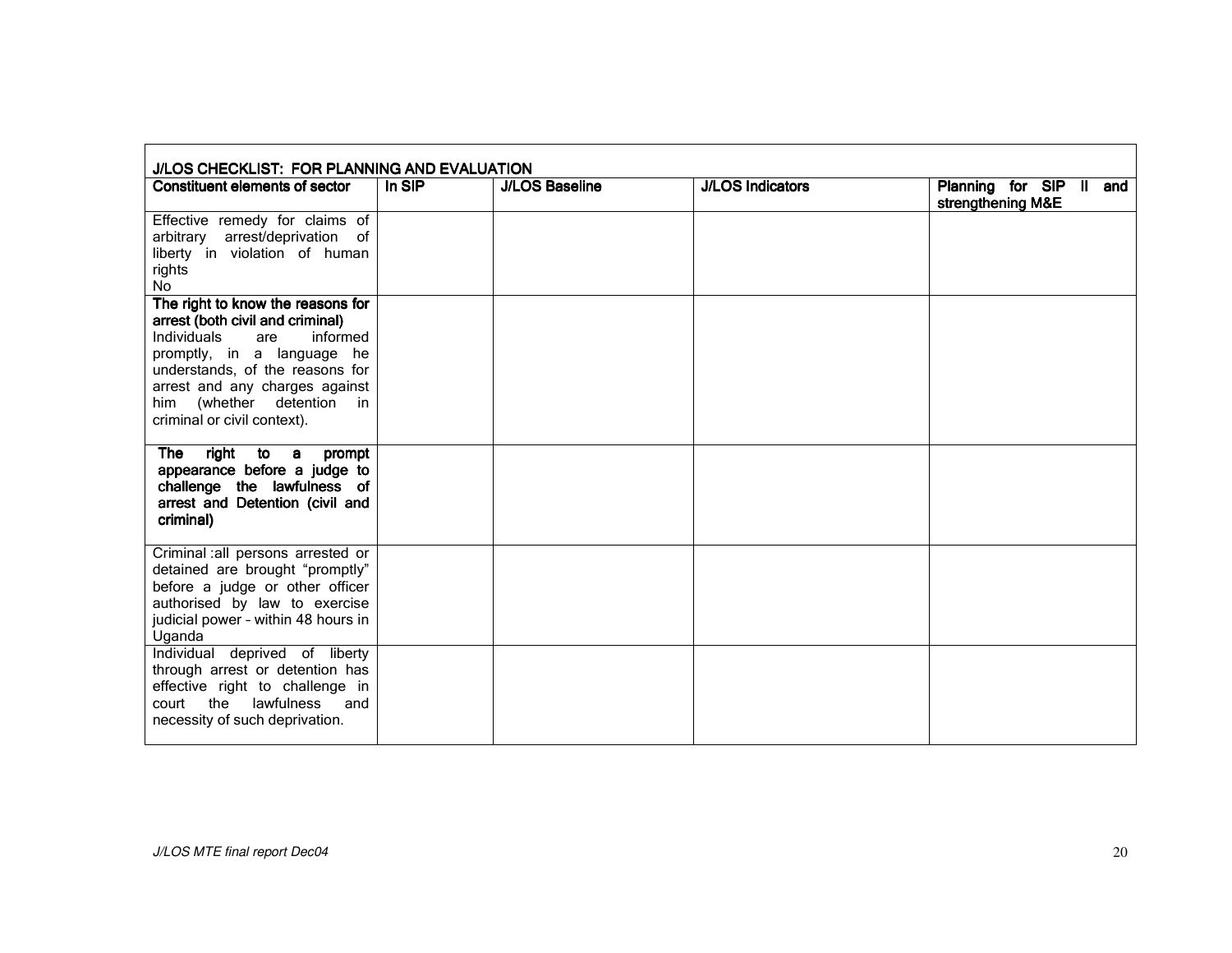| J/LOS CHECKLIST: FOR PLANNING AND EVALUATION                                                                                                                                                                                                                                                               |        |                       |                         |                                                 |
|------------------------------------------------------------------------------------------------------------------------------------------------------------------------------------------------------------------------------------------------------------------------------------------------------------|--------|-----------------------|-------------------------|-------------------------------------------------|
| Constituent elements of sector                                                                                                                                                                                                                                                                             | In SIP | <b>J/LOS Baseline</b> | <b>J/LOS Indicators</b> | Planning for SIP II<br>and<br>strengthening M&E |
| Challenge is heard speedily,<br>and the individual released if the<br>court decides that a given<br>detention is unlawful.                                                                                                                                                                                 |        |                       |                         |                                                 |
| Detainees have chance to<br>challenge the legality of their<br>detention regularly and at short<br>intervals, e.g a delay of x days<br>may be too long to wait for an<br>initial review of a detention<br>decision (intervals for review in<br>psychiatric detention may be<br>longer, a couple of months) |        |                       |                         |                                                 |
| Detainees and their counsel, if<br>any, receive prompt and full<br>communication of any order of<br>detention, together with the<br>reasons therefor                                                                                                                                                       |        |                       |                         |                                                 |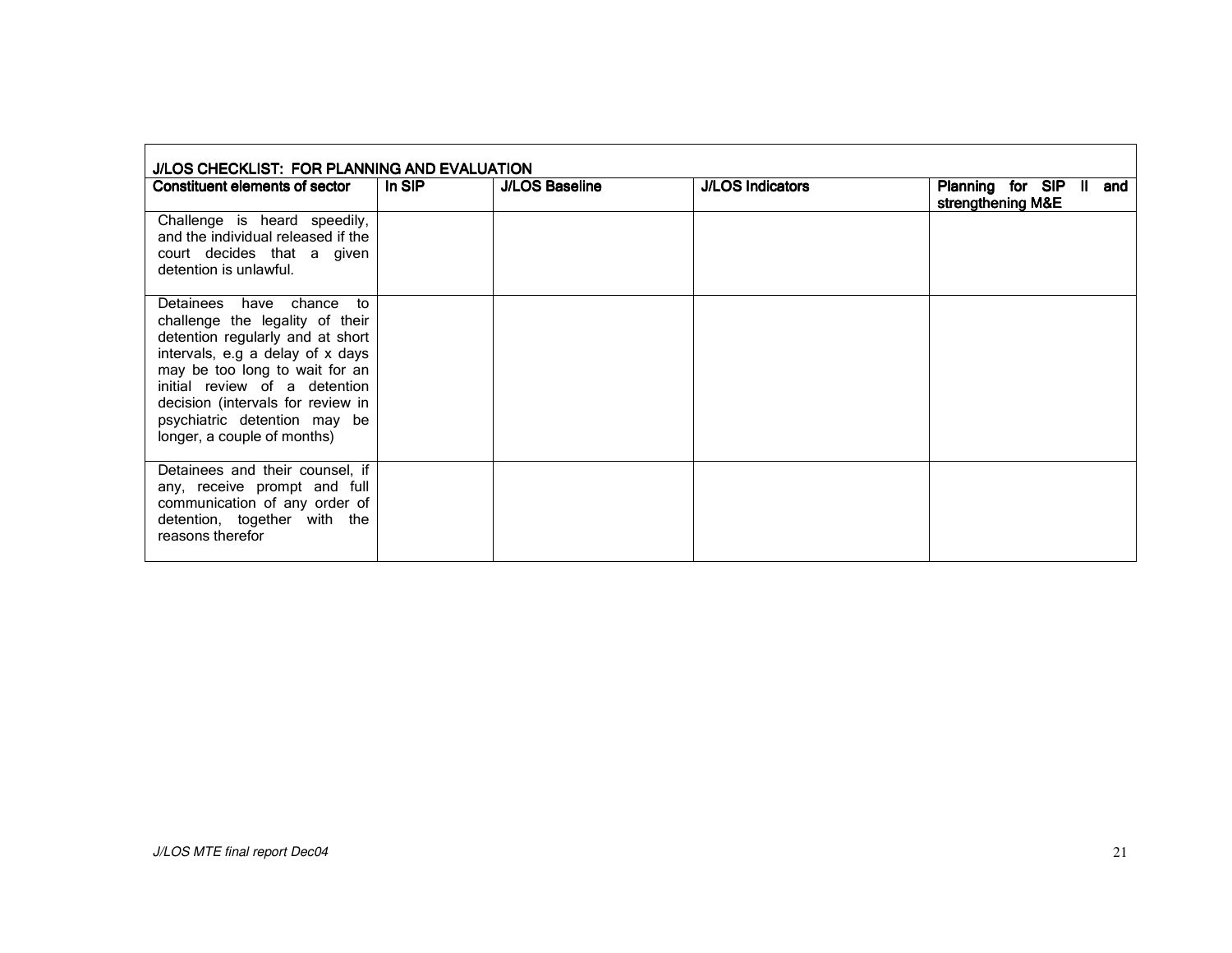| J/LOS CHECKLIST: FOR PLANNING AND EVALUATION                                                                                                                                                                                                                                                                |                                                                                                                                                     |                                                   |                         |                                                                                                                                                                                                                                                                                                                                                                  |
|-------------------------------------------------------------------------------------------------------------------------------------------------------------------------------------------------------------------------------------------------------------------------------------------------------------|-----------------------------------------------------------------------------------------------------------------------------------------------------|---------------------------------------------------|-------------------------|------------------------------------------------------------------------------------------------------------------------------------------------------------------------------------------------------------------------------------------------------------------------------------------------------------------------------------------------------------------|
| <b>Constituent elements of sector</b>                                                                                                                                                                                                                                                                       | In SIP                                                                                                                                              | <b>J/LOS Baseline</b>                             | <b>J/LOS Indicators</b> | Planning for SIP II<br>and<br>strengthening M&E                                                                                                                                                                                                                                                                                                                  |
| There is equality of arms in<br>habeas<br>corpus<br>proceedings:<br>e.gadversarial<br>procedure;<br>accused has access to files of<br>investigators in their review of<br>decision to detain the accused on<br>remand, the right to defend<br>himself or to be assisted by<br>counsel as prescribed by law. |                                                                                                                                                     |                                                   |                         |                                                                                                                                                                                                                                                                                                                                                                  |
| Pre-trial<br>detention<br>is<br>an<br>short<br>exception and<br>as<br>as<br>possible: trials held within a<br>reasonable time or the accused<br>released                                                                                                                                                    | Partly-<br>speedier trials<br>sought, but no<br>if<br>release<br>reasonable<br>time exceeded;<br>criteria for bail<br>decisions<br>not<br>addressed | Base only for speedier trials,<br>not for release |                         | A major issue which is not<br>mainly<br>determined<br>by<br>-lf<br>addressed,<br>resources.<br><b>J/LOS</b><br>would<br>assist<br>in<br>from<br>starting<br>a<br>more<br>manageable backlog to face<br>reforms.<br>Must<br>into<br>be<br>by planned<br>accompanied<br>communication to public as<br>to the HR reasons for large-<br>scale releases. <sup>9</sup> |
| The right to compensation if<br>detained in contravention of<br>human rights<br>All victims of unlawful arrest or<br>detention<br>effective,<br>has<br>enforceable<br>right<br>to<br>compensation                                                                                                           |                                                                                                                                                     |                                                   |                         |                                                                                                                                                                                                                                                                                                                                                                  |
| <b>B. RIGHTS DURING TRIAL/HEARING</b>                                                                                                                                                                                                                                                                       |                                                                                                                                                     |                                                   |                         |                                                                                                                                                                                                                                                                                                                                                                  |
| Equal access to and equality<br>before the courts (civil and<br>criminal)                                                                                                                                                                                                                                   |                                                                                                                                                     |                                                   |                         |                                                                                                                                                                                                                                                                                                                                                                  |

<sup>&</sup>lt;sup>9</sup> Process must ensure presumption of innocence for those released; plan to minimise possible demoralising effect on JLOS institutions; and public understanding.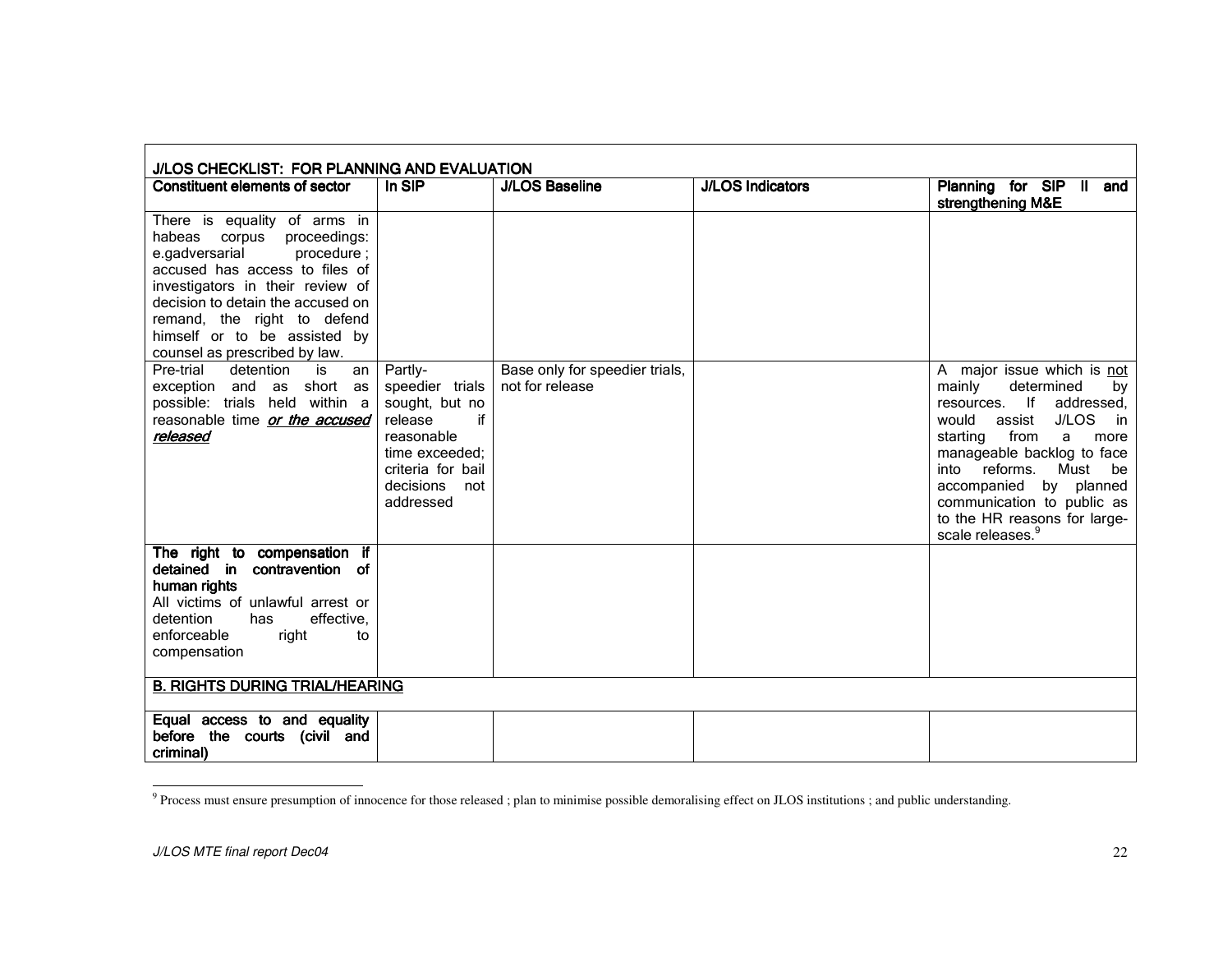| J/LOS CHECKLIST: FOR PLANNING AND EVALUATION                                                                                                                                                                                                |          |                                                                                                                                                                                                                                                                                                                                                                                                                                                                                                                                                                            |                         |                                              |
|---------------------------------------------------------------------------------------------------------------------------------------------------------------------------------------------------------------------------------------------|----------|----------------------------------------------------------------------------------------------------------------------------------------------------------------------------------------------------------------------------------------------------------------------------------------------------------------------------------------------------------------------------------------------------------------------------------------------------------------------------------------------------------------------------------------------------------------------------|-------------------------|----------------------------------------------|
| <b>Constituent elements of sector</b>                                                                                                                                                                                                       | $In$ SIP | <b>J/LOS Baseline</b>                                                                                                                                                                                                                                                                                                                                                                                                                                                                                                                                                      | <b>J/LOS Indicators</b> | Planning for SIP II and<br>strengthening M&E |
| Equal access to courts without<br>discrimination (of purpose or<br>effect) of any kind. Examples:<br>race, colour, sex, language,<br>religion, political or other opinion,<br>national or social origin, property,<br>birth or other status |          | Partly, information could be<br>disaggregated by race,<br>language, religion, political<br>opinion, disability, sexual<br>orientation.<br>Not fully<br>disaggregated.<br>Legal aid survey maps<br>providers<br>coverage<br>by<br>(supply-side), but does not<br>fully map demand-side for<br>effective access to courts<br>e.g what issues of law,<br>what aggregated groups (is<br>indigent defined to ensure<br>all those unable to afford<br>effective access to courts<br>are covered?), in what<br>geographical areas, to what<br>courts most needed e.g LC<br>courts | Not fully disaggregated |                                              |
| Legal protection of the rights of<br>women on an equal basis with<br>Competent<br>national<br>men.<br>and other public<br>tribunals<br>effective<br>institutions<br>ensure<br>protection of women against any<br>act of discrimination      |          |                                                                                                                                                                                                                                                                                                                                                                                                                                                                                                                                                                            |                         |                                              |
| No interference by the legislature<br>with the administration of justice<br>designed to influence a judicial<br>decision. (Principles of the rule of<br>law and of fair trial)                                                              |          |                                                                                                                                                                                                                                                                                                                                                                                                                                                                                                                                                                            |                         |                                              |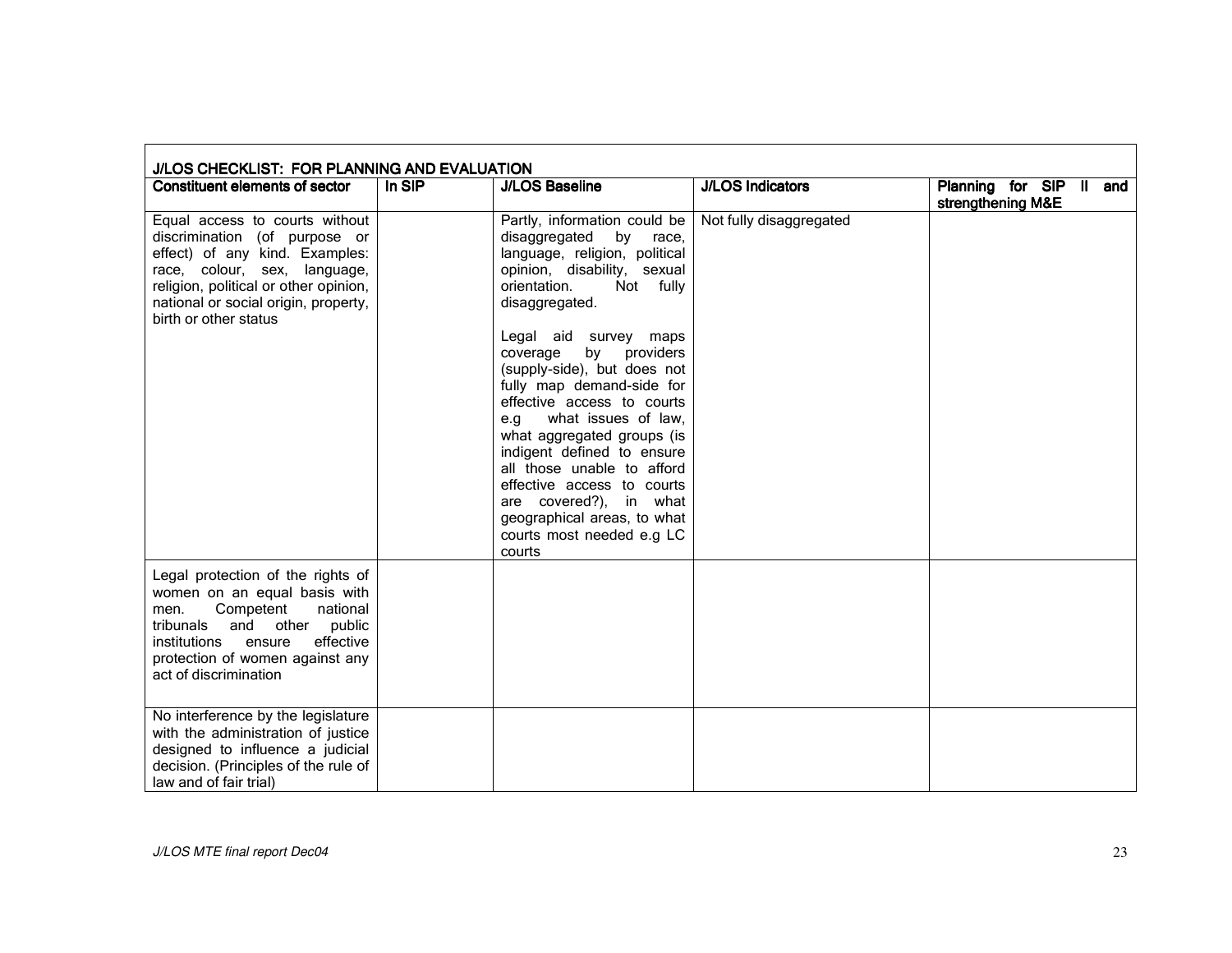| J/LOS CHECKLIST: FOR PLANNING AND EVALUATION                                                                                                                                                                                                                                                   |        |                       |                         |                                                 |
|------------------------------------------------------------------------------------------------------------------------------------------------------------------------------------------------------------------------------------------------------------------------------------------------|--------|-----------------------|-------------------------|-------------------------------------------------|
| Constituent elements of sector                                                                                                                                                                                                                                                                 | In SIP | <b>J/LOS Baseline</b> | <b>J/LOS Indicators</b> | Planning for SIP II<br>and<br>strengthening M&E |
| No over-complex administrative<br>proceedings to determine a civil<br>right (right of access to court)                                                                                                                                                                                         |        |                       |                         |                                                 |
| Right to a fair trial/hearing (civil<br>and criminal)                                                                                                                                                                                                                                          |        |                       |                         |                                                 |
| Courts exercise due diligence to<br>ensure equality of arms is<br>enjoyed in an effective manner.                                                                                                                                                                                              |        |                       |                         |                                                 |
| Equality of arms: Both parties<br>equal opportunity to<br>have:<br>present their case and neither<br>enjoy any substantial advantage<br>over opponent; entitlement to<br>information about the facts and<br>arguments of the opposing party<br>and equal opportunity to reply to<br>the other. |        |                       |                         |                                                 |
| Defendents present and entitled<br>to take part in any proceedings<br>(in most circumstances).                                                                                                                                                                                                 |        |                       |                         |                                                 |
| Final<br>judgements<br>are<br>implemented by administrative<br>authorities without undue delay.                                                                                                                                                                                                |        |                       |                         |                                                 |
| Principle of legal certainty is<br>applied (e.g no review of<br>judgements<br>which<br>already<br>entered in force).                                                                                                                                                                           |        |                       |                         |                                                 |
| Right to a public hearing (civil<br>and criminal) To help ensure<br>confidence in the administration<br>of justice                                                                                                                                                                             |        |                       |                         |                                                 |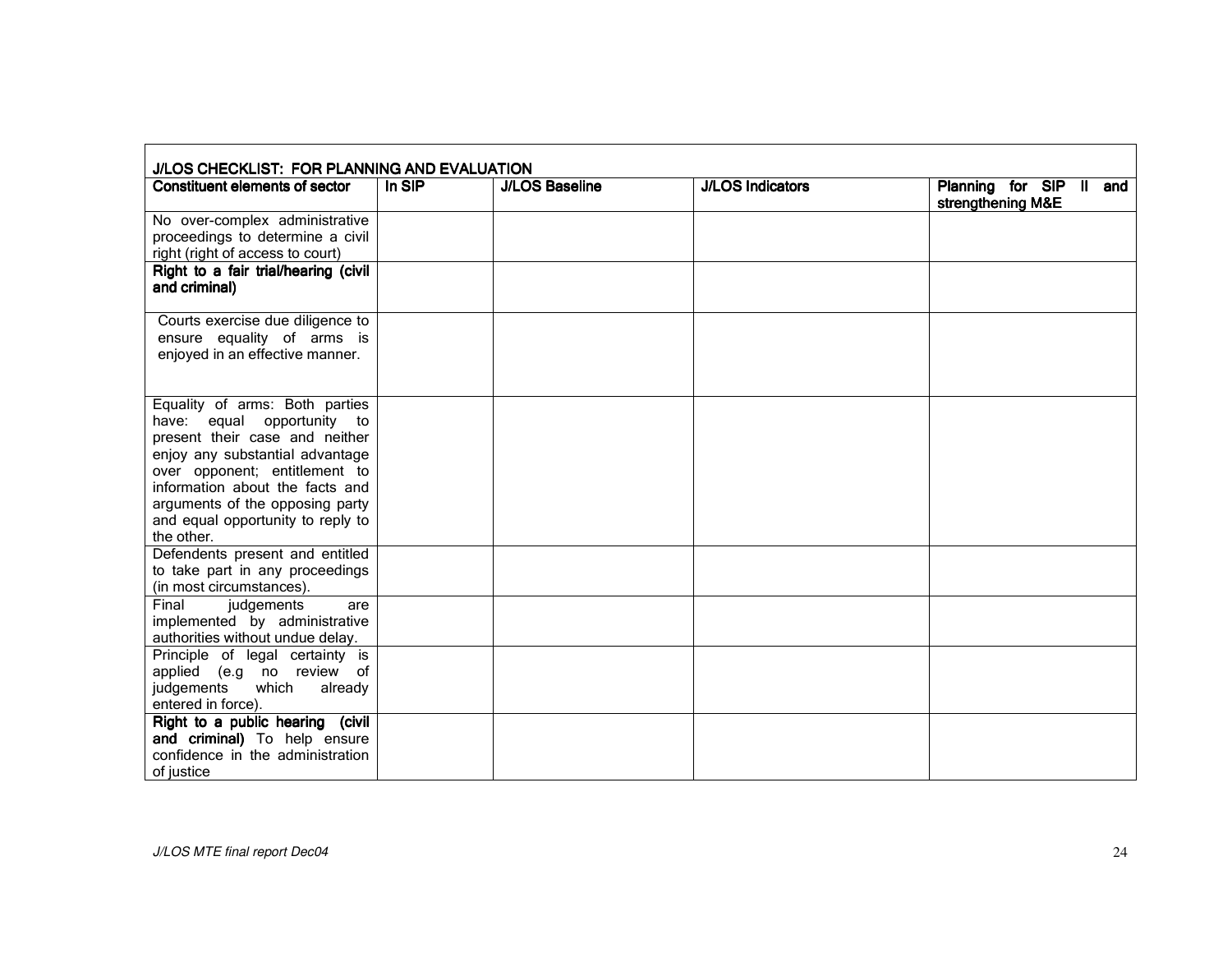| J/LOS CHECKLIST: FOR PLANNING AND EVALUATION                                                                                                                                               |        |                       |                         |                                                 |
|--------------------------------------------------------------------------------------------------------------------------------------------------------------------------------------------|--------|-----------------------|-------------------------|-------------------------------------------------|
| Constituent elements of sector                                                                                                                                                             | In SIP | <b>J/LOS Baseline</b> | <b>J/LOS Indicators</b> | Planning for SIP<br>II and<br>strengthening M&E |
| Any phase of a proceeding that<br>affects the "determination" of the<br>matter is made public                                                                                              |        |                       |                         |                                                 |
| judgments<br>All<br>pronounced<br>publicly.                                                                                                                                                |        |                       |                         |                                                 |
| All hearings open to the public in<br>general, including press                                                                                                                             |        |                       |                         |                                                 |
| Trials/hearings conducted by a<br>competent, independent<br>and<br>tribunal<br>that<br>is<br>impartial<br>established by law (civil and<br>criminal)                                       |        |                       |                         |                                                 |
| Constitutional<br>legislative<br>and<br>texts provide for courts and<br>ensure they are independent,<br>impartial and competent.                                                           |        |                       |                         |                                                 |
| Qualifications,<br>selection<br>and<br>training: persons selected for<br>judicial office have integrity and<br>ability with appropriate training or<br>qualifications in law.              |        |                       |                         |                                                 |
| Methods of selection safeguard<br>against judicial appointments for<br>motives.<br><b>No</b><br>improper<br>discrimination<br>against<br>a<br>candidate (purpose or effect). <sup>10</sup> |        |                       |                         |                                                 |

A requirement that a candidate for judicial office must be a national of the country concerned, shall not be considered discriminatory.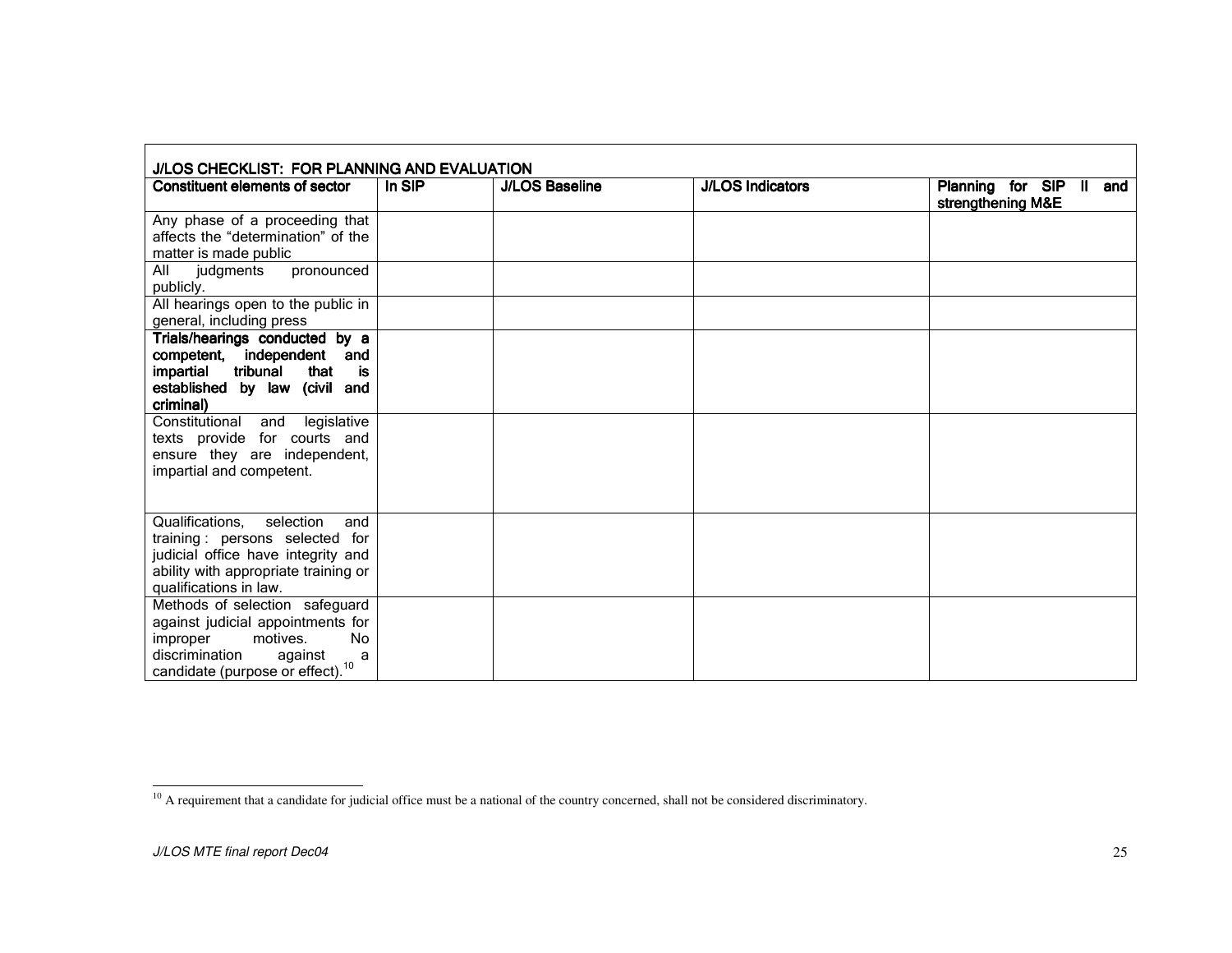| J/LOS CHECKLIST: FOR PLANNING AND EVALUATION                                                                                                                          |        |                       |                         |                                                              |
|-----------------------------------------------------------------------------------------------------------------------------------------------------------------------|--------|-----------------------|-------------------------|--------------------------------------------------------------|
| Constituent elements of sector                                                                                                                                        | In SIP | <b>J/LOS Baseline</b> | <b>J/LOS Indicators</b> | Planning for SIP<br>$\mathbf{I}$<br>and<br>strengthening M&E |
| Conditions of service and tenure<br>adequately secured by law<br>(independence,<br>security,<br>adequate remuneration,<br>pensions and the age of<br>retirement)      |        |                       |                         |                                                              |
| Judes (whether appointed oir<br>elected) have guaranteed tenure<br>until a mandatory retirement age<br>(or the expiry of their term of<br>office, where such exists). |        |                       |                         |                                                              |
| Promotion based on objective<br>factors, in particular<br>ability,<br>integrity and experience.                                                                       |        |                       |                         |                                                              |
| Assignment of cases to judges<br>within the court to which they<br>belong is an internal matter of<br>judicial administration.                                        |        |                       |                         |                                                              |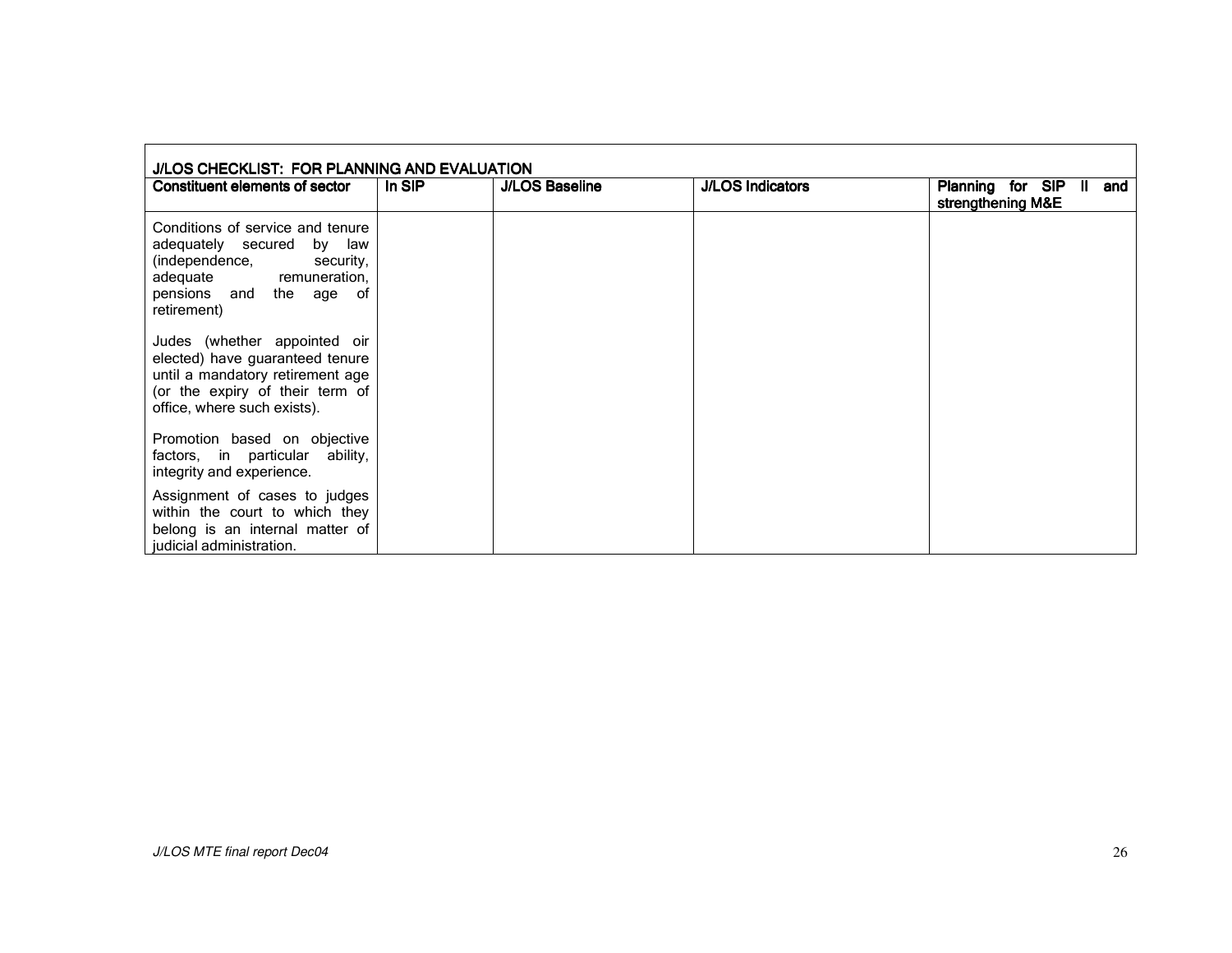| J/LOS CHECKLIST: FOR PLANNING AND EVALUATION                                                                                                                                                                                                                                                                         |        |                       |                         |                                                    |
|----------------------------------------------------------------------------------------------------------------------------------------------------------------------------------------------------------------------------------------------------------------------------------------------------------------------|--------|-----------------------|-------------------------|----------------------------------------------------|
| Constituent elements of sector                                                                                                                                                                                                                                                                                       | In SIP | <b>J/LOS Baseline</b> | <b>J/LOS Indicators</b> | Planning for SIP<br>and<br>Ш.<br>strengthening M&E |
| Professional<br>and<br>secrecy<br>immunity: The judiciary bound<br>by professional secrecy with<br>regard to their deliberations and<br>confidential information<br>to to<br>acquired in the course of their<br>duties other than in public<br>proceedings. They are not<br>compelled to testify on such<br>matters. |        |                       |                         |                                                    |
| Judges enjoy personal immunity<br>from civil suits for monetary<br>damages for improper acts or<br>omissions in the exercise of their<br>judicial functions. <sup>11</sup>                                                                                                                                           |        |                       |                         |                                                    |

<sup>&</sup>lt;sup>11</sup> Without prejudice to any disciplinary procedure or to any right of appeal or to compensation from the State, in accordance with national law.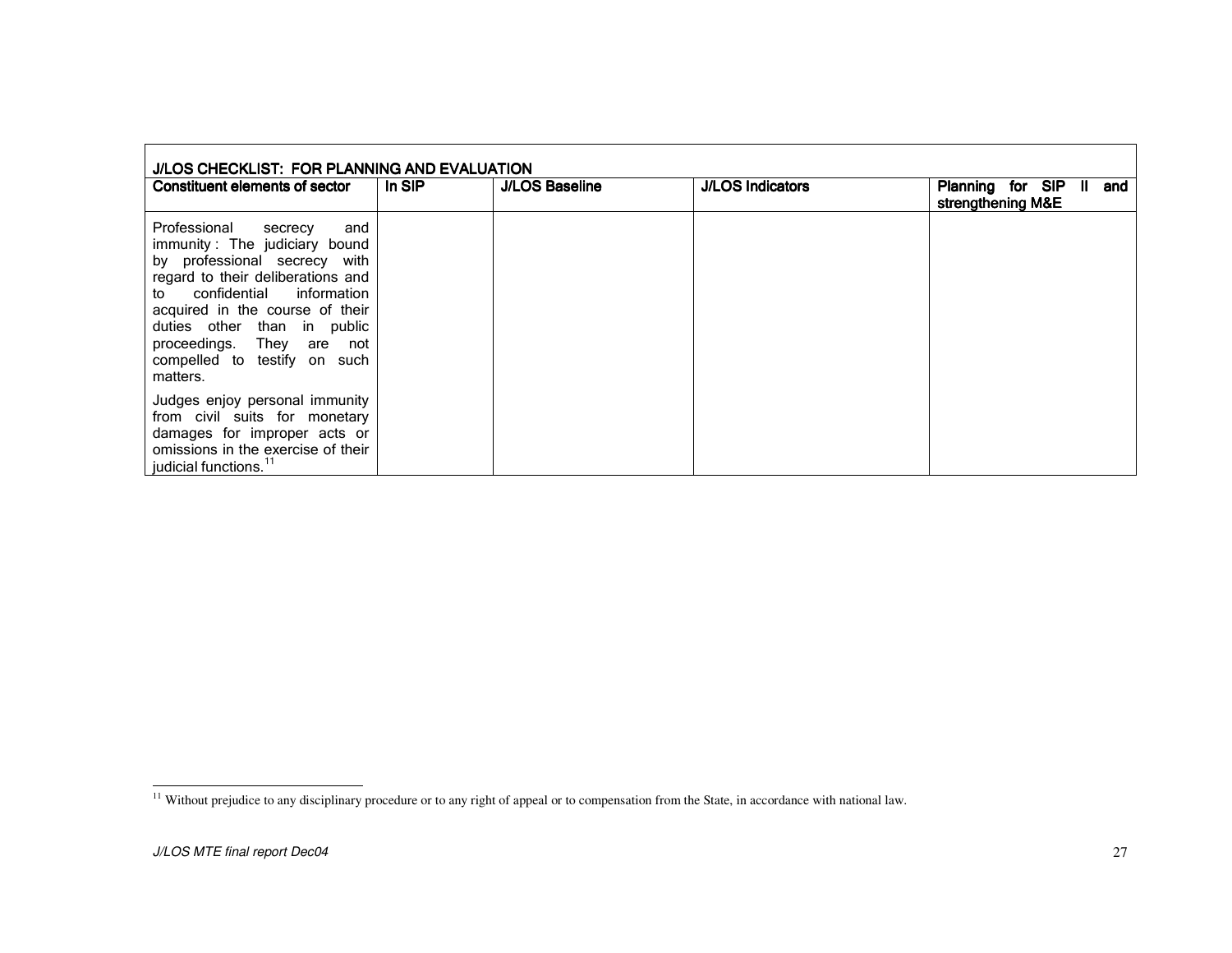| J/LOS CHECKLIST: FOR PLANNING AND EVALUATION                                                                                                                                                                                                                                                                                                                                                            |        |                       |                         |                                                              |  |
|---------------------------------------------------------------------------------------------------------------------------------------------------------------------------------------------------------------------------------------------------------------------------------------------------------------------------------------------------------------------------------------------------------|--------|-----------------------|-------------------------|--------------------------------------------------------------|--|
| Constituent elements of sector                                                                                                                                                                                                                                                                                                                                                                          | In SIP | <b>J/LOS Baseline</b> | <b>J/LOS Indicators</b> | Planning for SIP<br>$\mathbf{I}$<br>and<br>strengthening M&E |  |
| Discipline,<br>suspension<br>and<br>removal: A charge or complaint<br>made against a judge in his/her<br>judicial and professional capacity<br>is processed expeditiously and<br>fairly under an appropriate<br>procedure. The judge has right to<br>a fair hearing. The examination<br>of the matter at its initial stage is<br>confidential<br>unless<br>kept<br>otherwise requested by the<br>judge. |        |                       |                         |                                                              |  |
| Judges are subject to suspension<br>or removal only for reasons of<br>incapacity or behaviour that<br>renders them unfit to discharge<br>their duties.                                                                                                                                                                                                                                                  |        |                       |                         |                                                              |  |
| <b>Decisions</b><br>disciplinary,<br>in l<br>removal<br>suspension<br>or<br>proceedings<br>subject<br>to<br>an<br>independent review. <sup>12</sup>                                                                                                                                                                                                                                                     |        |                       |                         |                                                              |  |

<sup>&</sup>lt;sup>12</sup>This principle may not apply to the decisions of the highest court and those of the legislature in impeachment or similar proceedings.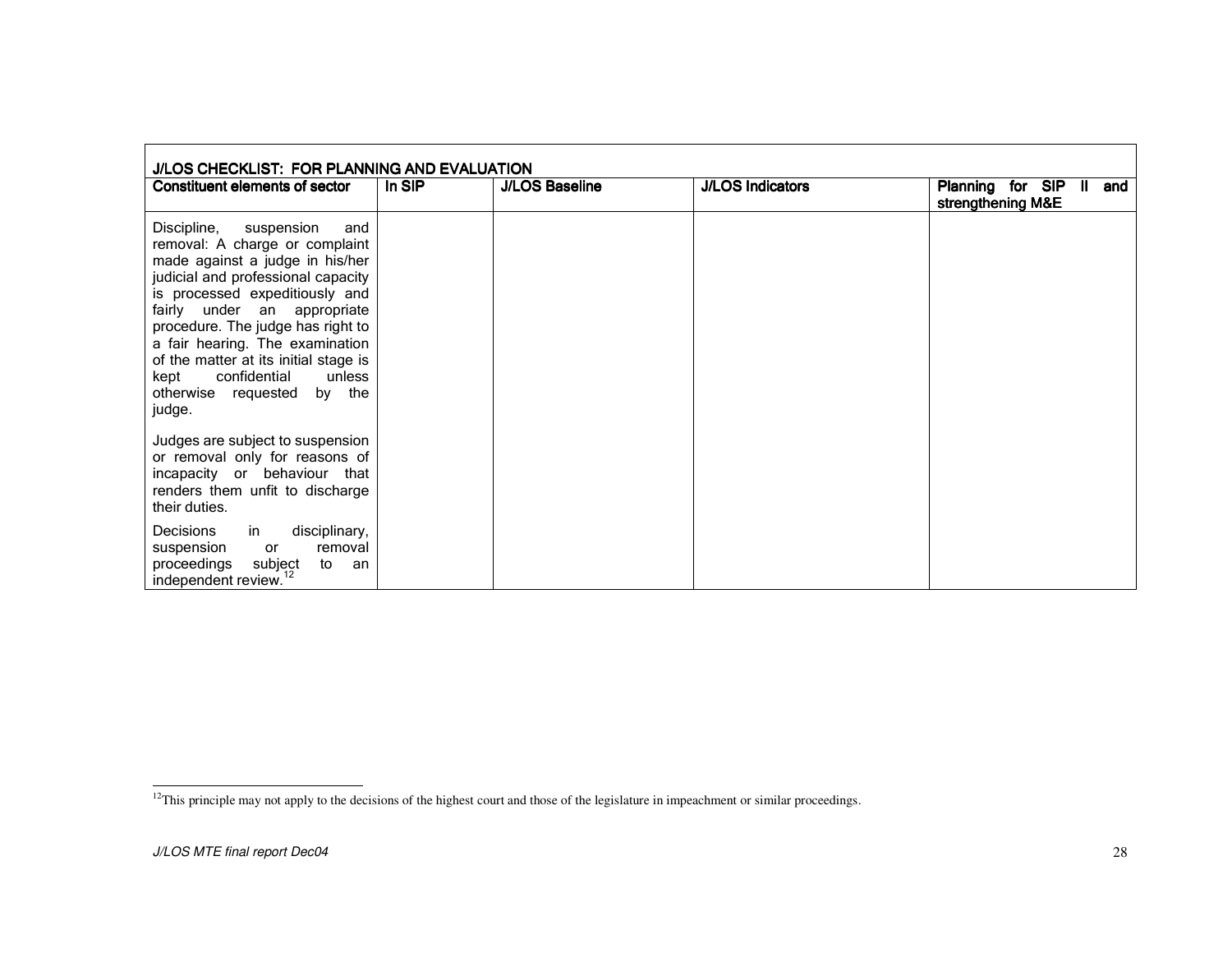| J/LOS CHECKLIST: FOR PLANNING AND EVALUATION                                                                                                                                                                                                                                                                                                                                                          |        |                       |                         |                                              |  |
|-------------------------------------------------------------------------------------------------------------------------------------------------------------------------------------------------------------------------------------------------------------------------------------------------------------------------------------------------------------------------------------------------------|--------|-----------------------|-------------------------|----------------------------------------------|--|
| <b>Constituent elements of sector</b>                                                                                                                                                                                                                                                                                                                                                                 | In SIP | <b>J/LOS Baseline</b> | <b>J/LOS Indicators</b> | Planning for SIP II and<br>strengthening M&E |  |
| Separation of powers: There is<br>adequate resources to enable<br>the judiciary to properly perform<br>its functions.                                                                                                                                                                                                                                                                                 |        |                       |                         |                                              |  |
| Courts empowered to determine<br>the outcome of cases.                                                                                                                                                                                                                                                                                                                                                |        |                       |                         |                                              |  |
| The State does not arbitrarily<br>between<br>transfer jurisdiction<br>administrative<br>courts<br>and<br>tribunals.                                                                                                                                                                                                                                                                                   |        |                       |                         |                                              |  |
| Judges are not bound by the<br>interpretation of the law made by<br>members of the executive<br>branch.                                                                                                                                                                                                                                                                                               |        |                       |                         |                                              |  |
| Imparitiality: Judges preserve<br>subjective independence, but<br>also the appearance of objective<br>impartiality and independence<br>i.e. courts inspire confidence,<br>including in cases with a marked<br>political background<br>Trial judges are not also the<br>judges who previously ruled on<br>the detention on remand of the<br>accused (could prejudice the<br>objectivity of the trial). |        |                       |                         |                                              |  |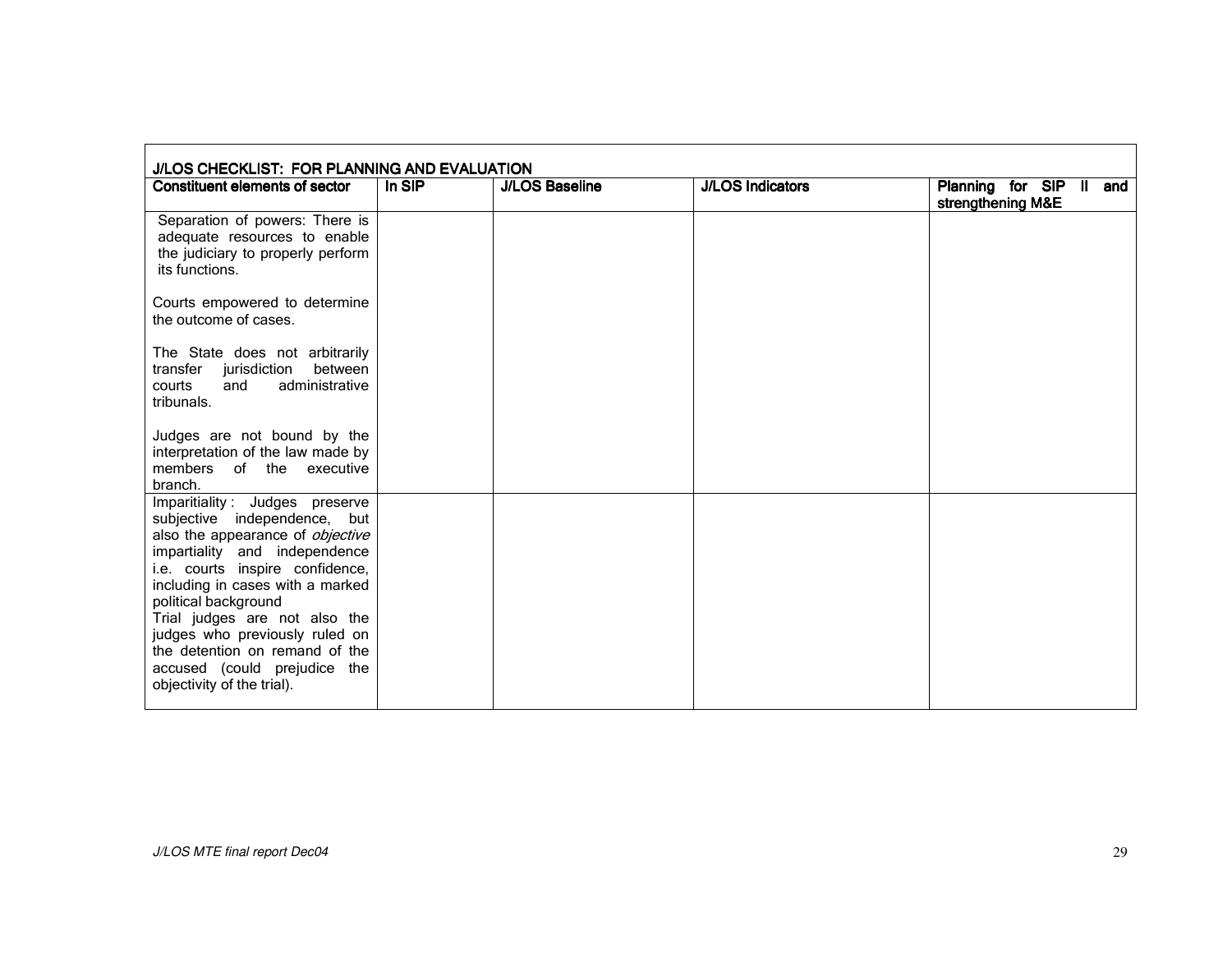| J/LOS CHECKLIST: FOR PLANNING AND EVALUATION                                                                                                                                                                                                                                                                                                                           |          |                       |                         |                                              |  |
|------------------------------------------------------------------------------------------------------------------------------------------------------------------------------------------------------------------------------------------------------------------------------------------------------------------------------------------------------------------------|----------|-----------------------|-------------------------|----------------------------------------------|--|
| <b>Constituent elements of sector</b>                                                                                                                                                                                                                                                                                                                                  | $In$ SIP | <b>J/LOS Baseline</b> | <b>J/LOS Indicators</b> | Planning for SIP II and<br>strengthening M&E |  |
| Right to be presumed innocent<br>until proven guilty according to<br>law (criminal)<br>The burden of proof of the<br>charge on the prosecution and<br>the accused has the benefit of<br>the doubt.                                                                                                                                                                     |          |                       |                         |                                              |  |
| Judicial authorities or other<br>public officials do not comment<br>on the guilt of an individual prior<br>to a final determination of that<br>guilt beyond reasonable doubt                                                                                                                                                                                           |          |                       |                         |                                              |  |
| Those<br>presumed<br>innocent<br>treated accordingly (e.g accused<br>segregated<br>from<br>persons<br>convicted ones)                                                                                                                                                                                                                                                  |          |                       |                         |                                              |  |
| Right to be informed promptly<br>and in detail of the nature and<br>cause of any charges in a<br>language which he or she<br>The<br>(criminal)<br>understands<br>accused is informed of the<br>charge as soon as it is first made<br>by a competent authority (orally<br>or in writing, indicating both the<br>law and the alleged facts on<br>which charge is based). |          |                       |                         |                                              |  |
| Arrangements are in made for<br>minority/other languages in the<br>police and courts.                                                                                                                                                                                                                                                                                  |          |                       |                         |                                              |  |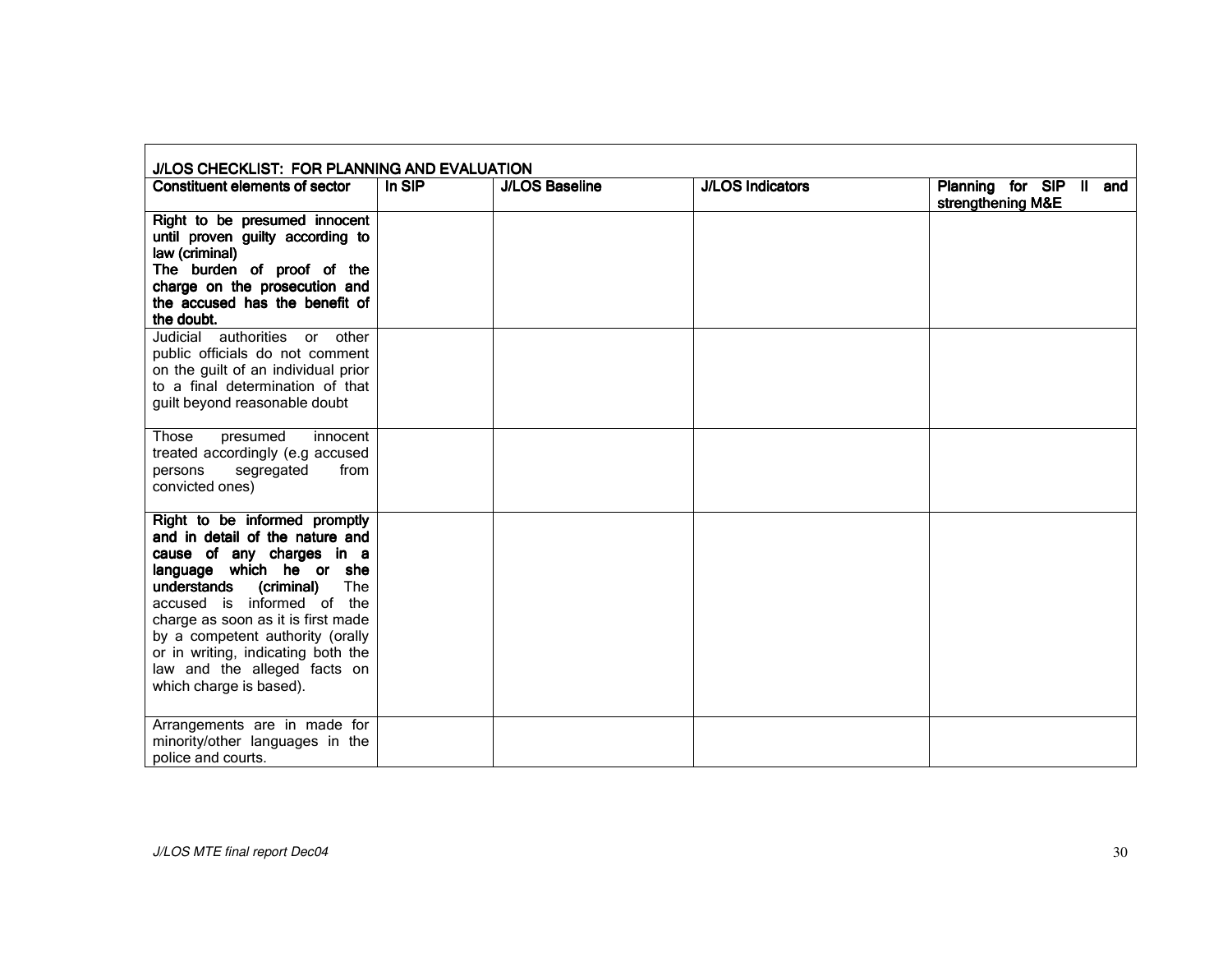| J/LOS CHECKLIST: FOR PLANNING AND EVALUATION                                                                                                                                                                                                                                                                                                                                                                                                                          |        |                       |                         |                                                 |  |  |
|-----------------------------------------------------------------------------------------------------------------------------------------------------------------------------------------------------------------------------------------------------------------------------------------------------------------------------------------------------------------------------------------------------------------------------------------------------------------------|--------|-----------------------|-------------------------|-------------------------------------------------|--|--|
| <b>Constituent elements of sector</b>                                                                                                                                                                                                                                                                                                                                                                                                                                 | In SIP | <b>J/LOS Baseline</b> | <b>J/LOS Indicators</b> | Planning for SIP<br>II and<br>strengthening M&E |  |  |
| Right to adequate time and<br>facilities for the preparation of a<br>defence (criminal)<br>"Adequate<br>time"<br>the<br>(depends<br>on<br>circumstances of each case).<br>include<br>Must<br>access<br>to<br>documents and other evidence<br>as well as the opportunity to<br>engage and communicate with<br>counsel.                                                                                                                                                 |        |                       |                         |                                                 |  |  |
| "Facilities": e.g opportunity to<br>acquaint self with the results of<br>investigations<br>carried<br>out<br>throughout the proceedings (or<br>through counsel); to confer with<br>own legal counsel; have access<br>to counsel during the pre-trial<br>phase. Lawyers able to advise &<br>represent clients in accordance<br>with established professional<br>standards and judgment without<br>restrictions, influences,<br>any<br>pressures or undue interference. |        |                       |                         |                                                 |  |  |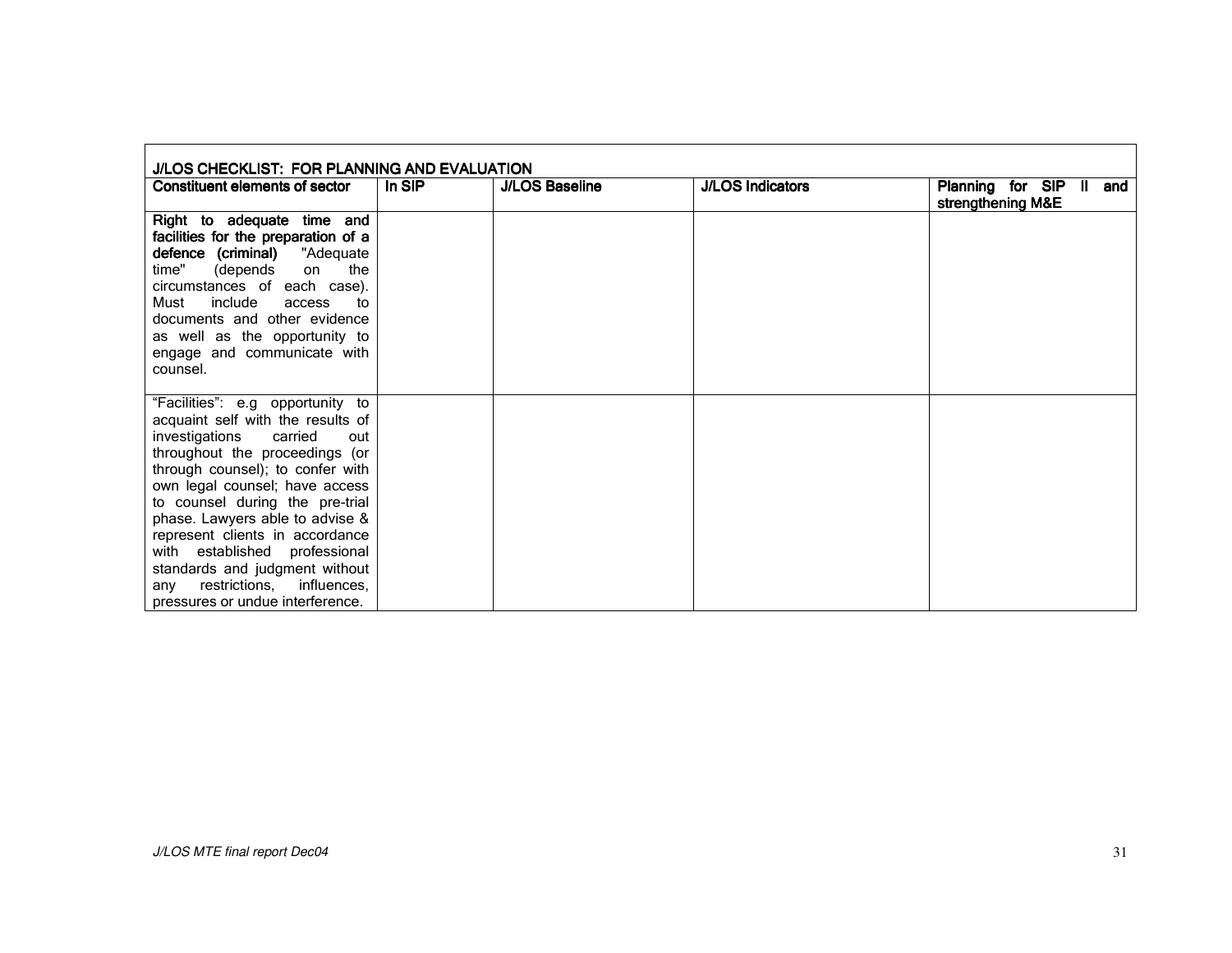| J/LOS CHECKLIST: FOR PLANNING AND EVALUATION                       |        |                       |                         |                                                    |
|--------------------------------------------------------------------|--------|-----------------------|-------------------------|----------------------------------------------------|
| Constituent elements of sector                                     | In SIP | <b>J/LOS Baseline</b> | <b>J/LOS Indicators</b> | Planning for SIP<br>and<br>Ш.<br>strengthening M&E |
| Right to communicate directly<br>and in private with lawyer of own |        |                       |                         |                                                    |
| (criminal) If<br>choosing<br>the<br>he has<br>accused wishes,      |        |                       |                         |                                                    |
| effective recourse to a lawyer e.g.                                |        |                       |                         |                                                    |
| confidential communication;<br>able to advise and<br>lawyer        |        |                       |                         |                                                    |
| represent client in accordance                                     |        |                       |                         |                                                    |
| established<br>their<br>with<br>professional standards<br>and      |        |                       |                         |                                                    |
| judgement without<br>any                                           |        |                       |                         |                                                    |
| restrictions.<br>influences,<br>pressures or undue interference    |        |                       |                         |                                                    |
| (see previous)                                                     |        |                       |                         |                                                    |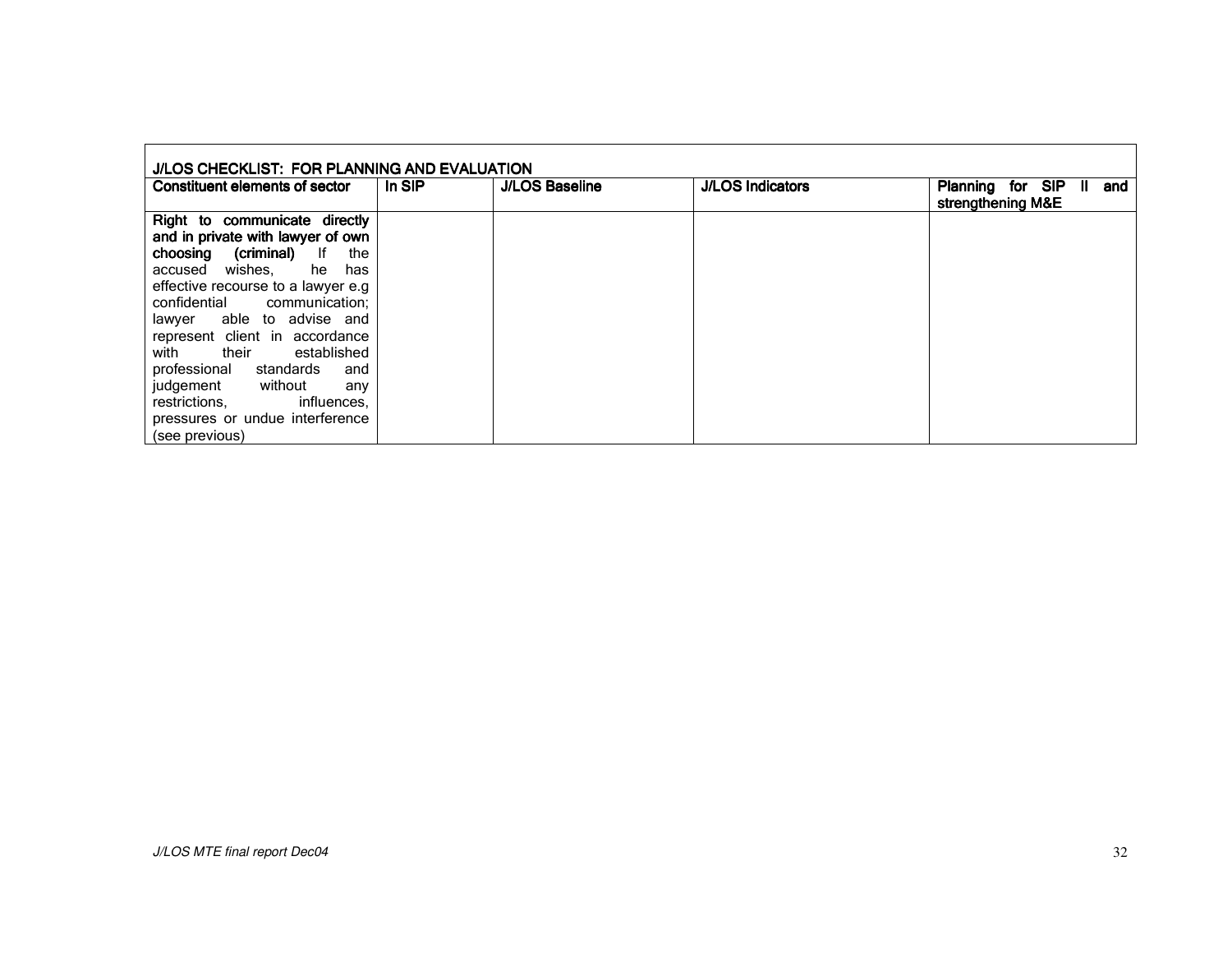| <b>Constituent elements of sector</b>                                                                                                                                                                                                                                                                      | In SIP | <b>J/LOS Baseline</b> | <b>J/LOS Indicators</b> | Planning for SIP II and<br>strengthening M&E |
|------------------------------------------------------------------------------------------------------------------------------------------------------------------------------------------------------------------------------------------------------------------------------------------------------------|--------|-----------------------|-------------------------|----------------------------------------------|
| Right to defend yourself in<br>through<br>person<br>or<br>legal<br>assistance of your own choosing;<br>including the right to have access<br>to a lawyer in the pre-trial stage<br>(criminal)<br>e.g.<br>effective right<br>to<br>legal<br>assistance for free when the<br>interests of justice so require |        |                       |                         |                                              |
| - counsel present in court                                                                                                                                                                                                                                                                                 |        |                       |                         |                                              |
| - defence counsel and defendant<br>able to communicate freely and<br>full respect for<br>with<br>the<br>confidentiality<br>of<br>their<br>communications, whether written<br>or oral (within hours of arrest or<br>detention).                                                                             |        |                       |                         |                                              |
| - if state legal assistance is<br>provided, the appointed counsel<br>must act in the clients interest.<br>Legal assistance<br>must<br>be<br>effective<br>(the right is<br>to<br>assistance, not just nomination)                                                                                           |        |                       |                         |                                              |
| - non-discrimination in access to<br>legal aid                                                                                                                                                                                                                                                             |        |                       |                         |                                              |
| See above also right to a fair<br>trial (equality of arms principle)                                                                                                                                                                                                                                       |        |                       |                         |                                              |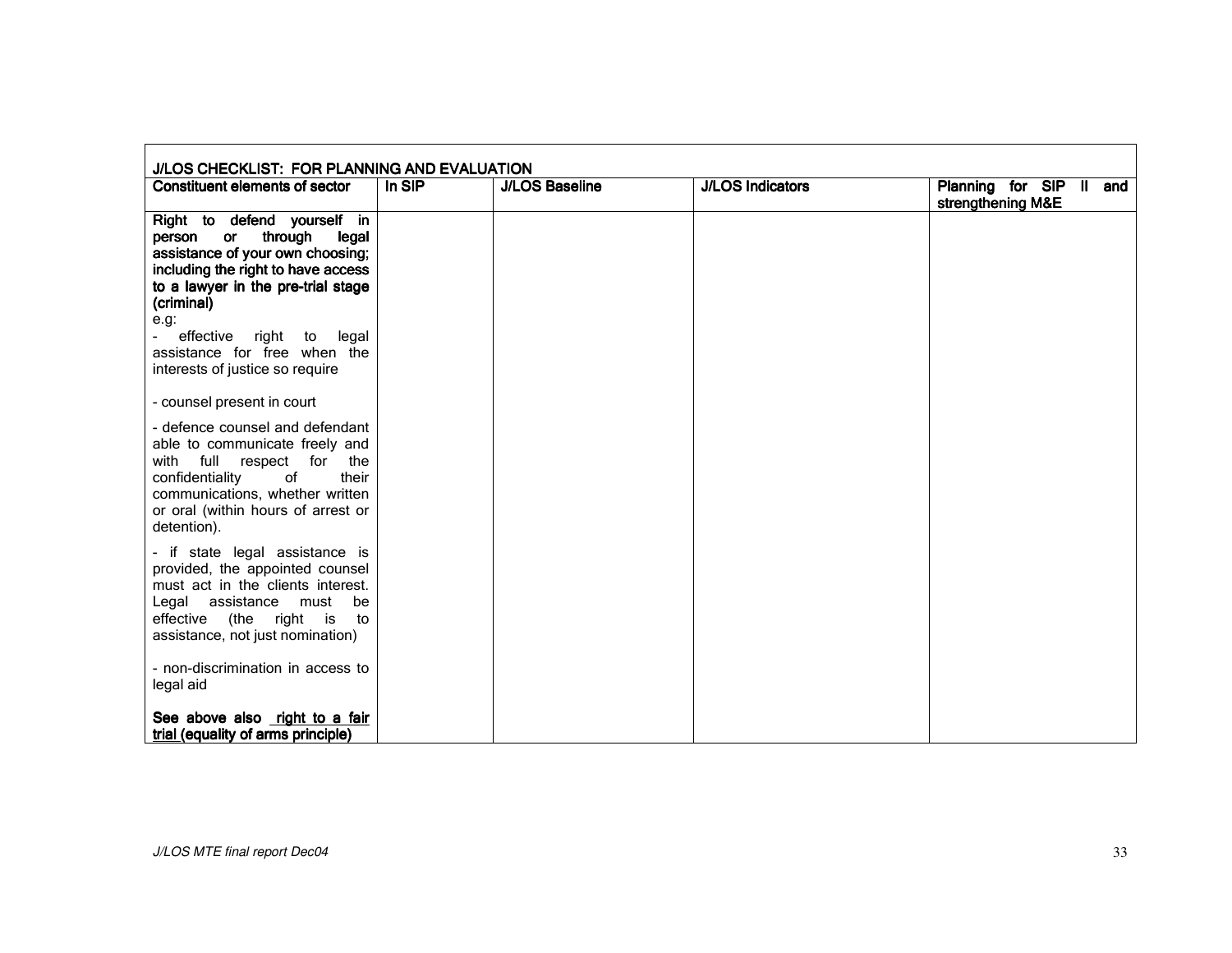| J/LOS CHECKLIST: FOR PLANNING AND EVALUATION                                                                                                                                                                                                                                                                                                                                                          |        |                       |                         |                                                 |
|-------------------------------------------------------------------------------------------------------------------------------------------------------------------------------------------------------------------------------------------------------------------------------------------------------------------------------------------------------------------------------------------------------|--------|-----------------------|-------------------------|-------------------------------------------------|
| Constituent elements of sector                                                                                                                                                                                                                                                                                                                                                                        | In SIP | <b>J/LOS Baseline</b> | <b>J/LOS Indicators</b> | Planning for SIP II<br>and<br>strengthening M&E |
| Right to be assigned legal<br>assistance, in any case where<br>the interests of justice so require<br>and for such assistance to be<br>without payment if you do not<br>have sufficient means to pay<br>(criminal)<br>Detainees are informed of right<br>by the competent authority<br>arrest and<br>after<br>promptly<br>provided<br>with<br>reasonable<br>facilities for exercising it.             |        |                       |                         |                                                 |
| Where detainee has no legal<br>counsel of own choice, he is<br>entitled to have a legal counsel<br>assigned to him by a judicial or<br>other authority a) in all cases<br>where the interests of justice so<br>require and b) without payment<br>by him if he does not have<br>sufficient means to pay. (e.g<br>complex proceedings, defendant<br>not literate). Refusal of legal aid<br>is reviewed. |        |                       |                         |                                                 |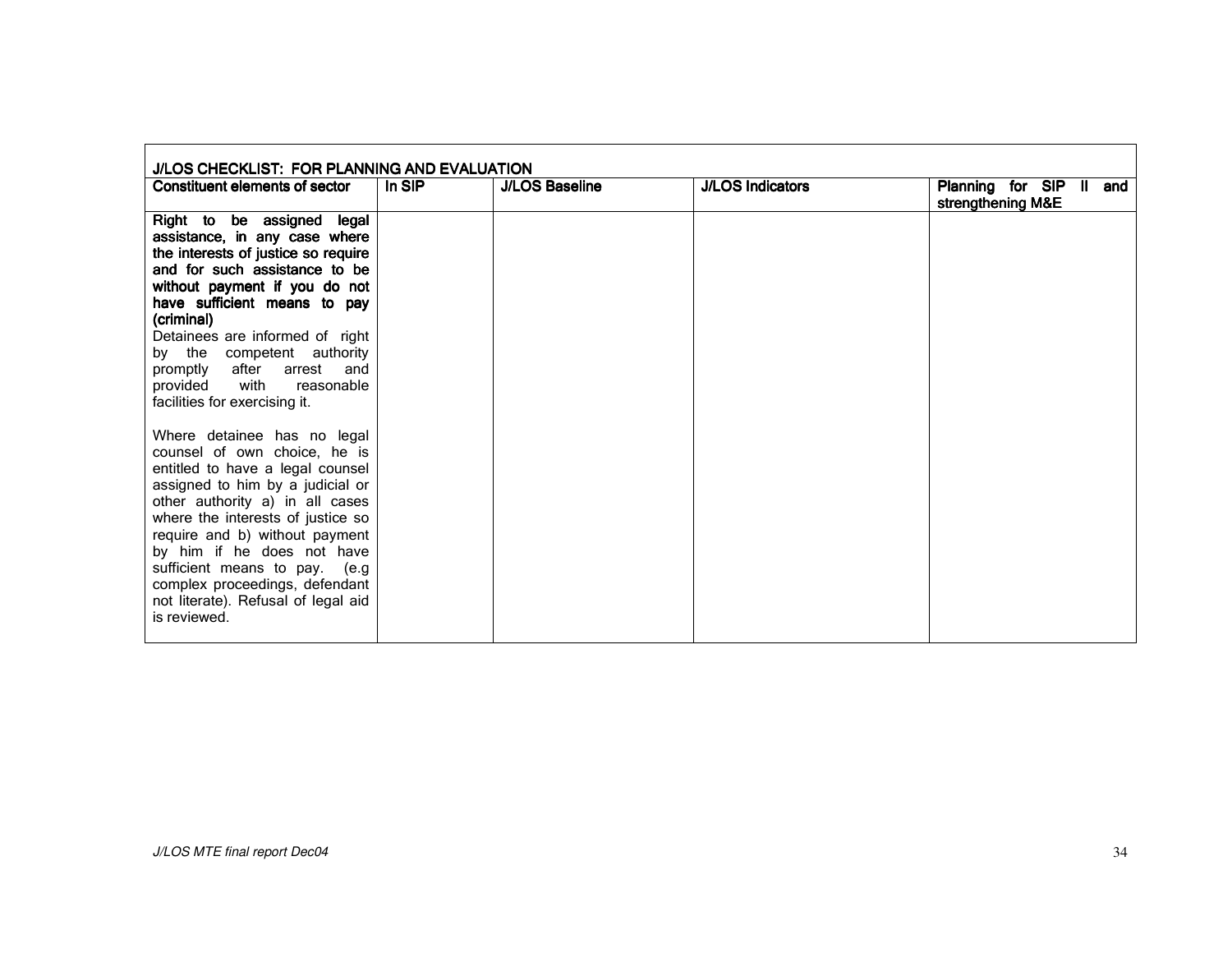| J/LOS CHECKLIST: FOR PLANNING AND EVALUATION                                                                                                                                                                                                                                                                                                                                                          |        |                       |                         |                                                    |
|-------------------------------------------------------------------------------------------------------------------------------------------------------------------------------------------------------------------------------------------------------------------------------------------------------------------------------------------------------------------------------------------------------|--------|-----------------------|-------------------------|----------------------------------------------------|
| Constituent elements of sector                                                                                                                                                                                                                                                                                                                                                                        | In SIP | <b>J/LOS Baseline</b> | <b>J/LOS Indicators</b> | Planning for SIP<br>Ш.<br>and<br>strengthening M&E |
| Right to examine the witnesses<br>against you, and to examine the<br>witness on your behalf under the<br>same conditions (criminal) The<br>accused has the same legal<br>of compelling<br>the<br>powers<br>attendance of witnesses and of<br>examining or cross-examining<br>any witnesses as are available to<br>the prosecution.<br>Trial courts follow the same<br>pattern of interrogation<br>-in |        |                       |                         |                                                    |
| examining its own expert<br>witnesses and those called by<br>the defence. Convictions are not<br>based on the testimony of<br>witnesses<br>anonymous<br>unavailable for questioning by<br>the defence (save where the<br>witnesses<br>anonymous<br>are<br>police).                                                                                                                                    |        |                       |                         |                                                    |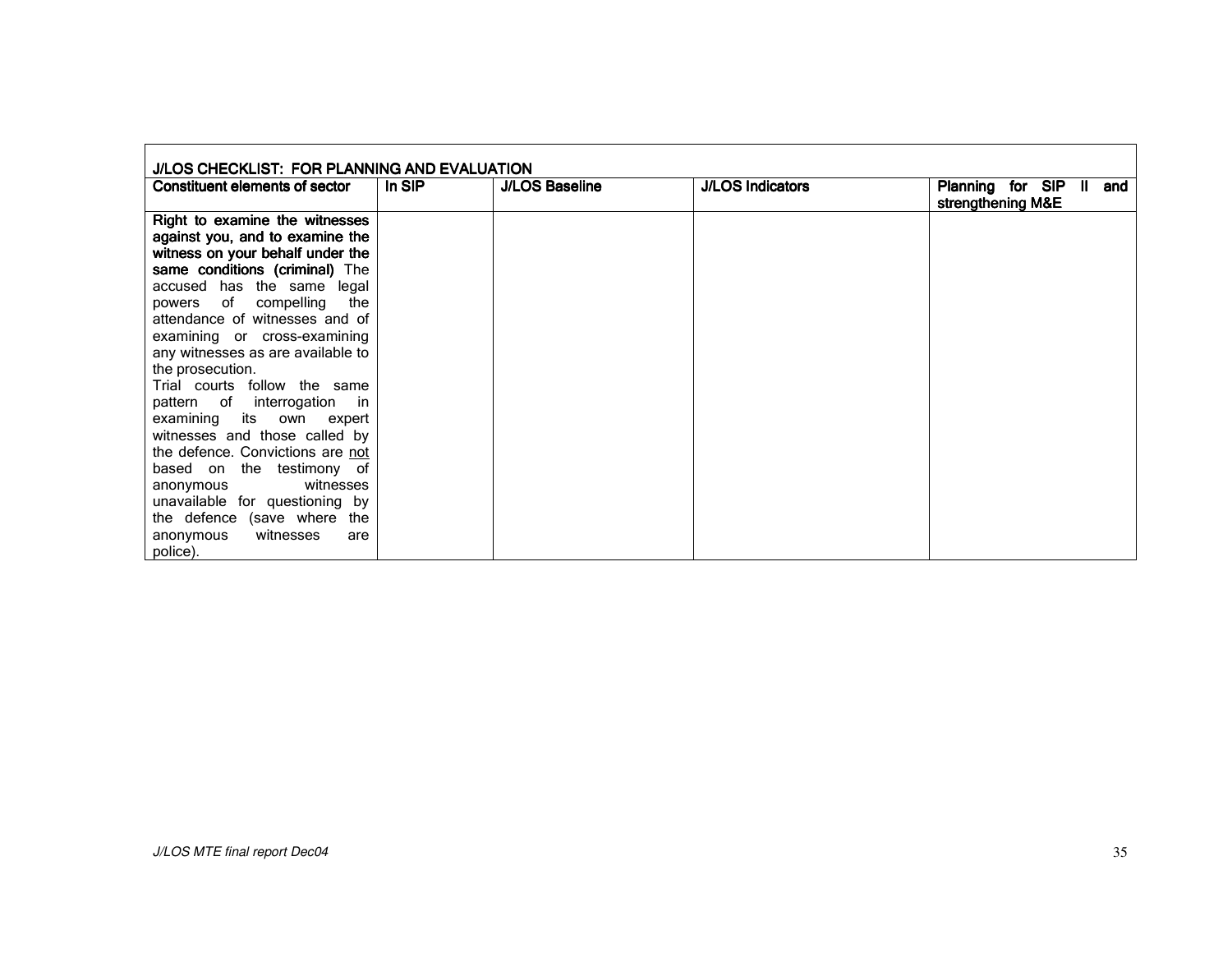| J/LOS CHECKLIST: FOR PLANNING AND EVALUATION                                                             |        |                       |                         |                                              |  |
|----------------------------------------------------------------------------------------------------------|--------|-----------------------|-------------------------|----------------------------------------------|--|
| Constituent elements of sector                                                                           | In SIP | <b>J/LOS Baseline</b> | <b>J/LOS Indicators</b> | Planning for SIP<br>and<br>strengthening M&E |  |
| Right to have the free assistance<br>of an interpreter if you cannot                                     |        |                       |                         |                                              |  |
| understand or speak the<br>language used in court (criminal)<br>Interpretation or translation is         |        |                       |                         |                                              |  |
| provided (at Uganda's expense)<br>of: the charge, the reasons for                                        |        |                       |                         |                                              |  |
| arrest, the hearing and all<br>documents or statements which                                             |        |                       |                         |                                              |  |
| the defendant needs<br>to<br>understand in order to have a fair                                          |        |                       |                         |                                              |  |
| trial. For rest, defence counsel<br>competent in the mother tongue<br>of the accused is sufficient. This |        |                       |                         |                                              |  |
| right does not depend on the<br>outcome of the proceedings.                                              |        |                       |                         |                                              |  |
| Applies to aliens as well as to<br>Ugandan nationals.                                                    |        |                       |                         |                                              |  |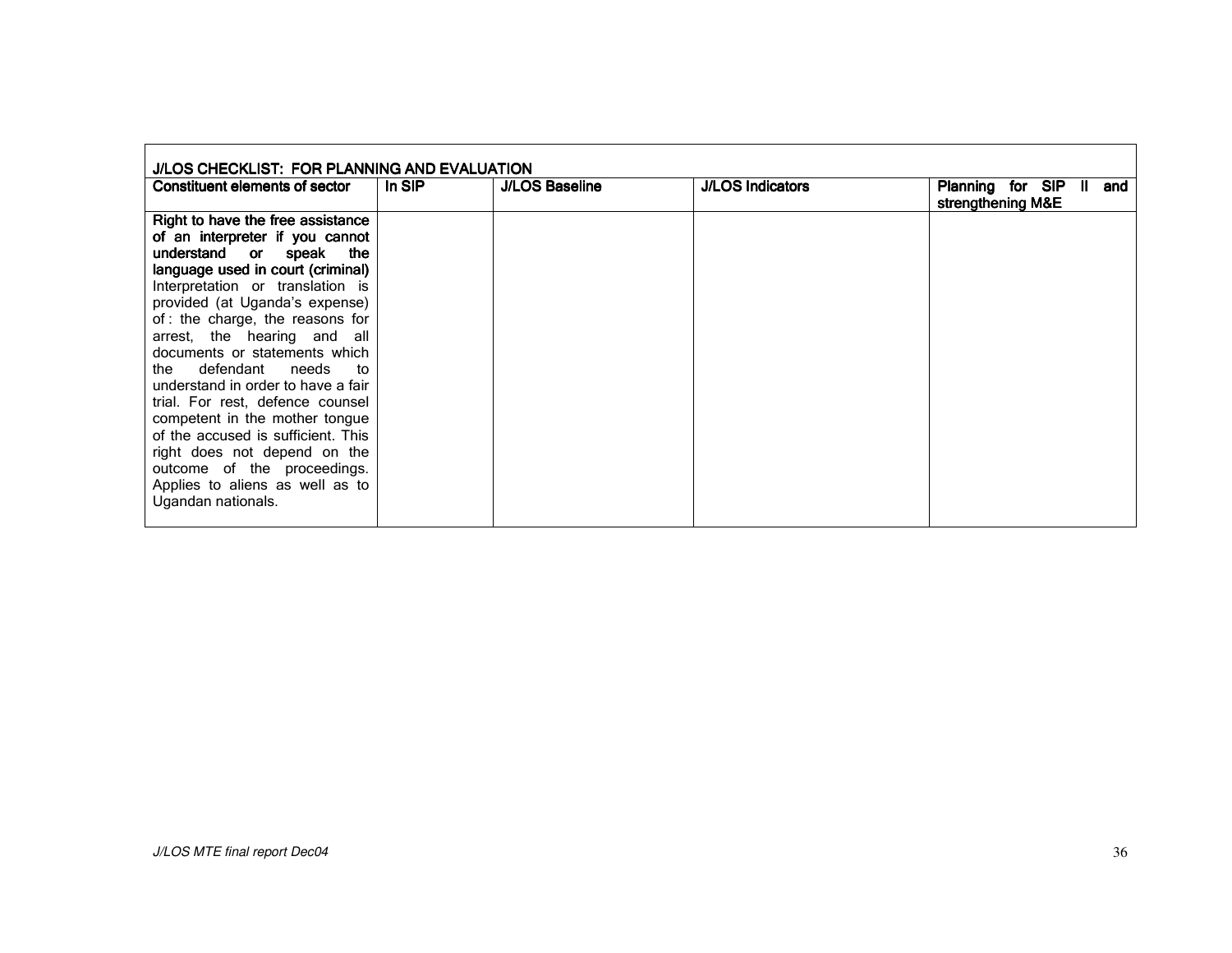| J/LOS CHECKLIST: FOR PLANNING AND EVALUATION                                                                                                                                                                                                                                                                                                                                                                                                                                       |        |                       |                         |                                                                                                                                                                                                                                                                                                                                                                                                                                                          |
|------------------------------------------------------------------------------------------------------------------------------------------------------------------------------------------------------------------------------------------------------------------------------------------------------------------------------------------------------------------------------------------------------------------------------------------------------------------------------------|--------|-----------------------|-------------------------|----------------------------------------------------------------------------------------------------------------------------------------------------------------------------------------------------------------------------------------------------------------------------------------------------------------------------------------------------------------------------------------------------------------------------------------------------------|
| Constituent elements of sector                                                                                                                                                                                                                                                                                                                                                                                                                                                     | In SIP | <b>J/LOS Baseline</b> | <b>J/LOS Indicators</b> | Planning for SIP II<br>and<br>strengthening M&E                                                                                                                                                                                                                                                                                                                                                                                                          |
| Right not to be compelled to<br>testify against yourself or to<br>confess guilt (criminal) The law<br>provides that evidence obtained<br>from the accused through<br>methods that are contrary to<br>human rights, or any other form<br>of compulsion, is wholly<br>unacceptable.                                                                                                                                                                                                  |        |                       |                         |                                                                                                                                                                                                                                                                                                                                                                                                                                                          |
| Right to be tried without undue<br>delay (criminal) All stages take<br>place "without undue delay": trial<br>commences, ends, judgment<br>rendered. There is procedure to<br>make this right effective, to<br>ensure that the trial will proceed<br>"without undue delay", both in<br>first instance and on appeal. <sup>13</sup><br>Note: Inadequate staffing or<br>administrative<br>qeneral<br>inconvenience is no excuse for<br>failing to meet "reasonable time"<br>standard. |        |                       |                         | This is an example of a low-<br>cost immediate action priority<br>required of Uganda as a<br>state<br>to<br>the<br>party<br>International Covenant on<br>Civil and Political Rights. The<br>Chief<br>Justice<br>was<br>considering this during the<br>MTE. Having found grave<br>violations, the Human Rights<br>Committee established under<br>this treaty asked Uganda to<br>back<br>on<br>report<br>such<br>compliance steps as this, in<br>May 2005. |

<sup>&</sup>lt;sup>13</sup> The "reasonable time" standard is a subjective one depending on: complexity of case, the way the authorities handled the matter, whether applicant's own conduct contributed to delays.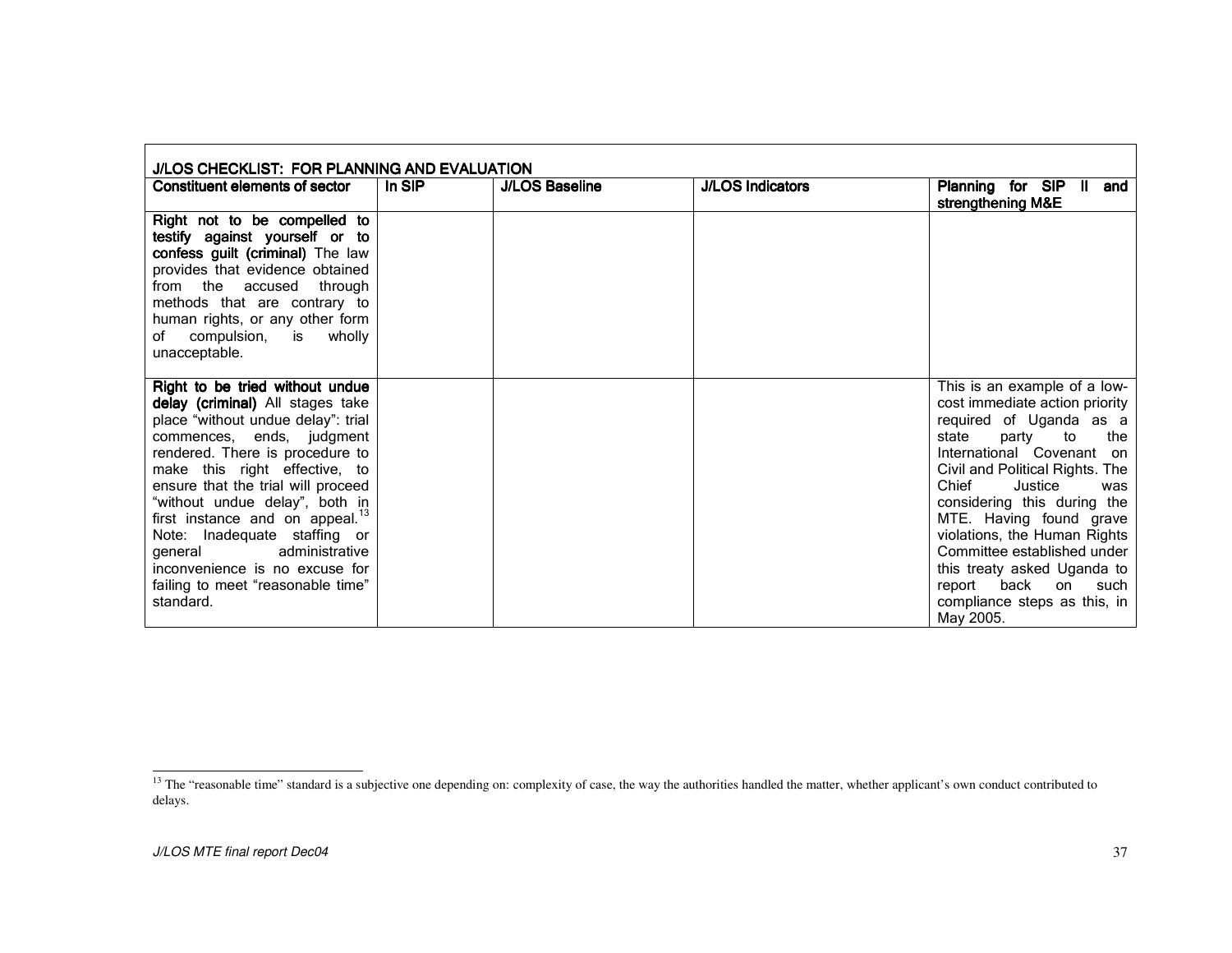| J/LOS CHECKLIST: FOR PLANNING AND EVALUATION |        |                       |                         |                                              |
|----------------------------------------------|--------|-----------------------|-------------------------|----------------------------------------------|
| Constituent elements of sector               | In SIP | <b>J/LOS Baseline</b> | <b>J/LOS Indicators</b> | Planning for SIP II and<br>strengthening M&E |
| Right to be tried in his or her own          |        |                       |                         |                                              |
| <b>presence</b> The accused or his           |        |                       |                         |                                              |
| lawyer entitled to act diligently            |        |                       |                         |                                              |
| and fearlessly in pursuing all               |        |                       |                         |                                              |
| available defences and<br>to                 |        |                       |                         |                                              |
| challenge the conduct of the                 |        |                       |                         |                                              |
| case if unfair. If exceptionally             |        |                       |                         |                                              |
| (for justified reasons) trials in            |        |                       |                         |                                              |
| absentia<br>held.<br>are<br>strict           |        |                       |                         |                                              |
| observance of the rights of the              |        |                       |                         |                                              |
| defence is all the<br>more                   |        |                       |                         |                                              |
| respected.                                   |        |                       |                         |                                              |
| See also right to a fair trial -             |        |                       |                         |                                              |
| equality of arms principle                   |        |                       |                         |                                              |
| The rule against double jeopardy             |        |                       |                         |                                              |
| is respected                                 |        |                       |                         |                                              |
| Is there punishment without law              |        |                       |                         |                                              |
| (national or international) at the           |        |                       |                         |                                              |
| time offence committed. The                  |        |                       |                         |                                              |
| State publicises and makes                   |        |                       |                         |                                              |
| accessible laws<br>(including                |        |                       |                         |                                              |
| development of rules of criminal             |        |                       |                         |                                              |
| liability<br>through<br>judicial             |        |                       |                         |                                              |
| interpretation)                              |        |                       |                         |                                              |
|                                              |        |                       |                         |                                              |
| Are penalties heavier than at the            |        |                       |                         |                                              |
| time of the offence and offender             |        |                       |                         |                                              |
| benefits if penalty is later made            |        |                       |                         |                                              |
| lighter                                      |        |                       |                         |                                              |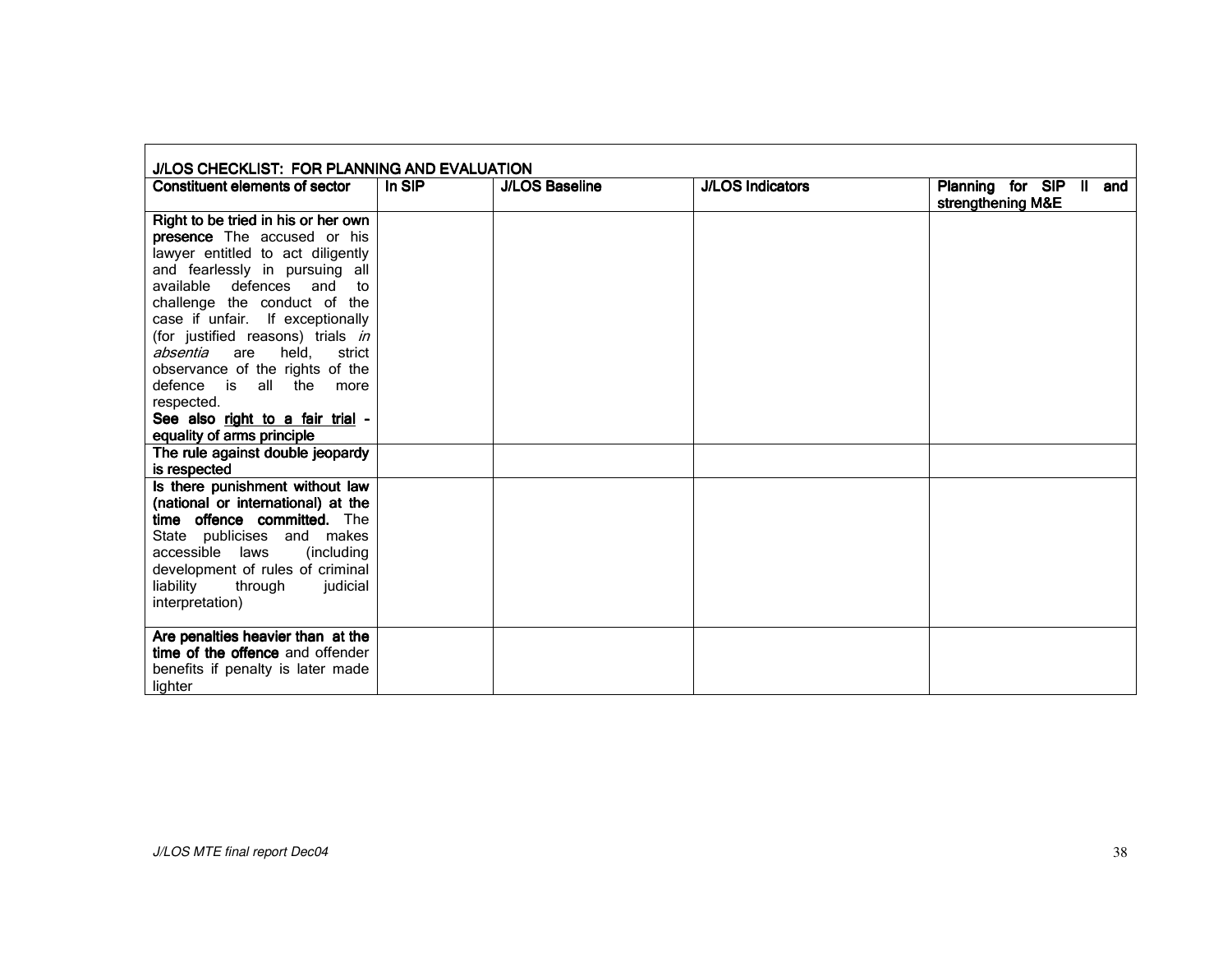| J/LOS CHECKLIST: FOR PLANNING AND EVALUATION                                                                                                                                                                                                                                                                                            |        |                       |                         |                                              |  |
|-----------------------------------------------------------------------------------------------------------------------------------------------------------------------------------------------------------------------------------------------------------------------------------------------------------------------------------------|--------|-----------------------|-------------------------|----------------------------------------------|--|
| Constituent elements of sector                                                                                                                                                                                                                                                                                                          | In SIP | <b>J/LOS Baseline</b> | <b>J/LOS Indicators</b> | Planning for SIP II and<br>strengthening M&E |  |
| No-one imprisoned merely for<br>inability to fulfil contract                                                                                                                                                                                                                                                                            |        |                       |                         |                                              |  |
| <b>C. POST-TRIAL RIGHTS</b><br>Right of<br>appeal<br>(against<br>conviction and sentence) to<br>higher tribunal according to law<br>(criminal)<br>Includes less serious offences.<br>Access to and the powers of<br>reviewing tribunals are adequate,<br>they take account of the fair and<br>public hearing requirements <sup>14</sup> |        |                       |                         |                                              |  |
| <b>of</b><br><b>Effective</b><br>enforcement<br>judgements (civil and criminal)                                                                                                                                                                                                                                                         |        |                       |                         |                                              |  |
| Compensation<br>provided<br>according to law in certain cases<br>of a miscarriage of justice<br>provided<br>Compensation<br>according to law in certain cases<br>of a miscarriage of justice <sup>15</sup>                                                                                                                              |        |                       |                         |                                              |  |

<sup>&</sup>lt;sup>14</sup> There is no guaranteed right to appeal in civil cases.<br><sup>15</sup> If final conviction is subsequently reversed, or a pardon granted on the ground that a new or newly discovered fact shows conclusively that there has been a disclosure of the unknown fact in time is wholly or partially attributable to the person convicted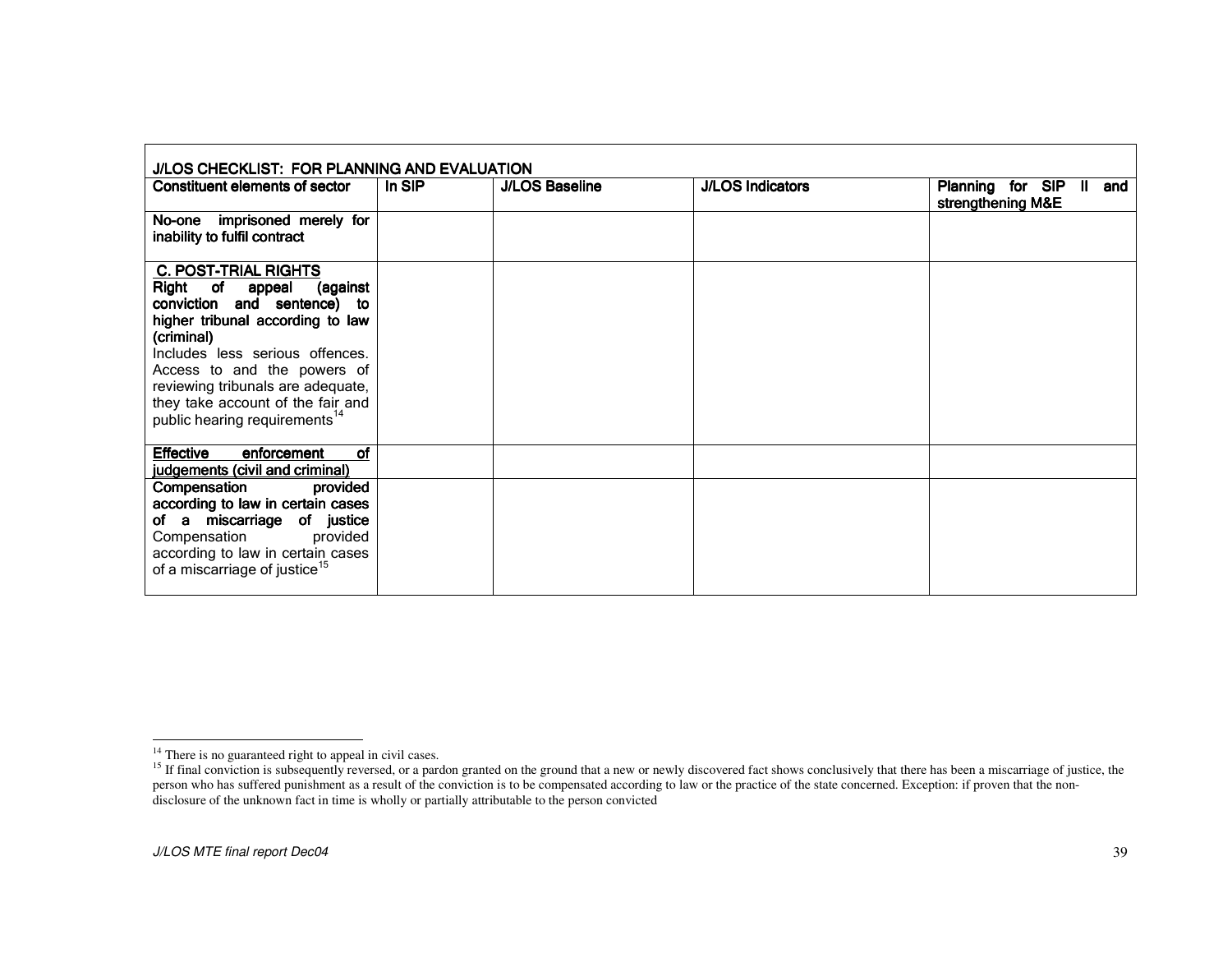| J/LOS CHECKLIST: FOR PLANNING AND EVALUATION                                                                                                                                                                                                                                                                                                                                                     |        |                       |                         |                                              |  |
|--------------------------------------------------------------------------------------------------------------------------------------------------------------------------------------------------------------------------------------------------------------------------------------------------------------------------------------------------------------------------------------------------|--------|-----------------------|-------------------------|----------------------------------------------|--|
| Constituent elements of sector                                                                                                                                                                                                                                                                                                                                                                   | In SIP | <b>J/LOS Baseline</b> | <b>J/LOS Indicators</b> | Planning for SIP II and<br>strengthening M&E |  |
| Non-discrimination.<br>equality<br>before law (civil and criminal)<br>detainees treated<br>All<br>with<br>humanity and with respect for<br>their dignity<br>discrimination. <sup>16</sup><br>without<br>their<br>and<br>This is a<br>which<br>is<br>minimum.<br>not<br>dependent on the material<br>resources available.                                                                         |        |                       |                         |                                              |  |
| enforcement<br>Contd. All law<br>officials who exercise police<br>powers (especially the powers of<br>detention or arrest) are properly<br>selected, trained and supervised<br>in accordance with these<br>standards                                                                                                                                                                             |        |                       |                         |                                              |  |
| Contd. Any differential treatment<br>of individuals in similar situations<br>must be justified on objective and<br>reasonable<br>grounds<br>(any<br>difference in treatment between<br>the sexes or between different<br>races will be particularly difficult<br>to justify). Internally displaced<br>not<br>be<br>persons<br>may<br>discriminated against merely<br>because they are displaced. |        |                       |                         |                                              |  |

<sup>&</sup>lt;sup>16</sup>Without distinction of any kind, such as race, colour, sex, language, religion, political or other opinion, national or social origin, property, birth or other status (ICCPR).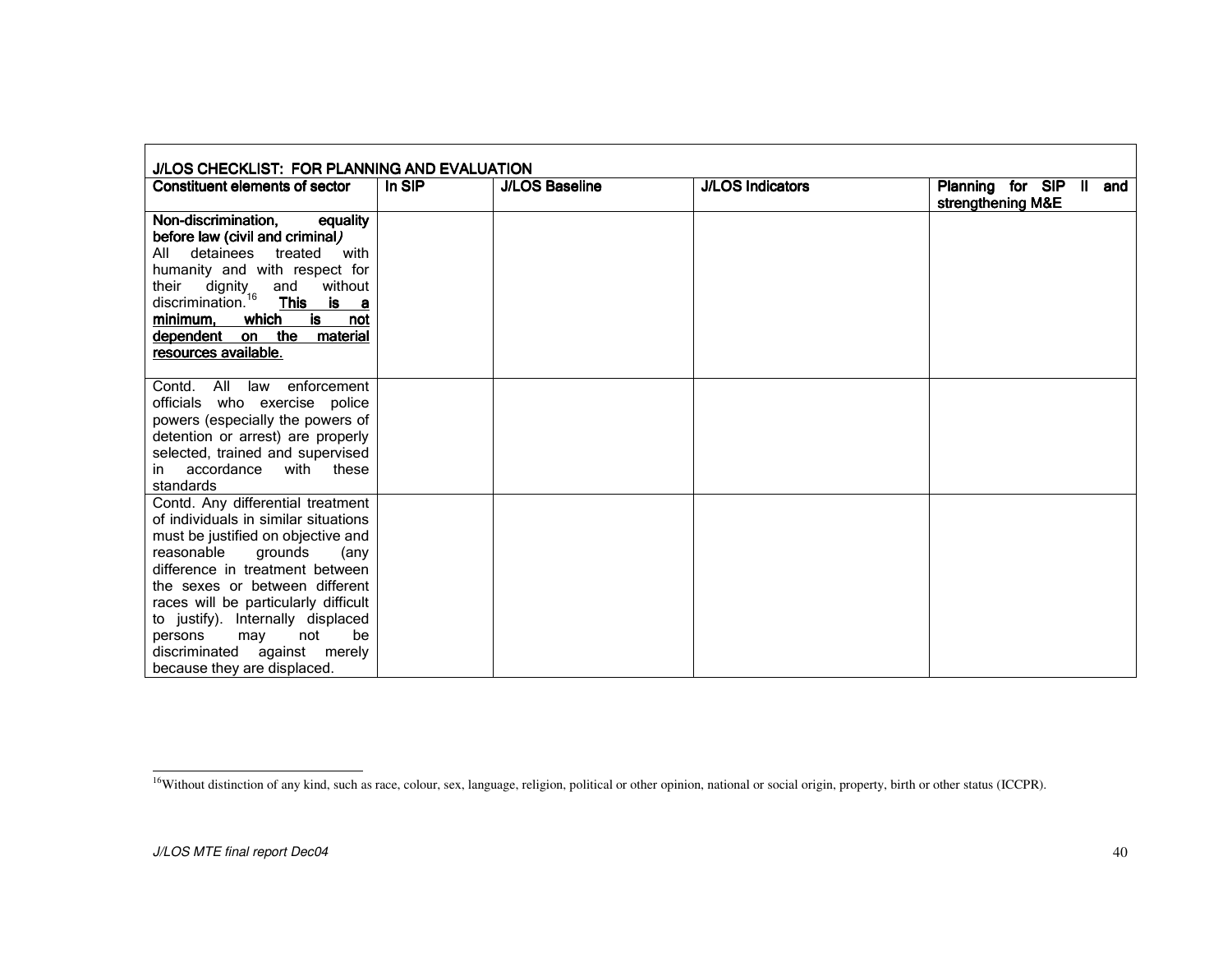| J/LOS CHECKLIST: FOR PLANNING AND EVALUATION                                                                                                                                                                                                                                                                                                                               |        |                       |                         |                                              |  |
|----------------------------------------------------------------------------------------------------------------------------------------------------------------------------------------------------------------------------------------------------------------------------------------------------------------------------------------------------------------------------|--------|-----------------------|-------------------------|----------------------------------------------|--|
| Constituent elements of sector                                                                                                                                                                                                                                                                                                                                             | In SIP | <b>J/LOS Baseline</b> | <b>J/LOS Indicators</b> | Planning for SIP II and<br>strengthening M&E |  |
| Contd. Measures are applied<br>under the law designed solely to<br>protect the rights and special<br>status of women (especially<br>pregnant women and nursing<br>mothers, children and juveniles,<br>aged, sick or handicapped<br>persons). The need for, and the<br>application of, such measures is<br>subject to review by a judicial or                               |        |                       |                         |                                              |  |
| other authority.                                                                                                                                                                                                                                                                                                                                                           |        |                       |                         |                                              |  |
| Effective domestic remedy for<br>violations                                                                                                                                                                                                                                                                                                                                |        |                       |                         |                                              |  |
| Anyone with an arguable claim<br>that his human rights have been<br>violated (such as in this Table)<br>has a remedy before a Ugandan<br>authority in order both to have his<br>claim decided and, if appropriate,<br>to obtain redress. For example,<br>anyone who has been the victim<br>of unlawful arrest or detention<br>has an enforceable right to<br>compensation. |        |                       |                         |                                              |  |
| The remedy is <i>effective</i> (payment<br>of<br>compensation<br>where<br>appropriate; a thorough and<br>effective investigation capable of<br>effective<br>leading<br>the<br>to<br>identification and punishment of<br>effective<br>those responsible;<br>access for the complainant to the<br>investigatory procedure).                                                  |        |                       |                         |                                              |  |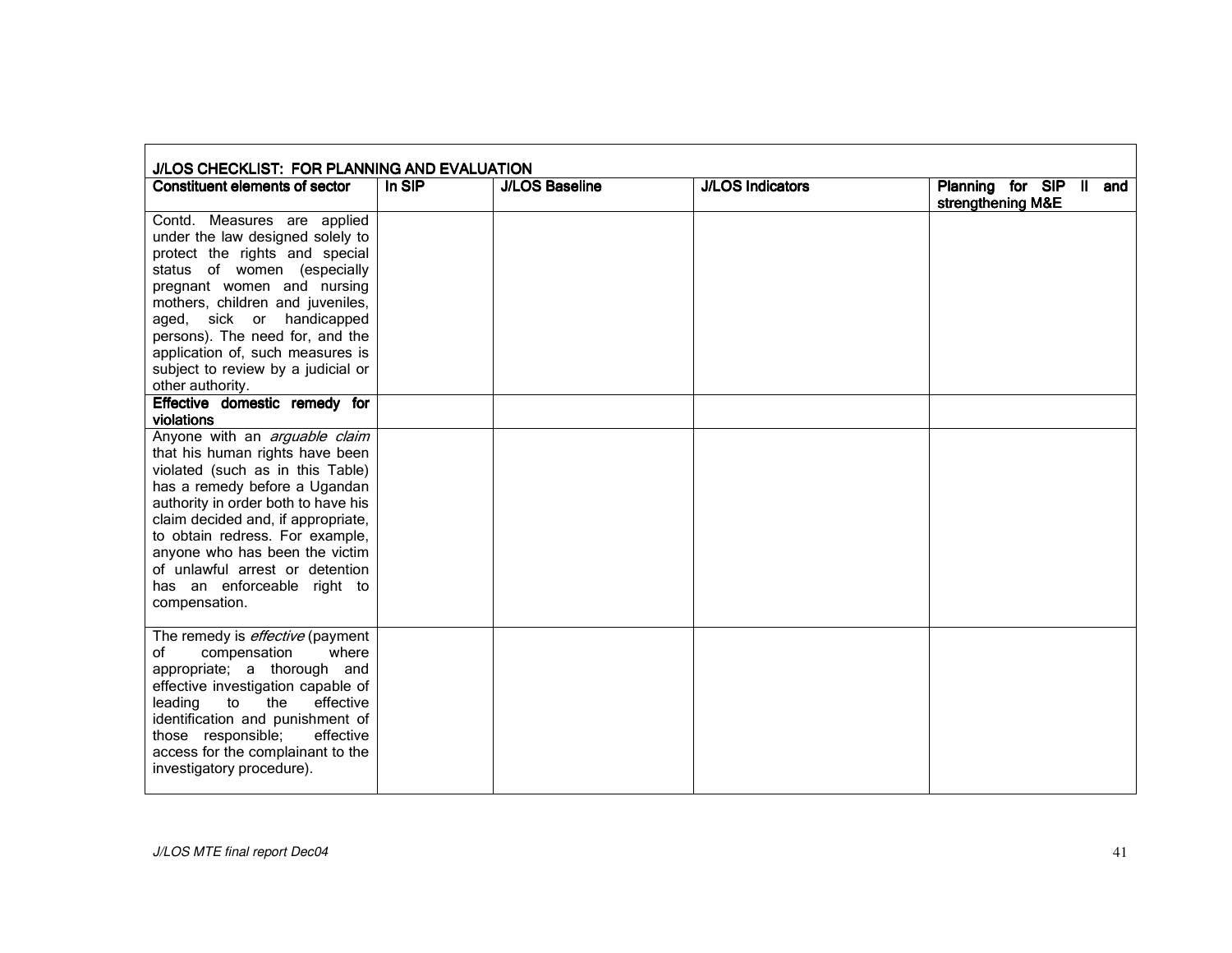| J/LOS CHECKLIST: FOR PLANNING AND EVALUATION |        |                       |                         |                                              |
|----------------------------------------------|--------|-----------------------|-------------------------|----------------------------------------------|
| Constituent elements of sector               | In SIP | <b>J/LOS Baseline</b> | <b>J/LOS Indicators</b> | Planning for SIP II and<br>strengthening M&E |
| A detainee or his counsel is                 |        |                       |                         |                                              |
| entitled to make a request or                |        |                       |                         |                                              |
| complaint<br>regarding<br>his                |        |                       |                         |                                              |
| treatment, in particular in case of          |        |                       |                         |                                              |
| torture or other cruel, inhuman or           |        |                       |                         |                                              |
| degrading treatment, to the                  |        |                       |                         |                                              |
| authorities responsible for the              |        |                       |                         |                                              |
| administration of the place of               |        |                       |                         |                                              |
| detention<br>and<br>higher<br>to             |        |                       |                         |                                              |
| authorities. When necessary also             |        |                       |                         |                                              |
| to appropriate authorities vested            |        |                       |                         |                                              |
| with reviewing or remedial                   |        |                       |                         |                                              |
| powers.                                      |        |                       |                         |                                              |
| If neither the detainee nor his              |        |                       |                         |                                              |
| counsel has the possibility to               |        |                       |                         |                                              |
| exercise these rights, a member              |        |                       |                         |                                              |
| of the detainee's family or any              |        |                       |                         |                                              |
| other person with knowledge of               |        |                       |                         |                                              |
| do<br>case<br>can<br>the<br>SO.              |        |                       |                         |                                              |
| if<br>Confidentiality maintained             |        |                       |                         |                                              |
| requested by the complainant.                |        |                       |                         |                                              |
| <b>D. SPECIAL PROTECTION FOR</b>             |        |                       |                         |                                              |
| <b>JUVENILES</b>                             |        |                       |                         |                                              |
| Juvenile justice is conceived as             |        |                       |                         |                                              |
| an integral part of the national             |        |                       |                         |                                              |
| development process, within a                |        |                       |                         |                                              |
| comprehensive framework of                   |        |                       |                         |                                              |
| social justice for all juveniles, in         |        |                       |                         |                                              |
| the context of economic, social              |        |                       |                         |                                              |
| and cultural conditions.                     |        |                       |                         |                                              |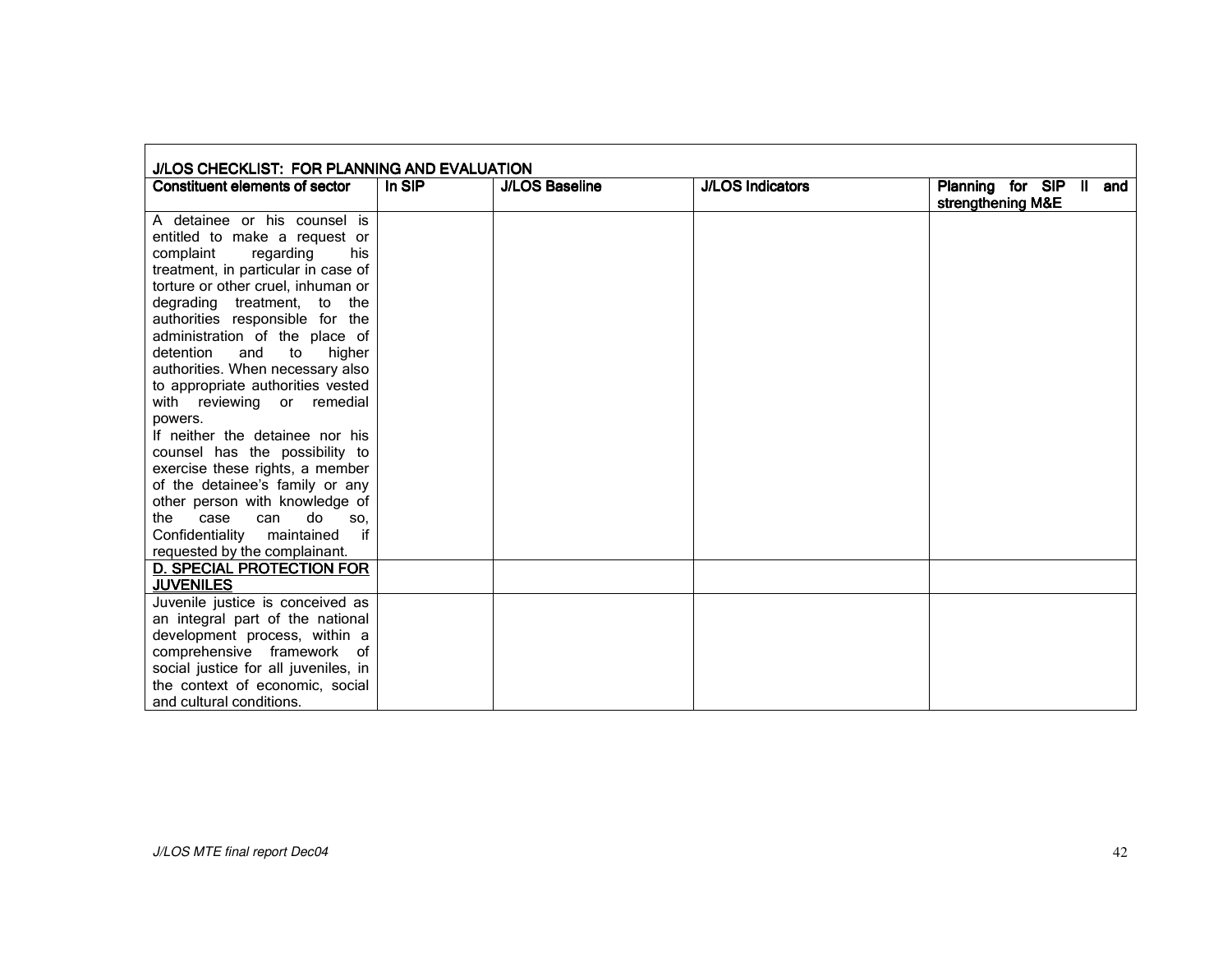| J/LOS CHECKLIST: FOR PLANNING AND EVALUATION |        |                       |                         |                                              |
|----------------------------------------------|--------|-----------------------|-------------------------|----------------------------------------------|
| <b>Constituent elements of sector</b>        | In SIP | <b>J/LOS Baseline</b> | <b>J/LOS Indicators</b> | Planning for SIP II and<br>strengthening M&E |
| Juvenile justice services are                |        |                       |                         |                                              |
| systematically developed<br>and              |        |                       |                         |                                              |
| coordinated with a view to                   |        |                       |                         |                                              |
| improving and sustaining the                 |        |                       |                         |                                              |
| of<br>competence<br>personnel                |        |                       |                         |                                              |
| in the<br>involved<br>services,              |        |                       |                         |                                              |
| their<br>methods.<br>including               |        |                       |                         |                                              |
| approaches and attitudes.                    |        |                       |                         |                                              |
| procedural safeguards<br>Basic               |        |                       |                         |                                              |
| such as the presumption of                   |        |                       |                         |                                              |
| innocence, the right to be notified          |        |                       |                         |                                              |
| of the charges, the right to                 |        |                       |                         |                                              |
| remain silent, the right to                  |        |                       |                         |                                              |
| counsel, the right to the presence           |        |                       |                         |                                              |
| of a parent or guardian, the right           |        |                       |                         |                                              |
| to confront and cross-examine                |        |                       |                         |                                              |
| witnesses and the right to appeal            |        |                       |                         |                                              |
| to a higher authority are                    |        |                       |                         |                                              |
| guaranteed at all stages of                  |        |                       |                         |                                              |
| proceedings. Juveniles enjoy at              |        |                       |                         |                                              |
| least the same guarantees and                |        |                       |                         |                                              |
| protection as are accorded to                |        |                       |                         |                                              |
| adults regarding fair trial.                 |        |                       |                         |                                              |
| Uganda's minimum age at which                |        |                       |                         |                                              |
| a juvenile may be charged with a             |        |                       |                         |                                              |
| criminal offence is xx; maximum              |        |                       |                         |                                              |
| age at which a person is still               |        |                       |                         |                                              |
| considered to be a juvenile is xx.           |        |                       |                         |                                              |
| There are special courts and                 |        |                       |                         |                                              |
| procedures, and specific laws for            |        |                       |                         |                                              |
| juvenile justice.                            |        |                       |                         |                                              |
|                                              |        |                       |                         |                                              |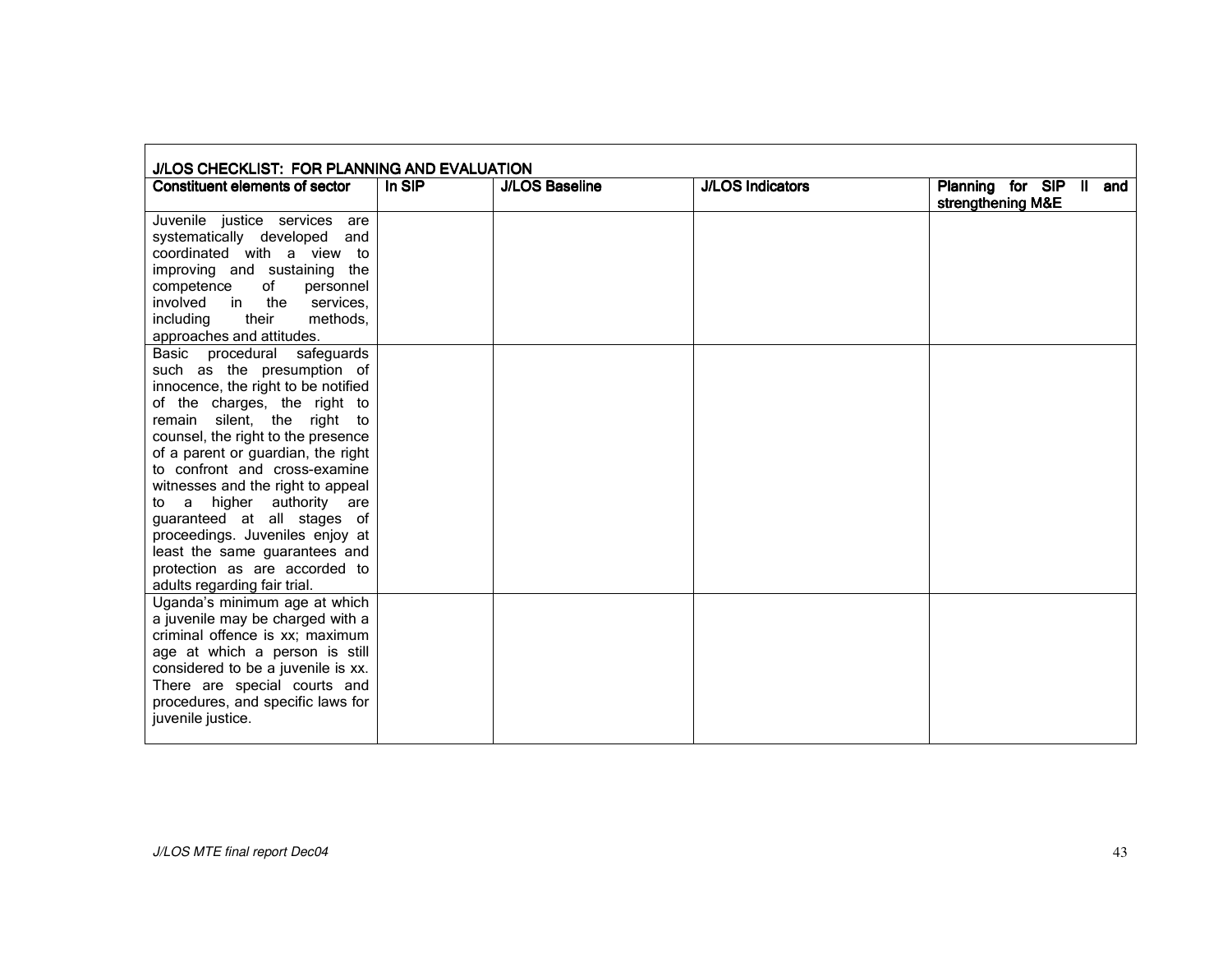| J/LOS CHECKLIST: FOR PLANNING AND EVALUATION                                                                                                                                                                                                                                                                                                                                                                                                                                                                                                                                                                                                                                                                                                                                        |        |                       |                         |                                              |  |  |
|-------------------------------------------------------------------------------------------------------------------------------------------------------------------------------------------------------------------------------------------------------------------------------------------------------------------------------------------------------------------------------------------------------------------------------------------------------------------------------------------------------------------------------------------------------------------------------------------------------------------------------------------------------------------------------------------------------------------------------------------------------------------------------------|--------|-----------------------|-------------------------|----------------------------------------------|--|--|
| <b>Constituent elements of sector</b>                                                                                                                                                                                                                                                                                                                                                                                                                                                                                                                                                                                                                                                                                                                                               | In SIP | <b>J/LOS Baseline</b> | <b>J/LOS Indicators</b> | Planning for SIP II and<br>strengthening M&E |  |  |
| Cases concerning juveniles take<br>account of their age and the<br>desirability of promoting their<br>rehabilitation.<br>Imprisonment is<br>used as a last resort for the<br>minimum necessary period, and<br>limited to exceptional cases.<br>Special arrangements promote<br>rehabilitation such as care,<br>guidance and supervision orders;<br>counselling; probation; foster<br>care; education and vocational<br>training programmes and other<br>alternatives to institutional care<br>which are proportionate to<br>circumstances and offence. The<br>juvenile's right to privacy<br>respected at all stages in order to<br>avoid harm being caused by<br>publicity (a justified<br>undue<br>restriction on the right to<br>civil/criminal<br>publicize<br>a<br>judgement). |        |                       |                         |                                              |  |  |
| Accused juveniles are separated<br>adults<br>(absolute<br>from<br>requirement) and entitled to be<br>brought as speedily as possible<br>for adjudication.                                                                                                                                                                                                                                                                                                                                                                                                                                                                                                                                                                                                                           |        |                       |                         |                                              |  |  |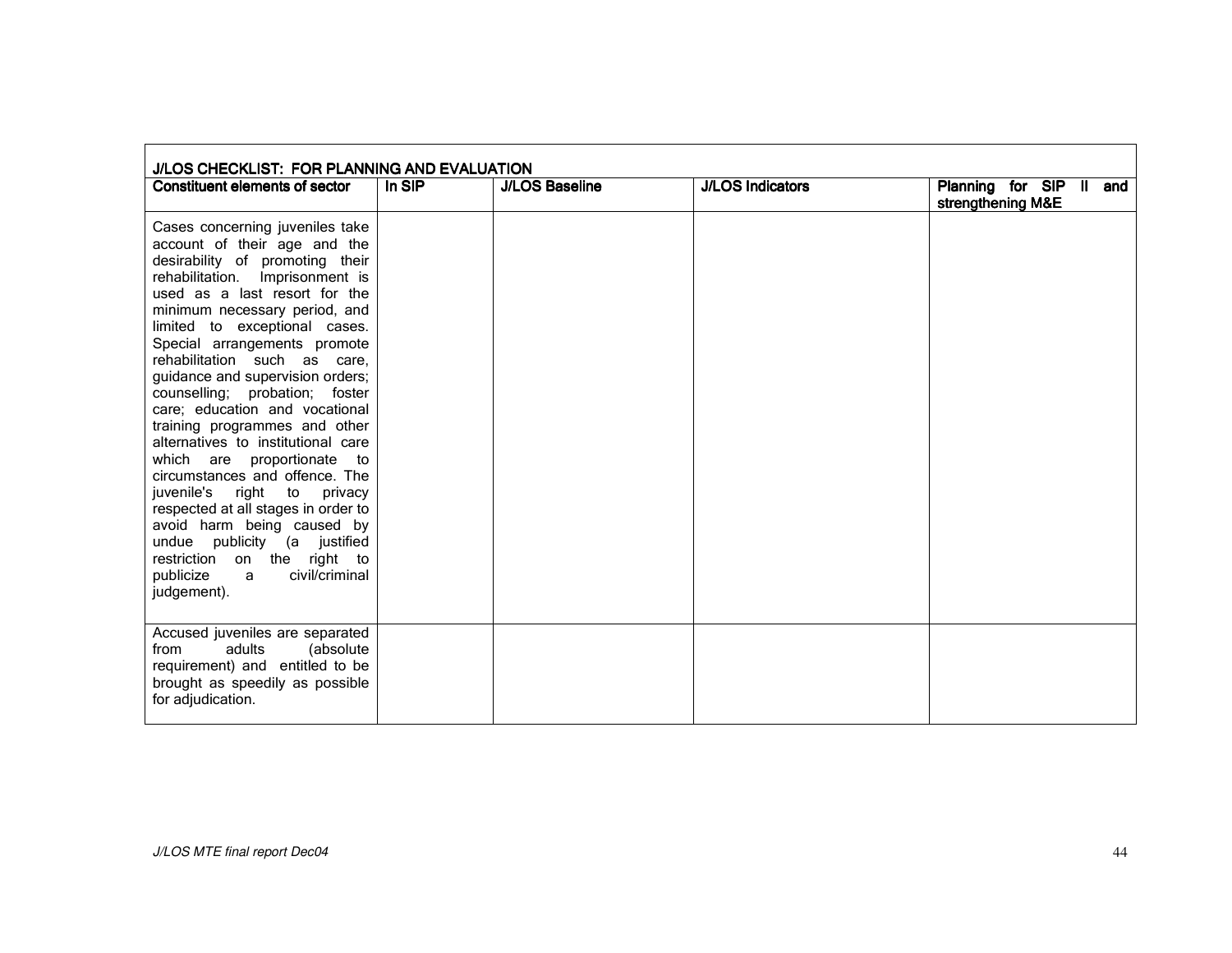| J/LOS CHECKLIST: FOR PLANNING AND EVALUATION<br><b>Constituent elements of sector</b> | In SIP | <b>J/LOS Baseline</b> | <b>J/LOS Indicators</b> | Planning for SIP II and<br>strengthening M&E |
|---------------------------------------------------------------------------------------|--------|-----------------------|-------------------------|----------------------------------------------|
| Children are protected<br>from                                                        |        |                       |                         |                                              |
| institutional violence (including                                                     |        |                       |                         |                                              |
| legislation<br>through<br>and                                                         |        |                       |                         |                                              |
| administrative<br>measures)<br>in                                                     |        |                       |                         |                                              |
| public or private<br>institutions                                                     |        |                       |                         |                                              |
| (schools, institutions for disabled                                                   |        |                       |                         |                                              |
| adolescents,<br>juvenile                                                              |        |                       |                         |                                              |
| There<br>reformatories.<br>$etc.$ ).                                                  |        |                       |                         |                                              |
| adequate training and monitoring                                                      |        |                       |                         |                                              |
| of personnel in charge of                                                             |        |                       |                         |                                              |
| institutionalized children or who                                                     |        |                       |                         |                                              |
| otherwise have contact with                                                           |        |                       |                         |                                              |
| children through their work,                                                          |        |                       |                         |                                              |
| including the police. Juveniles                                                       |        |                       |                         |                                              |
| who are not fluent in<br>the                                                          |        |                       |                         |                                              |
| the<br>language<br>spoken<br>by                                                       |        |                       |                         |                                              |
| personnel of the detention facility                                                   |        |                       |                         |                                              |
| have an interpreter free of charge                                                    |        |                       |                         |                                              |
| whenever<br>necessary,<br>in                                                          |        |                       |                         |                                              |
| during<br>medical<br>particular                                                       |        |                       |                         |                                              |
| disciplinary<br>examinations<br>and                                                   |        |                       |                         |                                              |
| proceedings                                                                           |        |                       |                         |                                              |
| There an office of ombudsman or                                                       |        |                       |                         |                                              |
| similar independent organ, which                                                      |        |                       |                         |                                              |
| ensures that the status, rights                                                       |        |                       |                         |                                              |
| and interests of young persons                                                        |        |                       |                         |                                              |
| are upheld and that proper                                                            |        |                       |                         |                                              |
| referral to available services is                                                     |        |                       |                         |                                              |
| made. $17$                                                                            |        |                       |                         |                                              |

<sup>&</sup>lt;sup>17</sup> The ombudsman or other organ designated would also supervise the implementation of the Riyadh Guidelines, the Beijing Rules and the Rules for the Protection of Juveniles<br>Deprived of their Liberty. Does the ombudsman o the instrument. Are child advocacy services established.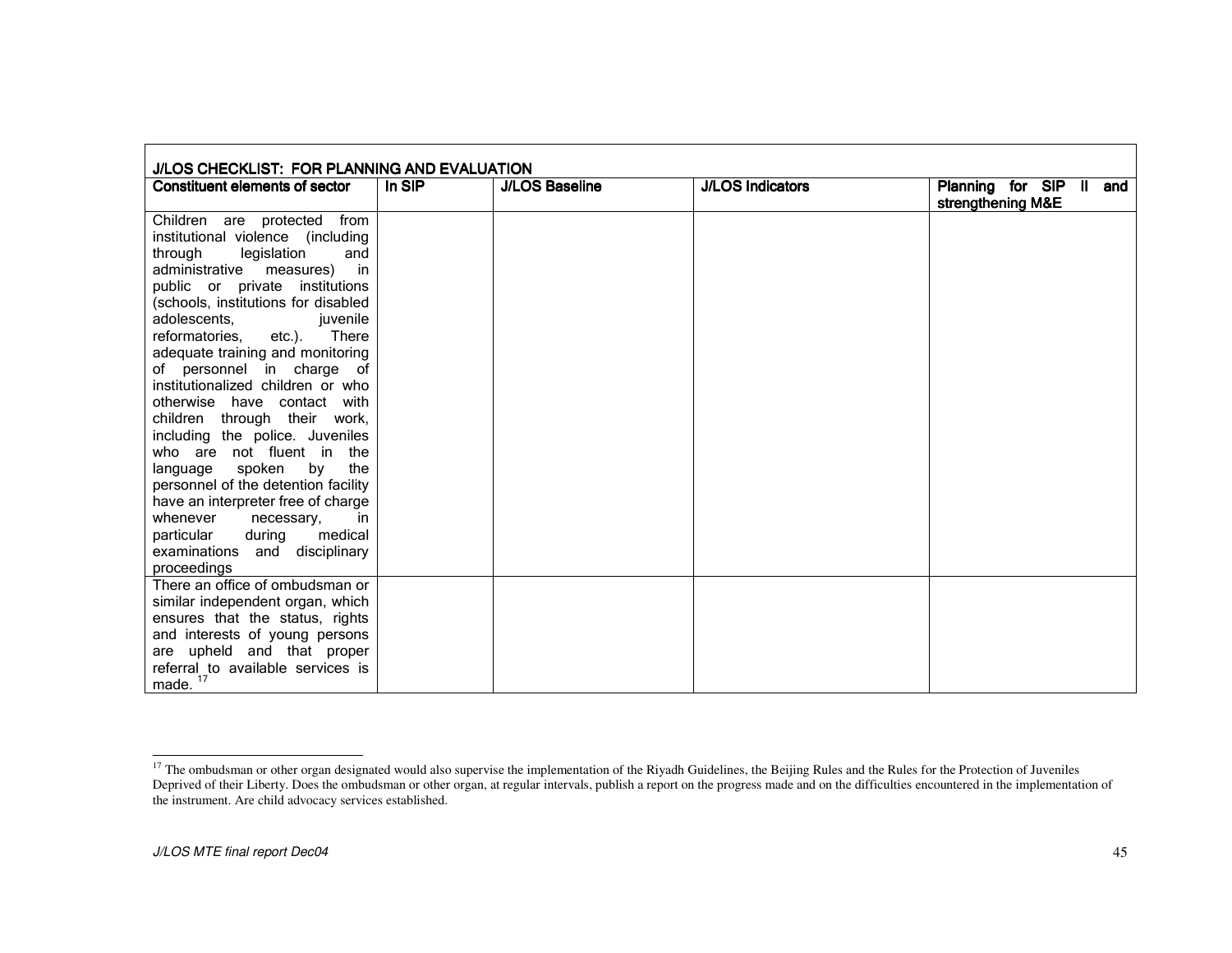| <b>Constituent elements of sector</b>                                                                                                                                  | In SIP | <b>J/LOS Baseline</b> | <b>J/LOS Indicators</b>                           | Planning for SIP II and<br>strengthening M&E |
|------------------------------------------------------------------------------------------------------------------------------------------------------------------------|--------|-----------------------|---------------------------------------------------|----------------------------------------------|
|                                                                                                                                                                        |        |                       |                                                   |                                              |
|                                                                                                                                                                        |        |                       | 6. SPECIFIC STANDARDS IN CONTEXT OF DEATH PENALTY |                                              |
| Uganda restricts death penalty:<br>- only for the most serious crimes<br>(e.g intentional crimes with lethal<br>other extremely<br>grave<br>or<br>consequences)        |        |                       |                                                   |                                              |
| -not for protected groups (minors<br>at time of crime, the insane,<br>pregnant<br>women<br>or<br>new<br>$\frac{m \tilde{\text{other}}}{2}$ <sup>18</sup>               |        |                       |                                                   |                                              |
| final<br>-only pursuant to a<br>judgement rendered<br>by<br>- a<br>competent court after a fair trial <sup>19</sup> .<br>Including special protection for<br>children. |        |                       |                                                   |                                              |
| -Only where a lighter penalty has<br>not become law since the crime.                                                                                                   |        |                       |                                                   |                                              |
| -Only for crimes for which the<br>death penalty was prescribed at<br>the time of its commission.                                                                       |        |                       |                                                   |                                              |

<sup>&</sup>lt;sup>18</sup> There may be topics (e.g children on death row etc) where JLOS needs to find/assess info available officially from Ministries etc and to add new research where there are gaps in that information.

<sup>&</sup>lt;sup>19</sup>At least equal to those contained in article 14 of the International Covenant on Civil and Political Rights, including the right of anyone suspected of or charged with a crime for which capital punishment may be imposed to adequate legal assistance at all stages of the proceedings, public hearing etc.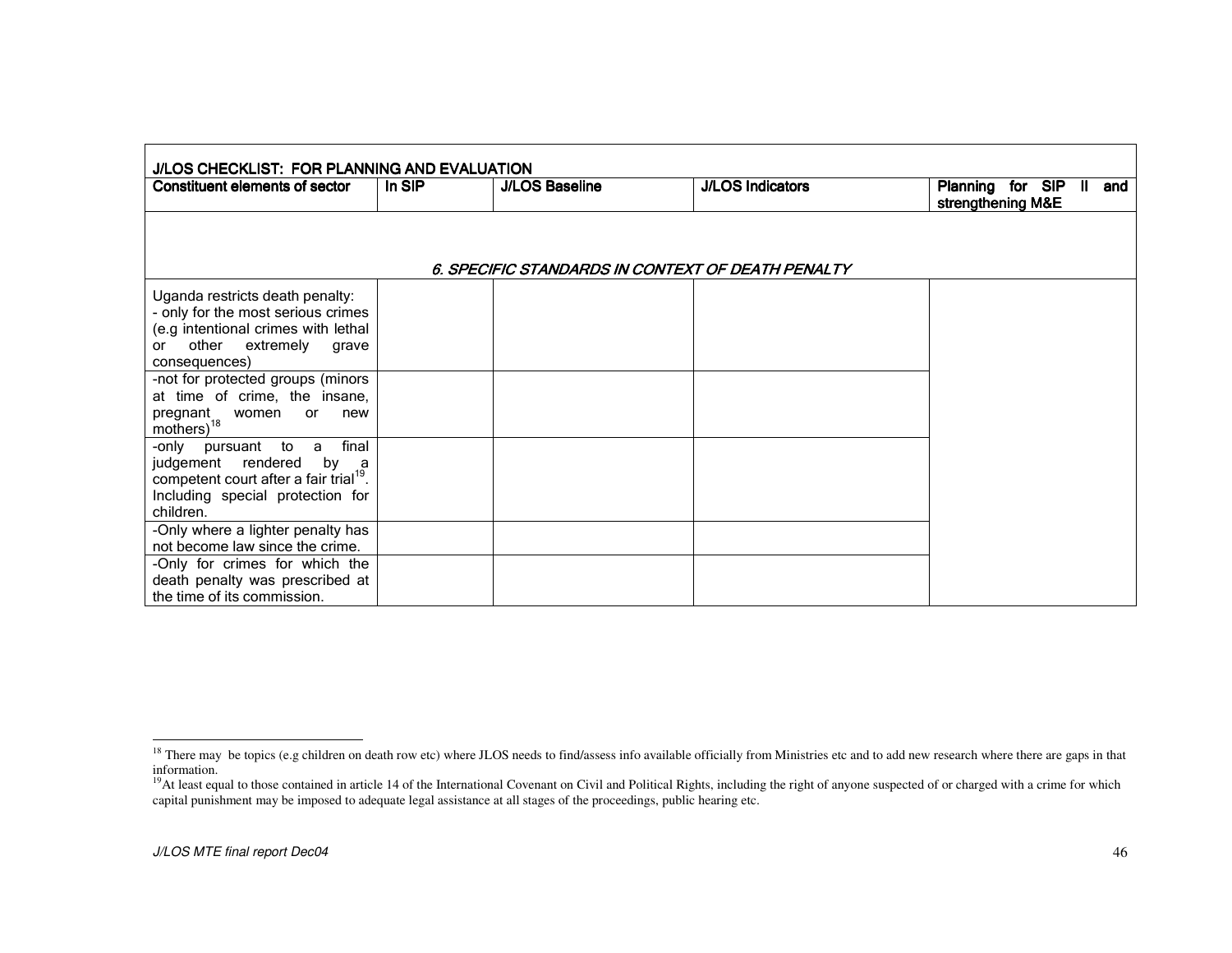| J/LOS CHECKLIST: FOR PLANNING AND EVALUATION                                                    |        |                       |                         |                                                   |  |  |
|-------------------------------------------------------------------------------------------------|--------|-----------------------|-------------------------|---------------------------------------------------|--|--|
| Constituent elements of sector                                                                  | In SIP | <b>J/LOS Baseline</b> | <b>J/LOS Indicators</b> | Planning for SIP<br>and<br>Ш<br>strengthening M&E |  |  |
| Fair trial standards of particular<br>importance in death penalty<br>cases<br>(see above), and: |        |                       |                         |                                                   |  |  |
| - % increase in trials open to the<br>public and<br>reported<br>by<br>journalists.              |        |                       |                         |                                                   |  |  |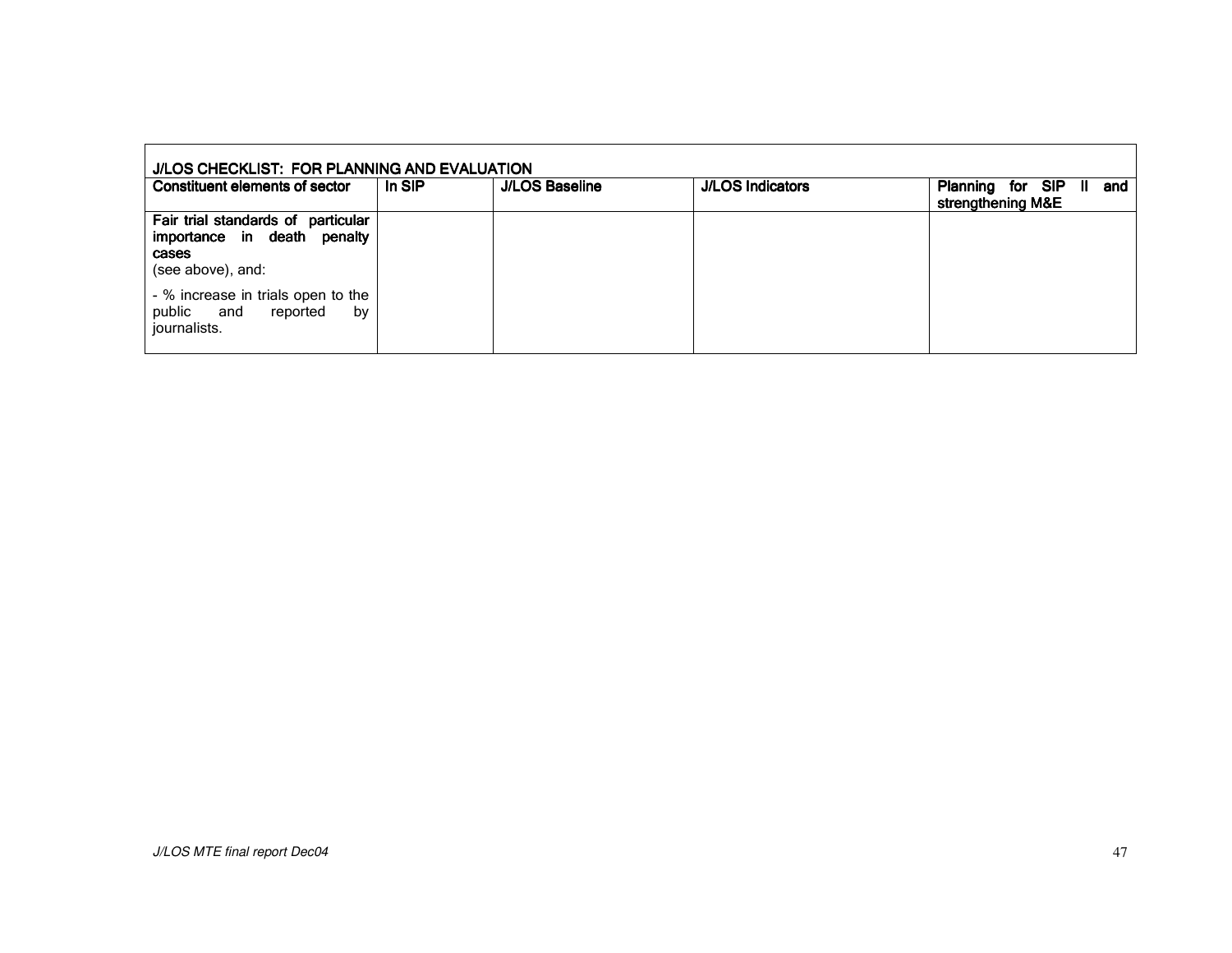| J/LOS CHECKLIST: FOR PLANNING AND EVALUATION                                                                                                               |        |                       |                                                                                                                                                                                                                                                                                                                                                                                                                                                                                                                                                                                                                                                                                    |                                                                                                                                                                                                                                                                                                                                                                                                                                                                                                                                                                                                                                                                                                                                                                                                                                                                                                                                                                                                                                                      |  |  |
|------------------------------------------------------------------------------------------------------------------------------------------------------------|--------|-----------------------|------------------------------------------------------------------------------------------------------------------------------------------------------------------------------------------------------------------------------------------------------------------------------------------------------------------------------------------------------------------------------------------------------------------------------------------------------------------------------------------------------------------------------------------------------------------------------------------------------------------------------------------------------------------------------------|------------------------------------------------------------------------------------------------------------------------------------------------------------------------------------------------------------------------------------------------------------------------------------------------------------------------------------------------------------------------------------------------------------------------------------------------------------------------------------------------------------------------------------------------------------------------------------------------------------------------------------------------------------------------------------------------------------------------------------------------------------------------------------------------------------------------------------------------------------------------------------------------------------------------------------------------------------------------------------------------------------------------------------------------------|--|--|
| <b>Constituent elements of sector</b>                                                                                                                      | In SIP | <b>J/LOS Baseline</b> | <b>J/LOS Indicators</b>                                                                                                                                                                                                                                                                                                                                                                                                                                                                                                                                                                                                                                                            | Planning for SIP II and<br>strengthening M&E                                                                                                                                                                                                                                                                                                                                                                                                                                                                                                                                                                                                                                                                                                                                                                                                                                                                                                                                                                                                         |  |  |
| conditions<br>Death row<br>and<br>carrying out sentence<br>(see above regarding prevention<br>of torture; inhuman or degrading<br>treatment of punishment) |        | No.                   | No.<br>Recommend as examples of<br>indicators:<br>appropriate<br>e.g<br>increase in regular inspection of<br>penal institutions and services by<br>qualified<br>and<br>experienced<br>appointed<br>inspectors<br>by a<br>competent authority; increase in<br>death row prisoners visited daily<br>by a medical officer; increase in<br>proportion of prisoners with 24-<br>hour access to clean water and<br>toilet facilities; reduction<br>in in<br>population<br>beyond<br>capacity;<br>availability<br>increase<br>$\mathsf{in}$<br>of<br>about<br>information<br>the<br>administrative complaint process<br>materials<br>access<br>to<br>and<br>necessary to file complaints) | Further detail for sample<br>indicators from<br>the<br>UN.<br>Standard Minimum Rules for<br>the Treatment of Prisoners,<br>see web sources at end for<br>detail<br>(minimum<br>more<br>standards of space, bedding,<br>exercise, temperature etc).<br>Sources<br>of<br>verification<br>should include systematic,<br>unannounced inspections of<br>all places of detention need<br>be<br>streamlined<br>for<br>to<br>effectiveness and use of<br>resourcs e.g independent<br>visitors,<br>Uganda<br>prison<br>Human Rights Commission<br>reporting publicly. Others<br>may have access, such as<br>members of Uganda Law<br>Society; Public Defenders<br>Association meeting clients,<br>humanitarian<br>aid<br>organizations etc. Visits by<br>international<br>protection<br>mechanisms (such as UN<br>Rapporteur<br>Special<br>on<br>Torture, Summary, Arbitrary<br>or Extra-Judicial Executions<br>etc). CSOs may access<br>information from people who<br>have been released recently,<br>families of detainees, former<br>prison officers, etc |  |  |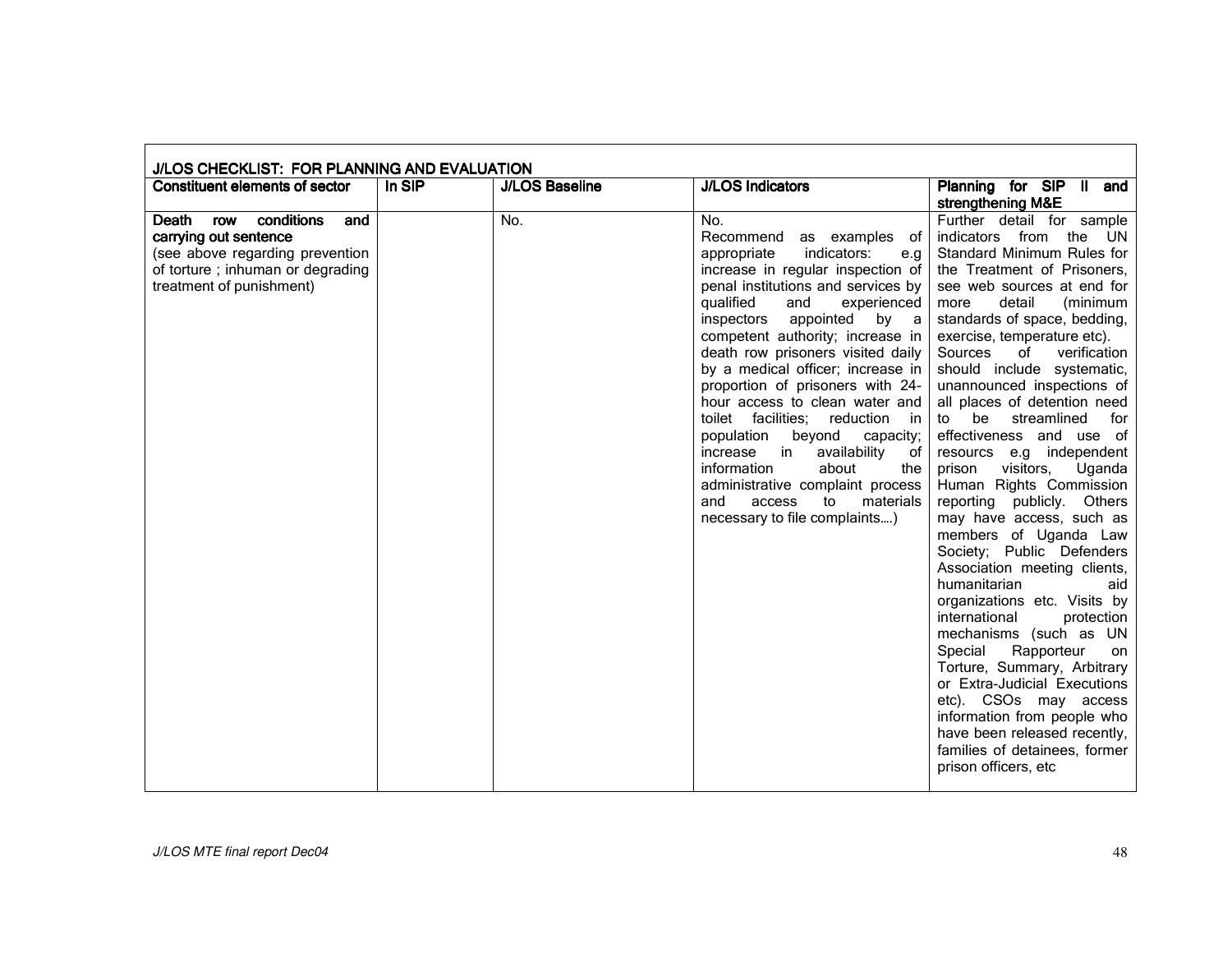| J/LOS CHECKLIST: FOR PLANNING AND EVALUATION                                                                                         |        |                       |                         |                                              |  |  |
|--------------------------------------------------------------------------------------------------------------------------------------|--------|-----------------------|-------------------------|----------------------------------------------|--|--|
| Constituent elements of sector                                                                                                       | In SIP | <b>J/LOS Baseline</b> | <b>J/LOS Indicators</b> | Planning for SIP II and<br>strengthening M&E |  |  |
| Those sentenced to death have<br>an effective right of appeal and<br>an effective right to seek pardon<br>or commutation of sentence |        |                       |                         |                                              |  |  |
| Uganda applies death sentence                                                                                                        |        |                       |                         |                                              |  |  |
| only in a manner so as to inflict                                                                                                    |        |                       |                         |                                              |  |  |
| the minimum possible suffering;                                                                                                      |        |                       |                         |                                              |  |  |
| and only in non-degrading                                                                                                            |        |                       |                         |                                              |  |  |
| manner, including not in public <sup>20</sup>                                                                                        |        |                       |                         |                                              |  |  |
| In addition to the right of appeal                                                                                                   |        |                       |                         |                                              |  |  |
| on the national level, Uganda                                                                                                        |        |                       |                         |                                              |  |  |
| has agreed to the right of<br>individual petition under the                                                                          |        |                       |                         |                                              |  |  |
| ICCPR.It is committed<br>to                                                                                                          |        |                       |                         |                                              |  |  |
| facilitate access to the procedure                                                                                                   |        |                       |                         |                                              |  |  |
| by complainants.                                                                                                                     |        |                       |                         |                                              |  |  |
| Uganda is committed to respect                                                                                                       |        |                       |                         |                                              |  |  |
| the ICCPR complaint procedure                                                                                                        |        |                       |                         |                                              |  |  |
| by awaiting its outcome, and                                                                                                         |        |                       |                         |                                              |  |  |
| implementing its decision. Target                                                                                                    |        |                       |                         |                                              |  |  |
| is 100% over long term.                                                                                                              |        |                       |                         |                                              |  |  |

 $^{20}$  For example, Recommendations regarding implementation of the safeguards guaranteeing protection of the rights of those facing the death penalty, adopted by the UN Economic and Social Council in its resolution 1989/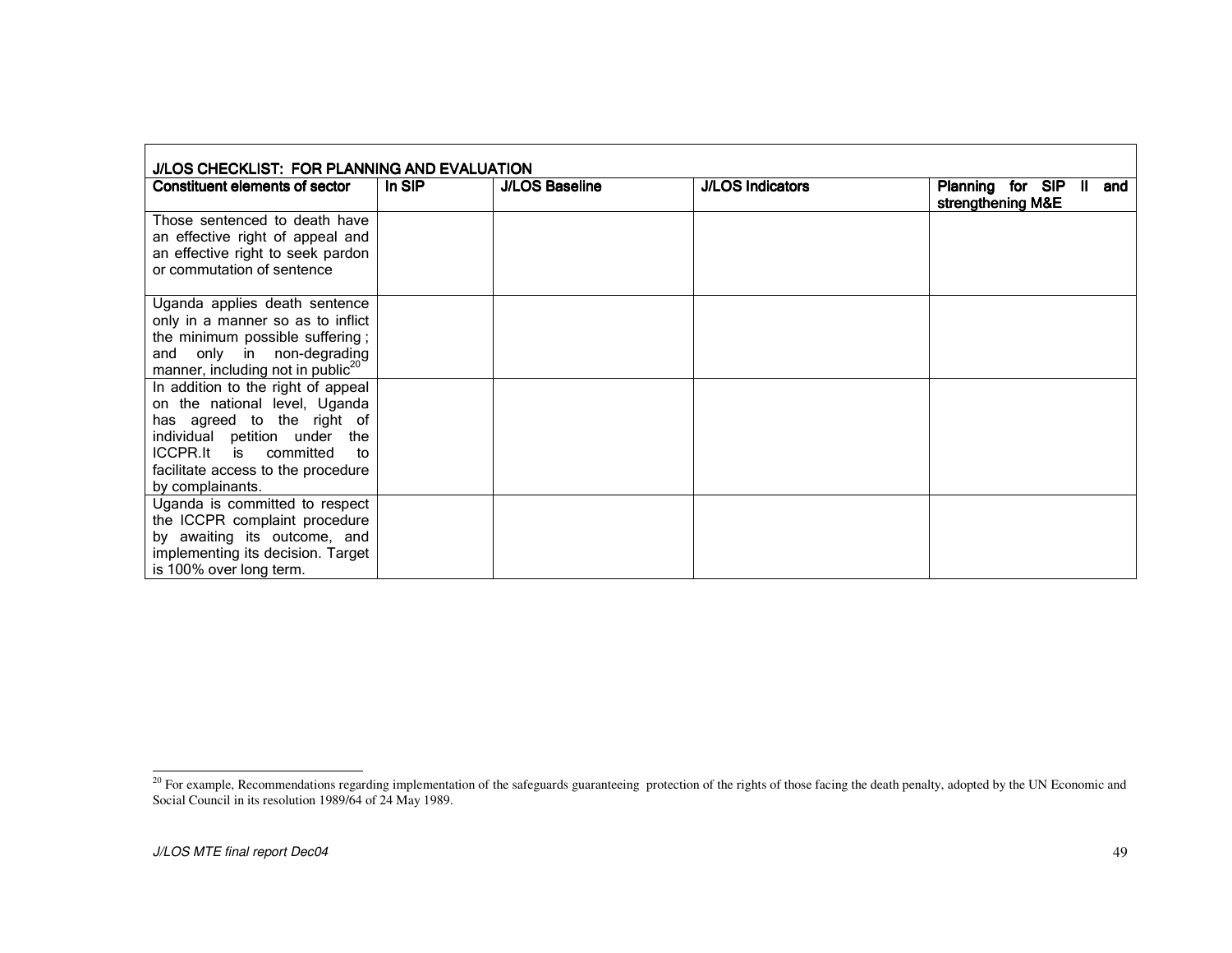| J/LOS CHECKLIST: FOR PLANNING AND EVALUATION                                                                                                                                                                                                                                                                |        |                       |                                                                                                                                                                                                                                                                                                                                                                                                                                                                     |                                              |  |  |
|-------------------------------------------------------------------------------------------------------------------------------------------------------------------------------------------------------------------------------------------------------------------------------------------------------------|--------|-----------------------|---------------------------------------------------------------------------------------------------------------------------------------------------------------------------------------------------------------------------------------------------------------------------------------------------------------------------------------------------------------------------------------------------------------------------------------------------------------------|----------------------------------------------|--|--|
| Constituent elements of sector                                                                                                                                                                                                                                                                              | In SIP | <b>J/LOS Baseline</b> | <b>J/LOS Indicators</b>                                                                                                                                                                                                                                                                                                                                                                                                                                             | Planning for SIP<br>and<br>strengthening M&E |  |  |
| Non-Discrimination in application<br>of death penalty, conditions of<br>detention and fair trial (no<br>distinction of any kind, such as<br>race, colour, sex, language,<br>religion, political or other opinion,<br>sexual orientation, national or<br>social origin, property, birth or<br>other status). |        |                       | No.<br>Examples<br>- reduced disparity among groups<br>regarding frequency with which<br>DPP seeks death penalty such as<br>on grounds of econmic status;<br>regarding success on appeal,<br>commutation of<br>sentence,<br>pardons, and regarding frequency<br>of carrying out death penalty once<br>it is imposed<br>-reduced disparity among groups<br>regarding conditions of detention<br>(seeabove regarding Torture etc)<br>- reduced disparity among groups |                                              |  |  |
|                                                                                                                                                                                                                                                                                                             |        |                       | regarding fair trial e.g access to<br>lawyer, delay, presumption of<br>innocence etc                                                                                                                                                                                                                                                                                                                                                                                |                                              |  |  |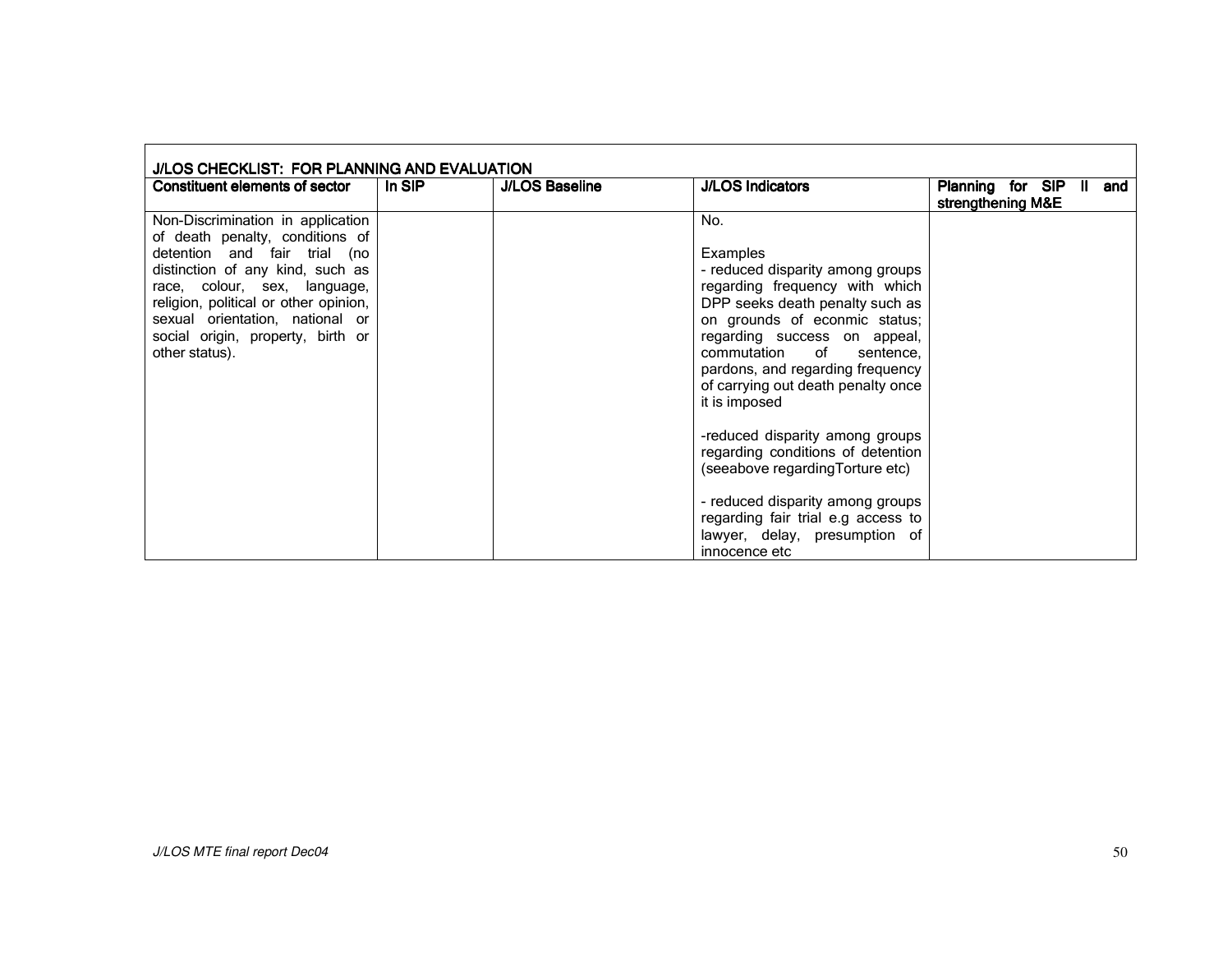## **Technical Sources:**

The following sources of law are consolidated and streamlined into the Table below.

## A. Treaty Standards undertaken by Uganda

- International Covenant on Civil and Political Rights
- Convention against Torture
- Convention on the Elimination of All Forms of Racial Discrimination
- Convention on the Rights of the Child
- Convention Relating to the Status of Refugees
- Guiding Principles on Internal Displacement, E/CN.4/1998/53/Add.2, dated 11 February 1998 (codifying existing treaty standards)
- International Convention on the Protection of the Rights of All Migrant Workers and Members of Their Families (in force from 1 July 2003)

# B. Authoritative Interpretation of those treaty standards

To interpret the standards in more detail than the treaty text provides, key sources are used in the table above. There is a hierarchy among such sources as a matter of law. For simplicity here, two main types are used. The 'A' type are *authoritative* interpretations of what the state must do to comply with its obligations e.g Recommendations, conclusions and General Comments of treaty bodies set up under the 'big six' international HR treaties. These committees of independent experts review Uganda's performance in practice and provide guidance for its compliance. To comply with treaty body interpretations may not be strictly legally binding on states parties but for Uganda to respect the spirit of the treaty - it should do SO.

Type 'B' sources are used to *persuade* Uganda as to how its treaty commitments should be interpreted, even though these sources are not strictly binding e.g Resolutions or Declarations by states (such as in the General Assembly). Generally these are not legally binding, but they can be persuasive as to states' understanding of their obligations. Examples:

- Universal Declaration of Human Rights
- HRC General Comment 8, Right to liberty and security of persons (Article 9): 30/06/82.
- HRC General Comment 13, Equality before the courts and the right to a fair and public hearing by an independent court established by law (Art. 14): . 13/04/84.
- UN Guidelines for the Prevention of Juvenile Delinguency (The Riyadh Guidelines), adopted and proclaimed by GA resolution 45/112 of 14 December 1990
- UN Rules for the Protection of Juveniles Deprived of their Liberty, adopted by GA resolution 45/113of 14 December 1990

Sample web-based sources of up-dates which might be added to those curently used by J/LOS are included at the end of the Map.

### Sources of verification to include existing national and international data

Sample sources regarding compliance with international standards of fair trial:

• Uganda State reports to and comments by the Human Rights Committee (Uganda a s a party to ICCPR)

<sup>&</sup>lt;sup>21</sup> This is particularly so where Uganda voted for the resolution, or where a high number of states agreed to it, or where it has been repeated over time, etc.